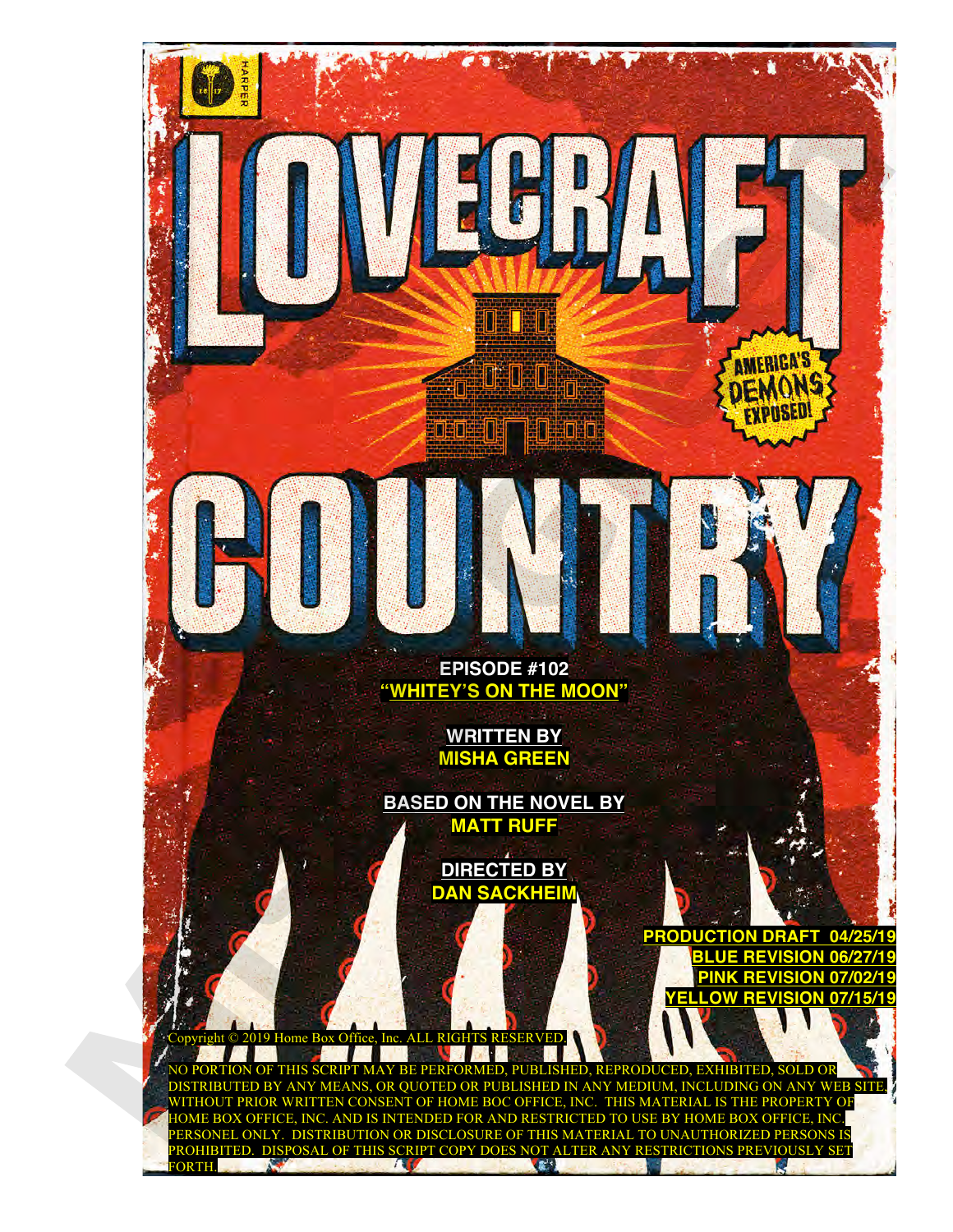# **LOVECRAFT COUNTRY Episode #102 "Whitey's on the Moon" YELLOW REVISION July 15, 2019**

# **\*\*NOTE: THIS SCRIPT HAS BEEN CODED FOR IDENTIFICATION PURPOSES\*\***

**No portion of this script may be performed, reproduced, or used by any means, or quoted or published in any medium without the prior written consent of Bad Robot and Warner Brothers.**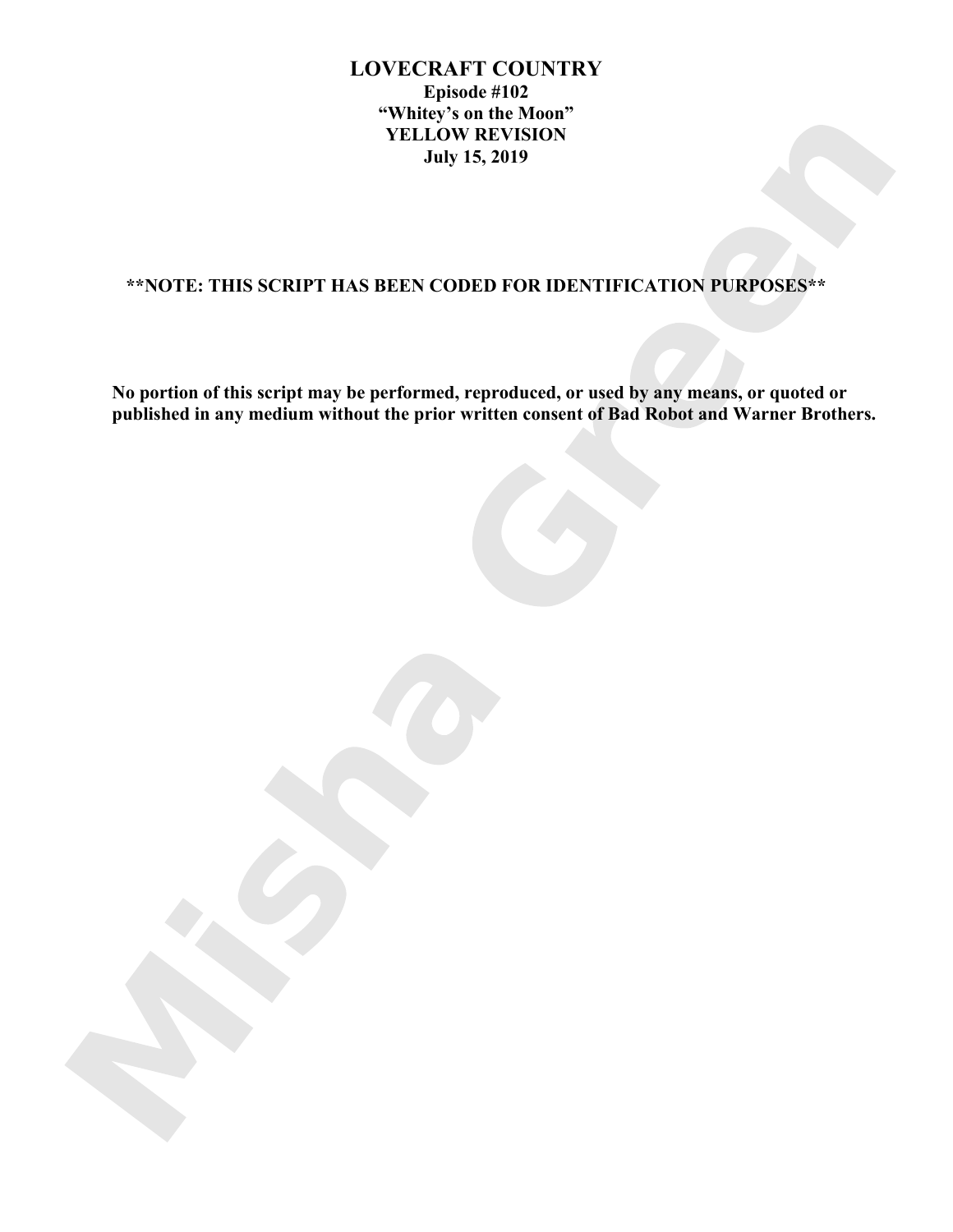# **LOVECRAFT COUNTRY Episode #102 "Whitey's on the Moon" YELLOW REVISION July 15, 2019**

# **SCRIPT REVISION HISTORY**

| <b>REVISION</b>                               | <b>DATE</b> | REVISED PAGES                                                             |
|-----------------------------------------------|-------------|---------------------------------------------------------------------------|
| Studio/Network Draft 09/25/18 Full Draft      |             |                                                                           |
| Studio/Network Draft                          | 12/04/18    | pp. 1-7, 9, 11, 12, 15, 16,<br>$18-31, 34-38, 42, 44-60$                  |
| Rev. Studio/Network Draft 02/22/19            |             | pp. 1-8, 11, 16, 18, 19,<br>$21-27, 31-38, 40, 42,$<br>$46 - 48$          |
| $2^{nd}$ Rev. Studio/Network Draft $02/25/19$ |             | pp. 1-9, 11, 17, 19,20,<br>$23-28$ , $33-39$ , $42$ , $44$ ,<br>$48 - 50$ |
| $3^{ra}$ Rev. Studio/Network Draft $03/08/19$ |             | pp. 1-13, 15-27, 29-47                                                    |
| Production Draft                              |             | 04/25/19    Full Draft                                                    |
| <b>BLUE Revision</b>                          |             | 06/27/19  Full Draft                                                      |
| PINK Revision                                 |             | 07/02/19 pp. 23, 25, 26, 27 and 29                                        |
| YELLOW Revision                               |             | $07/15/19$ pp. 13-15, 36 and 36A                                          |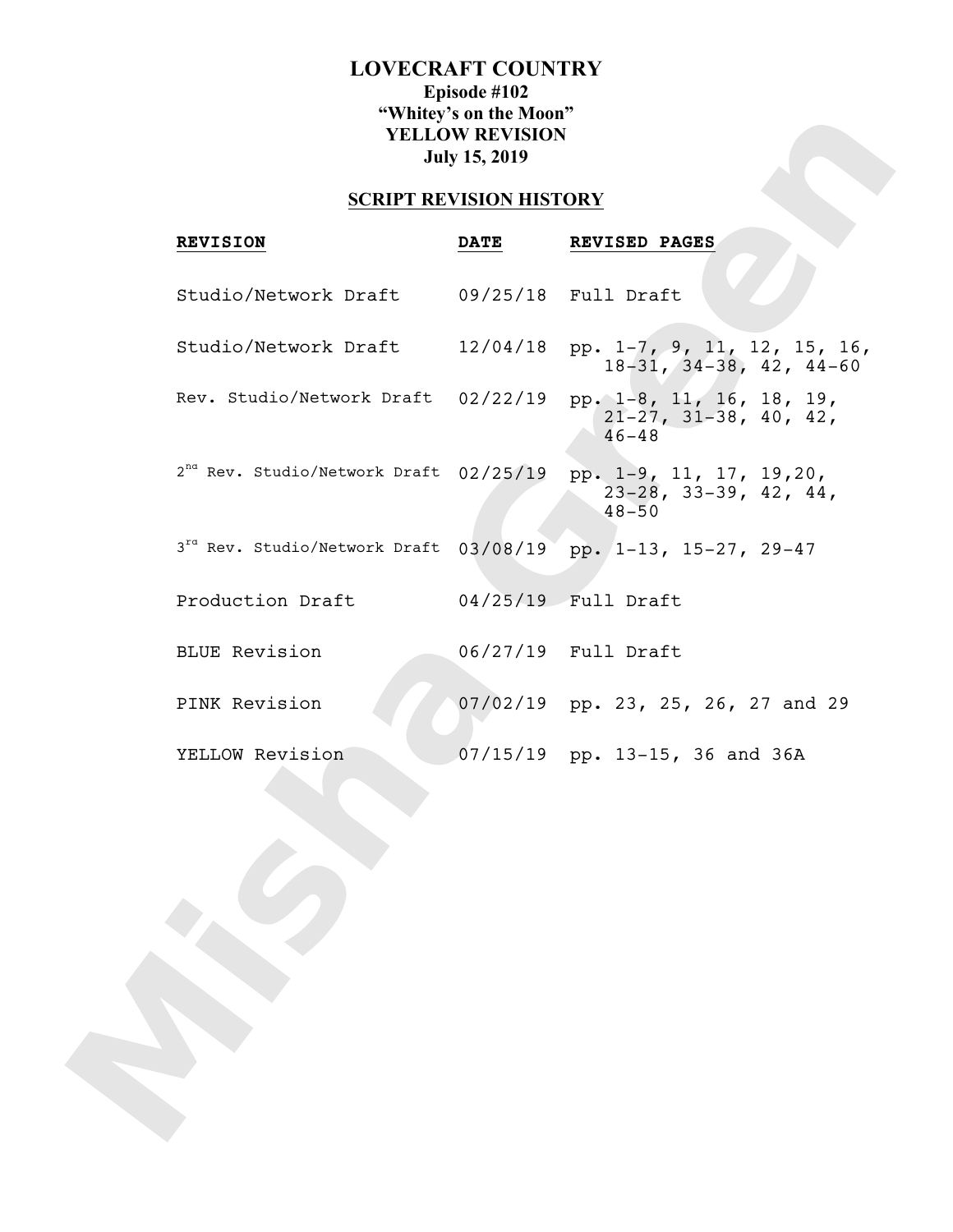# **LOVECRAFT COUNTRY Episode #102 "Whitey's on the Moon" YELLOW REVISION July 15, 2019**

# **CAST LIST**

 ATTICUS FREEMAN GEORGE FREEMAN LETI LEWIS DORA FREEMAN MONTROSE FREEMAN HANNA CHRISTINA BRAITHWHITE SAMUEL BRAITHWHITE DELL MEEH JI-AH WILLIAM LOWE RICH OLD WHITE MAN ADAMITE STABLE BOY ADAMITE MIDWIFE ADAMITE VET

 BUTLER OLD MAN IN ORNATE ROBES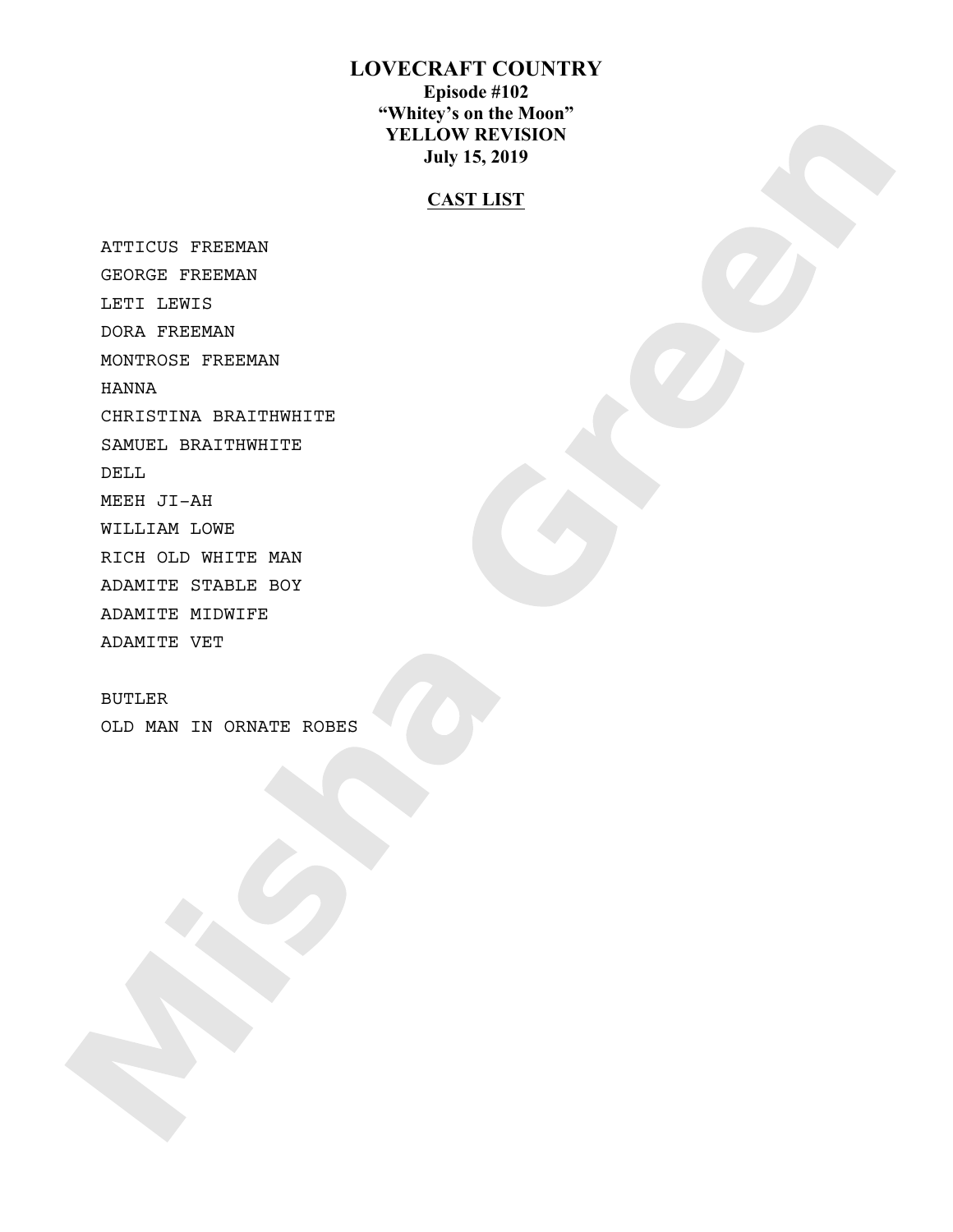# **LOVECRAFT COUNTRY**

**Episode #102 "Whitey's on the Moon" YELLOW REVISION July 15, 2019** 

# **SET LIST**

## **INTERIORS EXTERIORS**

 Ardham Lodge George's Suite George's Bathroom Leti's Suite Atticus's Suite East Wing Library Samuel's Lab Viewing Room West Wing Entrance Hallway North Wing Stairway Stone Silo Dungeon

 Ardham Village Bridge Stone Silo Barn Ardham Lodge Veranda Woods Surrounding Ardham

## **VEHICLES**

 Christina's Bentley Woody the Packard Limousine(s) Horse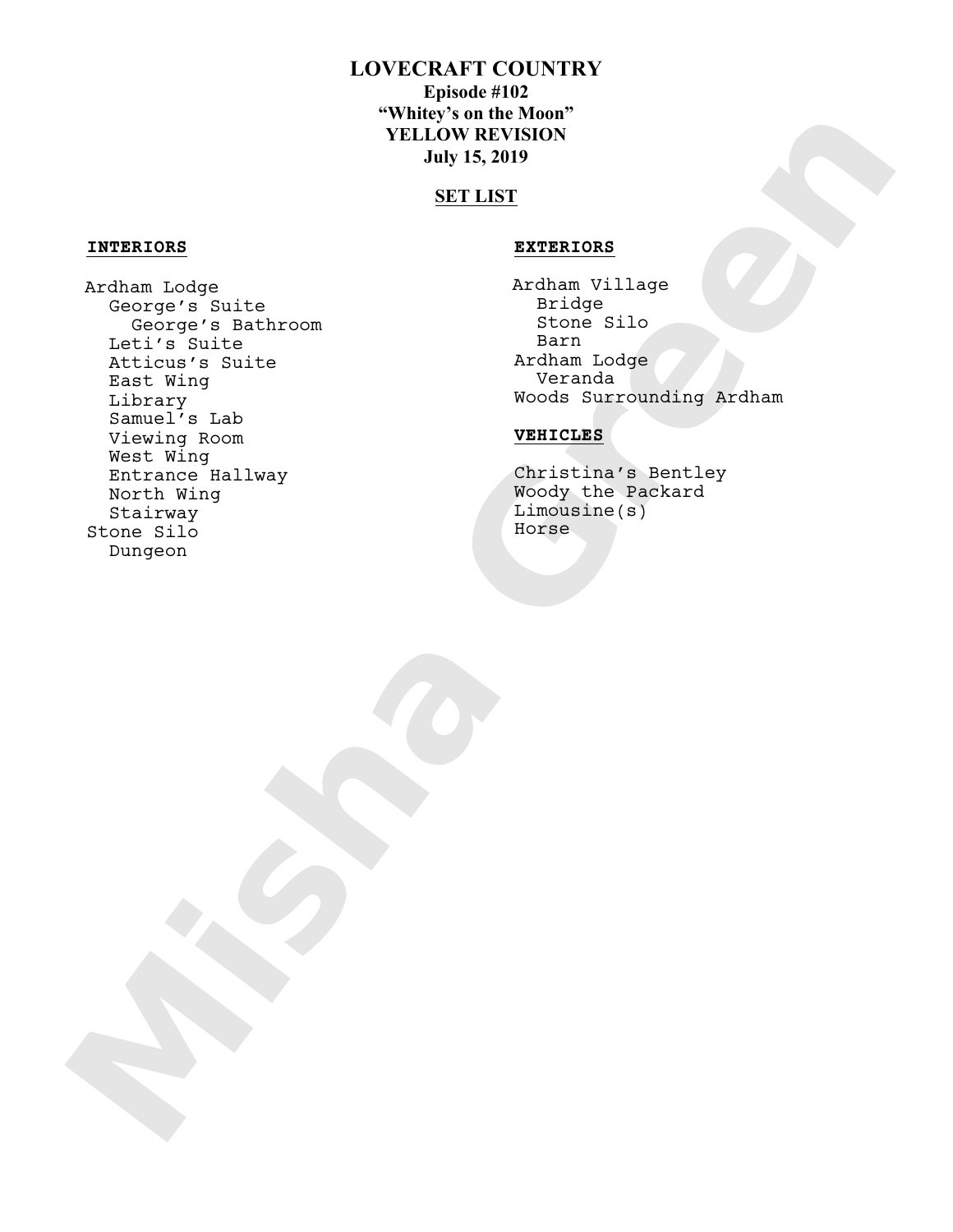The iconic jingle of Negro upward mobility, the THEME SONG from **THE JEFFERSONS (1975)**, plays over a MONTAGE of Our Heroes cleaning up in an OPULENT lodge --

*"Well we're movin' on up, to the east side..."*

#### 1 **OMITTED** 1

# THRU

3

THRU 3

## 4 **INT. "GEORGE'S SUITE" - ARDHAM LODGE - DAY** 4

*"To a deluxe apartment in the sky..."*

GEORGE, fresh from a shower, wearing a LUXURIOUS ROBE, practically dances his way over to a massive BOOKCASE.

He browses the spines, delighted by every title. It's all LOVECRAFT COUNTRY *-- Blackwood, Hodgson, Smith.*

As he picks out EVERYTHING because he can't choose just one...

## 5 **INT. "LETI'S SUITE" - ARDHAM LODGE - DAY** 5

*"Movin' on up, to the east side..."*

Leti, wrapped in a towel, dances her way over to a titanic WARDROBE. She throws it open. Lets out a little SCREAM of joy at the rows and rows of FANCY CLOTHES.

As she picks out EVERYTHING cause she can't choose just one...

## 6 **INT. "ATTICUS'S SUITE" - ARDHAM LODGE - DAY** 6

*"We finally got a piece of the pie..."*

Atticus, barely cleaned up, ignoring both the wardrobe and bookcase, stalks his way over to the window. Unlike his companions, the events of the night before still weigh heavy in his eyes. He scans the grounds below like a soldier in enemy territory. Eyes DARKER. Determined --

## **SMASH TO TITLES:**

## **L O V E C R A F T C O U N T R Y**

## 7 **INT. WEST WING - ARDHAM LODGE - DAY** 7

A bell RINGS as Atticus steps into a hallway the size of George's entire apartment. And speaking of George --

> GEORGE (O.S.) That an alarm?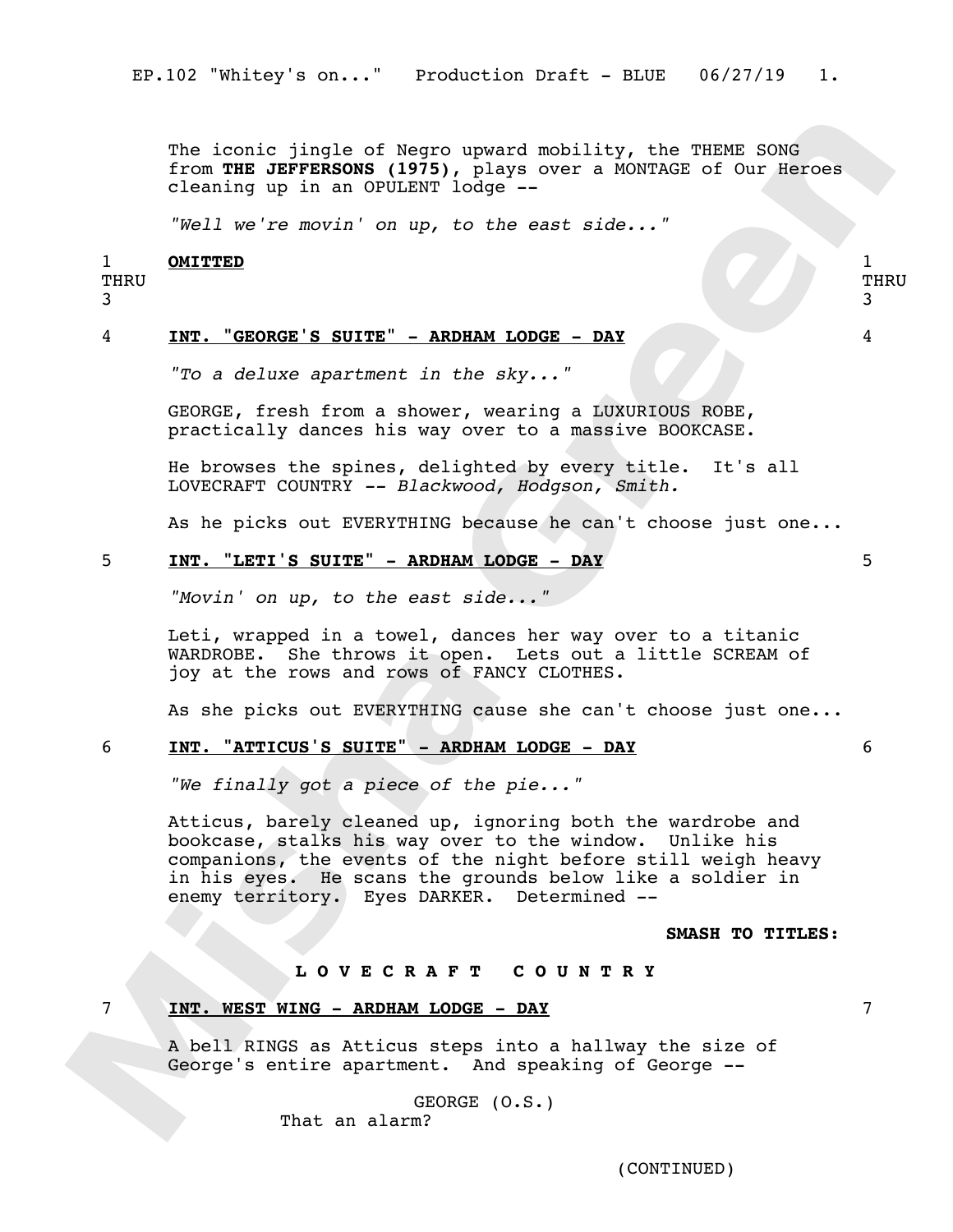He steps out of his suite as Atticus looks up and down the starkly EMPTY hallway lined in closed doors.

> **ATTICUS** Nobody seems alarmed.

> > GEORGE

You get your own library too? They've got Blackwood, Hodgson, Clark Ashton Smith. I could stay in there reading all day...

That's odd. Atticus's brow creases with concern -

**ATTICUS** I wonder if that's the point --

GEORGE Good Lord Letitia...

Leti steps out of her suite across the hall in an EQUESTRIAN ENSEMBLE worthy of a Gordon Parks fashion shoot. She spins --

> LETI You like? Found it and a lot more in the wardrobe. Tried on a few before settling on this.

ATTICUS And they all fit?

LETI

Like a glove.

Also odd. Leti is unfazed as she runs a RIDING GLOVED hand down her hip with a devilish smile. Atticus doesn't share her giddiness. *How can she be so cavalier after last night's horrors?* A polite THROAT CLEARING startles them all --

WILLIAM has appeared right behind Atticus. *Where did he come from, and how long has he been standing there?*

WILLIAM

Mister Freeman. The elder Mister Freeman. Ms. Lewis. I'm glad you all were able to freshen up before the chime of the lunch bell.

Atticus sizes William up. Suspicious of this white man's honey smile and liquid demeanor...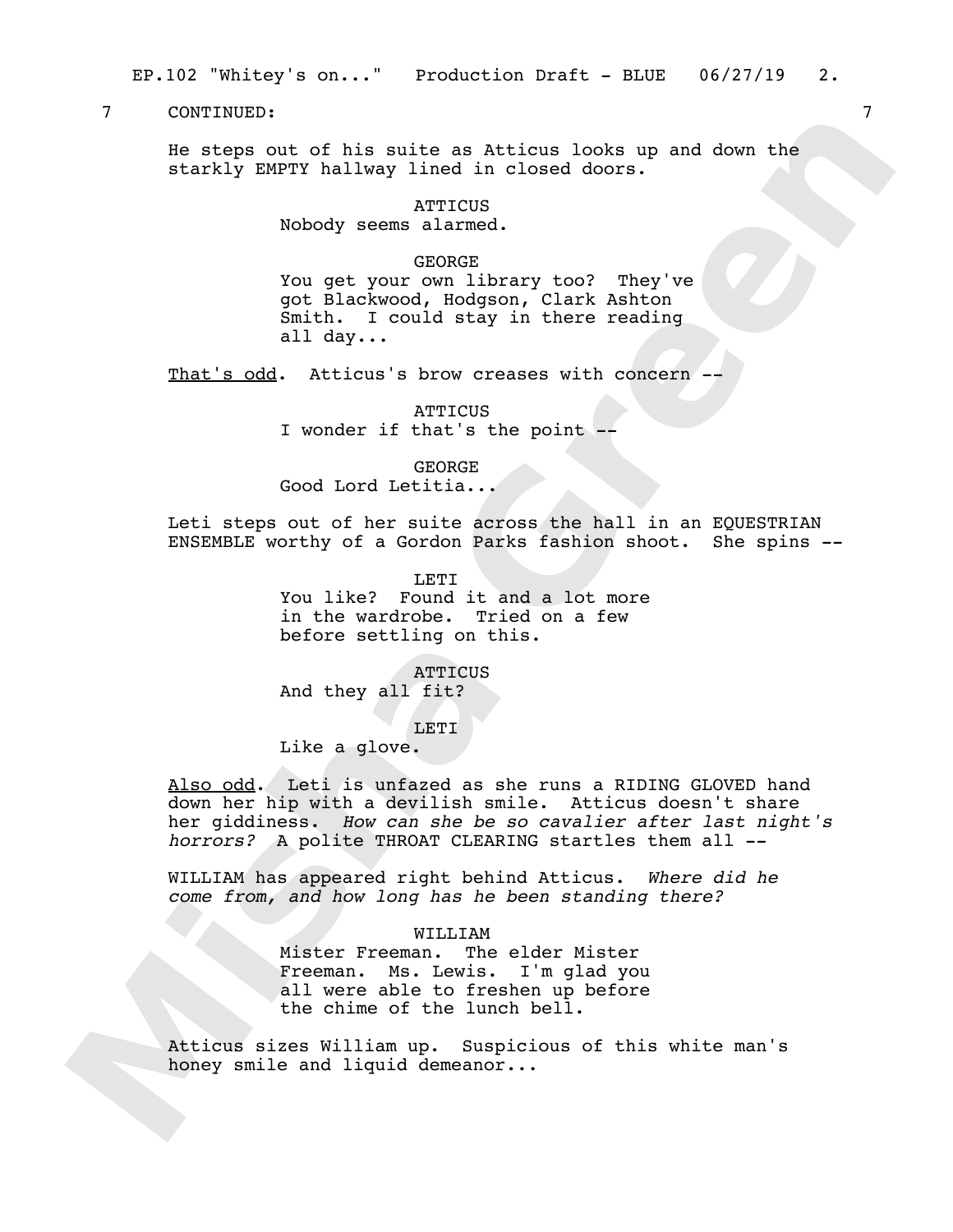## 8 **INT. NORTH WING - ARDHAM LODGE - DAY** 8

Our Heroes follow William as he twists and turns through the grand hallways. George and Leti take in the RUSTIC LUXURY. Dramatic NATURE SCENES -- white folks HUNTING, RIDING horses, or simply standing LOOKING AWED at landscapes -- are carved and painted onto every surface.

Atticus hasn't even noticed the decor. He's zeroed in on their tour guide --

ATTICUS

William, is it?

#### WILLIAM

That's correct, Mister Freeman. I wasn't sure you'd remember. You were a bit out of sorts when you arrived this morning.

Atticus brushes past William's faux-concern --

#### **ATTICUS**

When is my father expected to return from Boston?

#### WILLIAM

I'm afraid I've already told you everything I've been made privy to. When he left to see the lawyer with Ms. Braithwhite two nights ago, she gave no instruction on when they would return --

GEORGE But we were expected?

#### WILLIAM

She made it very clear, I was to look out for all of you and treat you like family while you wait.

Atticus and George catch eyes. They did not miss William's extra emphasis on the word "family"...

## 9 **INT. STAIRWAY - ARDHAM LODGE - DAY** 9

William leads Our Heroes down a GRAND STAIRCASE --

**LETT** What hotel are they staying at? We should call and check in.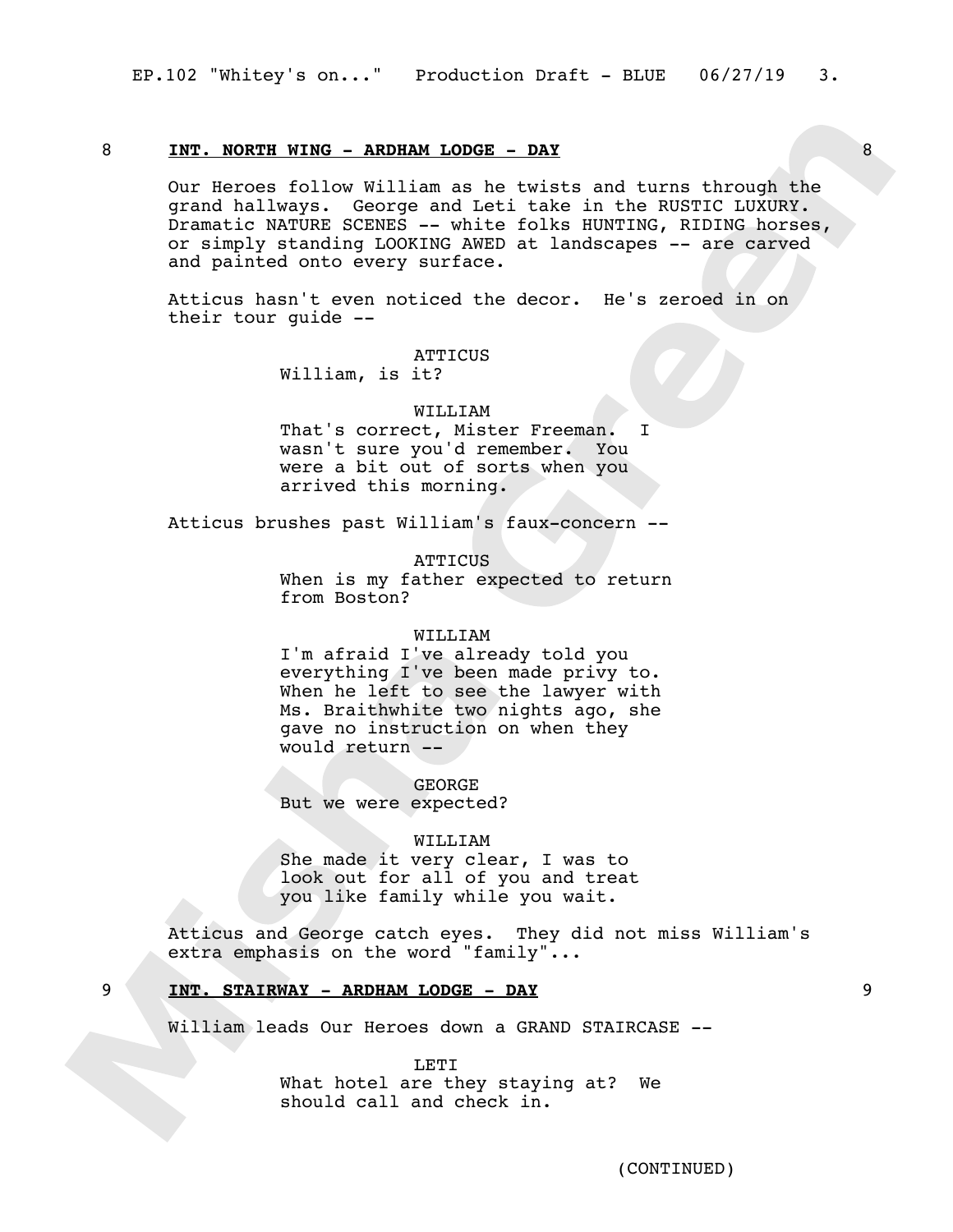## WILLITAM

Unfortunately, that's going to be impossible. Upon inheriting the land Samuel Braithwhite decided to use it for his summer home and never installed telephone lines so as not to be disturbed by the business that hounds him most of the year.

And again, odd. Our Heroes exchange glances. They don't believe anything this white man is selling them.

> **ATTICUS** And what business does he have with my father?

#### WILLIJAM

I don't know. And it wouldn't be my place to say...

They pass an EXPANSIVE PORTRAIT towering over the foyer below - a WHITE MAN in ORNATE ROBES stands in an ALCHEMIST'S LABORATORY.

#### GEORGE

That the Samuel Braithwhite you've been speaking of?

William pauses to look upon the portrait with REVERENCE --

## WILLIAM

That, is a distant cousin of Samuel's, Ardham's founder, and the original owner of the lodge, Titus Braithwhite. He was quite an extraordinary man.

Atticus takes note of the SIGNET RING engraved with a HALF-SUN SYMBOL on Titus's ring finger.

#### GEORGE

He must have been to build himself such a impressive home. How did he come about his fortune?

## WILLIAM

Shipping.

## LETI

That's code for slaves.

William continues on with a POLITE LAUGH --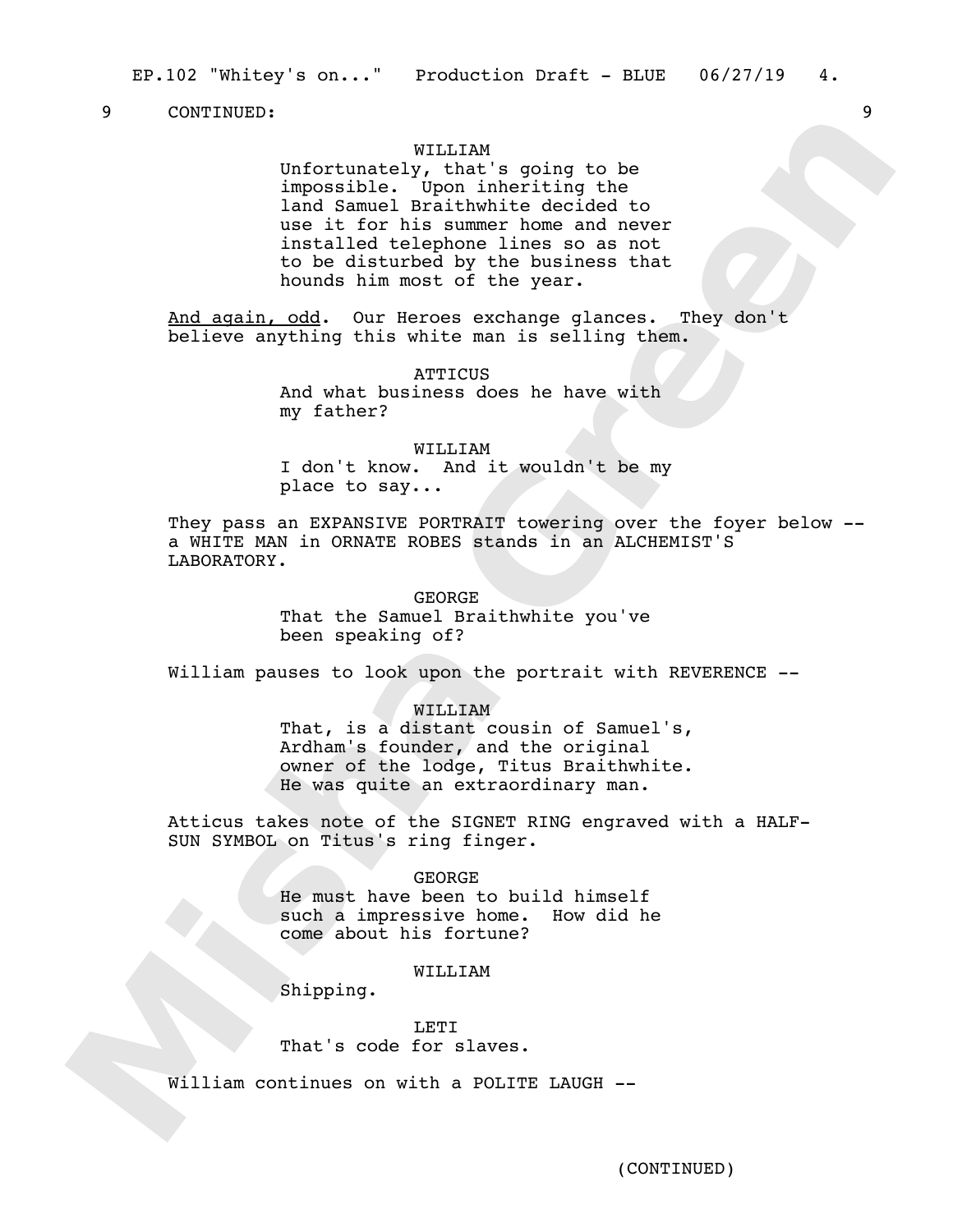EP.102 "Whitey's on..." Production Draft - BLUE 06/27/19 5.

9 CONTINUED: (2) 9

## WILLITAM

Titus was known to be notoriously kind to those who worked for him. Many mourned after the great fire...

Recognition flits across George's face. Memories flickering -

# GEORGE

There was a fire?

## WILLIAM

Yes, what we're standing in is a replica of the original lodge which burned down during the autumnal equinox of 1833. It was an unfortunate accident that killed Titus and everyone inside. (then:) Well, almost everyone...

George's REACTION to William's coy correction is subtle. It slows him just a bit. He's heard this story before...

## 10 **EXT. VERANDA - ARDHAM LODGE - DAY** 10

A lavish 10 COURSE LUNCH waits on a dining table. But everyone's focus is on the SPECTACULAR VIEW. All of Ardham laid out before them. Sparkling in the summer sun.

Atticus doesn't marvel. The size of Ardham is daunting to a man searching for his missing father --

> **ATTICUS** After lunch we'd like to take a walk around the village. That won't be a problem will it?

WILLIAM Of course not. The Adamites are good natured folk...

Leti and George exchange a look. *The hell is an Adamite?*  William pulls a seat out at the table for Leti --

> WILLIAM (CONT'D) Now, if you need anything else, anything at all, just ring the bell, and the butler will come running.

> > **LETT**

I thought you were the butler.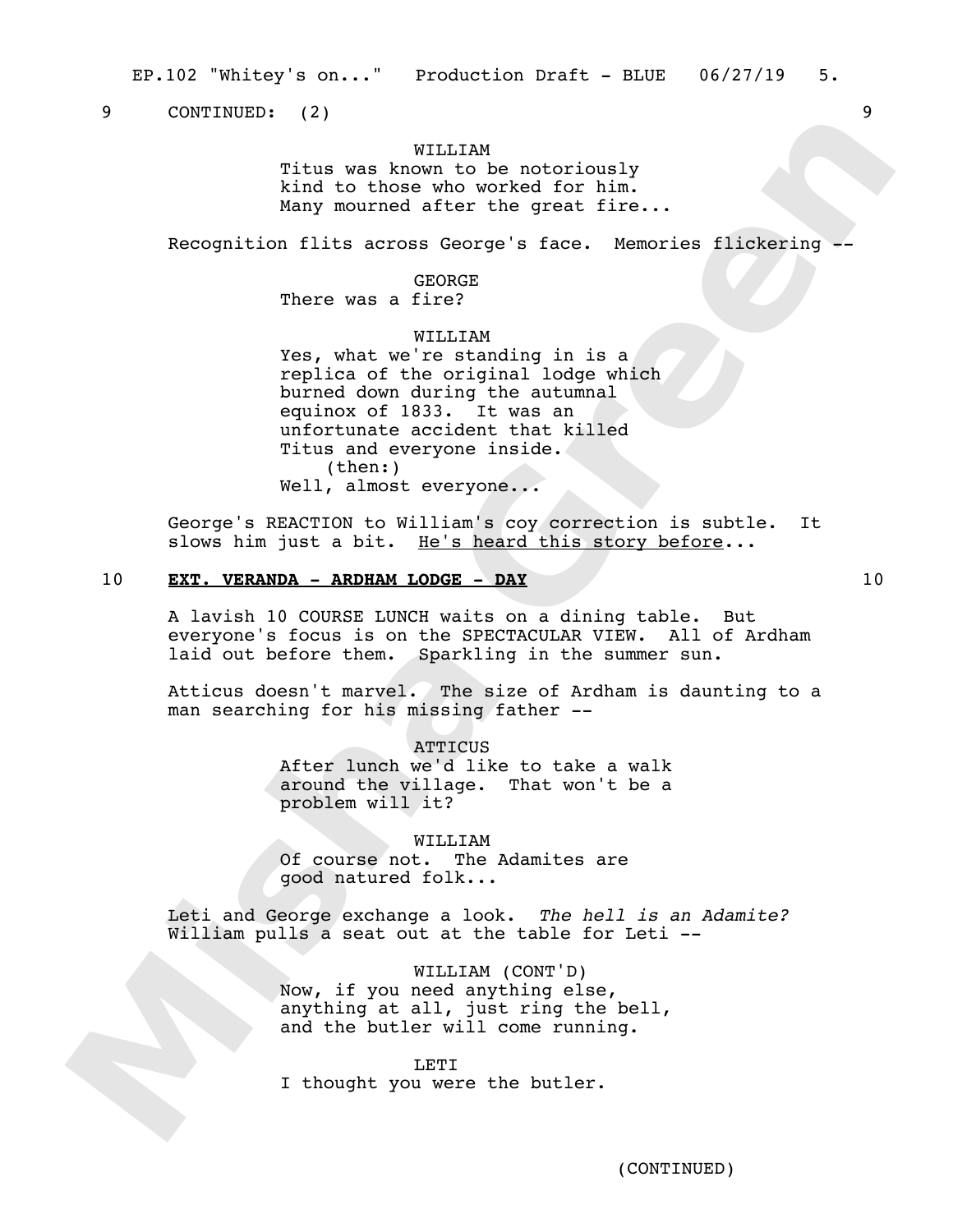EP.102 "Whitey's on..." Production Draft - BLUE 06/27/19 6.

10 CONTINUED: 10

## WILLITAM

No. Just a close personal friend of Christina Braithwhite.

He sends Leti a SUGGESTIVE SMILE that does not sit well with --

ATTICUS Does that silver Bentley out front belong to Ms. Braithwhite?

WILLIAM Yes. But she owns many cars.

And with an easy answer for everything, William disappears as quickly as he appeared. Once they're alone, Atticus jumps straight into high gear --

#### **ATTICUS**

When have you ever showed up at a white man's house uninvited and they haven't tried to get you out in 2.5 seconds?

GEORGE They want to keep us here.

#### **ATTICUS**

And I don't want to find out why. I know Pop's around here somewhere.

### GEORGE

He's definitely not in Boston --

*DING! DING! DING!* Leti's ringing the BUTLER'S BELL. Atticus throws her a wild look. *What the hell*?

### LETI

What? I need salt. You know white folks don't be seasoning their food.

## **ATTICUS**

What's wrong with you? First you parading around like you're on the cover of Hue. And now...

Atticus trails off as a staid BUTLER comes out with SALT and PEPPER on a tray. Once he's gone --

> ATTICUS (CONT'D) How can you even eat after what happened last night?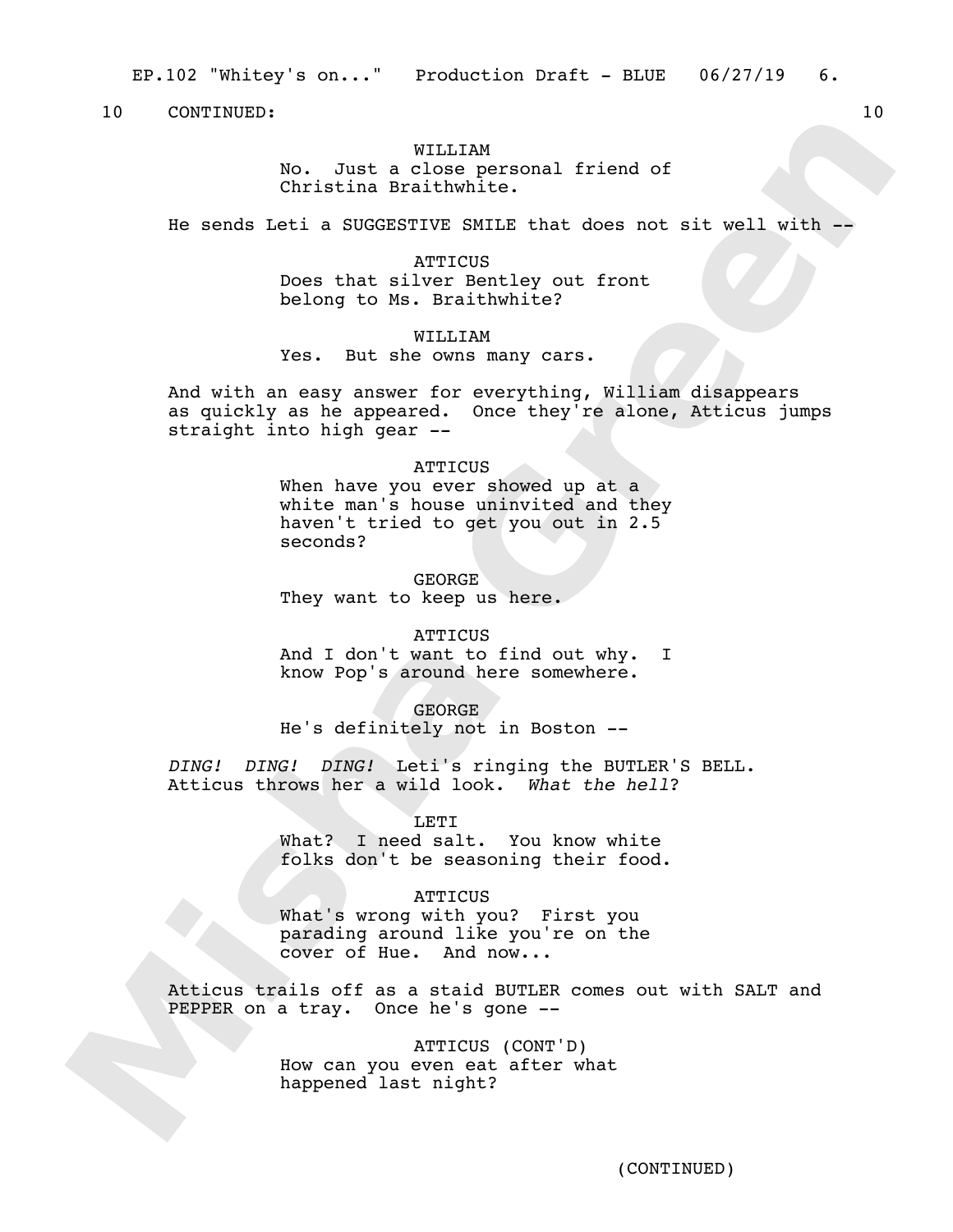EP.102 "Whitey's on..." Production Draft - BLUE 06/27/19 7.

10 CONTINUED: (2) 10

Leti opens her mouth to retort, but...nothing comes out. Jumbled memories cycle through her head --

> LETI Because I...don't remember what happened --

> **ATTICUS** You serious? We were attacked.

LETI By the sheriff...?

**ATTICUS** 

By monsters.

His conviction is met with SHOCK and DISBELIEF --

LETT.

What monsters...?

## **ATTICUS**

The pale, eight foot tall beasts with razor sharp teeth that can bite a man's head off. You're telling me you don't remember them?

And odd doesn't even begin to describe it anymore*.* Leti's CONFUSION and UNEASINESS is mirrored in George's expression --

ATTICUS (CONT'D)

Uncle George?

GEORGE The last thing I remember is cleaning up in the lodge this morning --

#### ATTICUS

No. You got knocked out in the fight, but you have to remember the monsters attacking the cabin --

**GEORGE** 

What cabin?

## **ATTICUS**

The cabin in the woods that was surrounded. Then there was this high pitched whistle that called them off  $--$ 

LETI Like a dog whistle?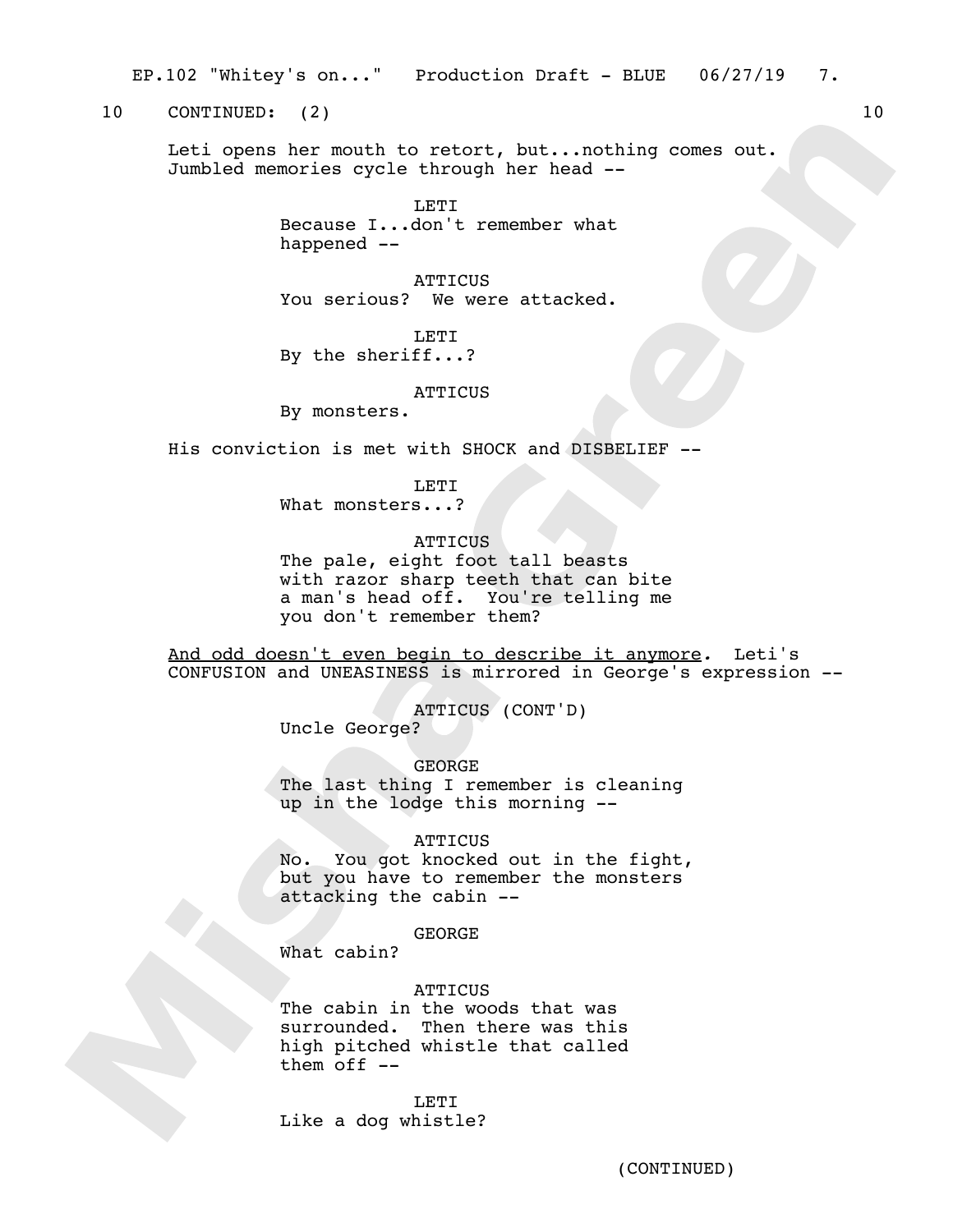EP.102 "Whitey's on..." Production Draft - BLUE 06/27/19 8.

10 CONTINUED: (3) 10

## **ATTICUS**

No. These weren't dogs. Don't you remember crashing Woody? After I shot the sheriff --

Whooooooaaaa. Hold up. Leti's heart drops out of her chest --

**LETT** You shot the sheriff.

Atticus reads the ALARM in both Leti and George's eyes now --

ATTICUS I had to. He got bit by those things. They're like vampires. Uncle George you quoted Dracula --

George is barely listening to his nephew, because --

GEORGE We're being watched.

That's a party-stopper. Atticus and Leti's eyes follow George's to -- a SHADOWY FIGURE looming in a lodge window!

A quick, unspoken decision. Our Heroes pick up their silverware and "eat lunch". Keeping their voices low --

> **ATTICUS** Take Leti and search the lodge for Pop, I'll check down in the village --

LETI No. We shouldn't split up --

GEORGE She's right. We stay together, and we be discreet. They're treating us real nice right now, we don't want to give them a reason to do otherwise.

Atticus can't dispute that logic. He settles in...as best he can. Eyes George and Leti as he shoves food around his plate. *Why the fuck don't they remember last night?*

## 11 **EXT. FRONT DRIVE - ARDHAM LODGE - DAY** 11

Our Heroes move with purpose past a DOZEN PARKING STALLS. Barely glancing at the EXPENSIVE CARS inside.

But as they come upon the last stall, they stop in their tracks, FLOORED by the sight of -- a PRISTINE WOODY parked inside of it!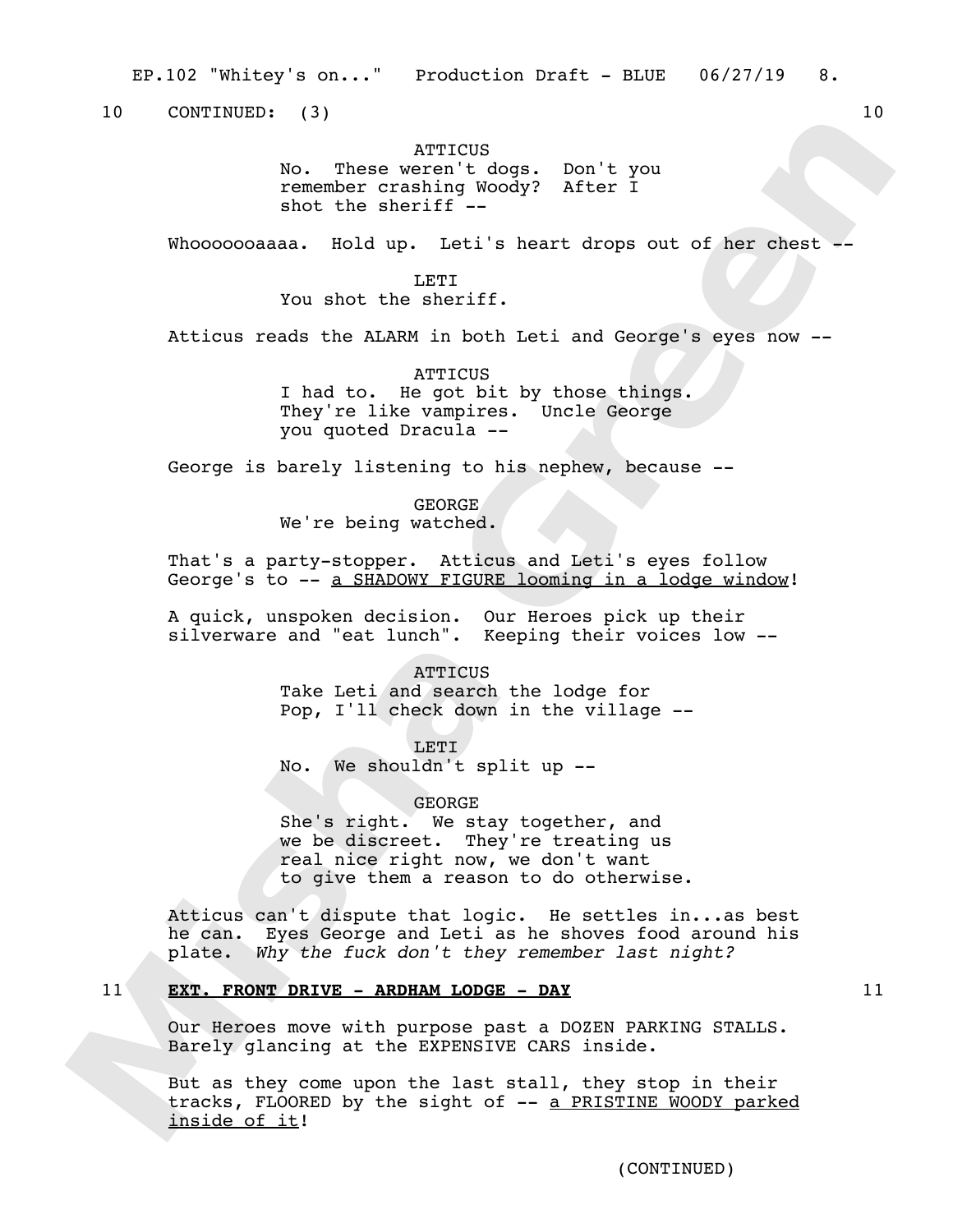EP.102 "Whitey's on..." Production Draft - BLUE 06/27/19 9.

11 CONTINUED: 11

### GEORGE

You said it was crashed...

Atticus can't believe it. There's not one dent. Not one.

**ATTICUS** It was. This can't be Woody.

Leti peers through the passenger window --

LETI My camera's in the front seat.

GEORGE And the back window's busted out.

George and Leti catch worried eyes. If they weren't doubting Atticus's monster claims before, they definitely are now.

> WILLIAM (O.S.) The elder Mister Freeman, your keys.

He's somehow appeared behind George. Hands him the KEYS to the Packard. Atticus is still not ready to accept the evidence right in his face, and growing more AGITATED --

> **ATTICUS** How did this get here?

WILLIAM I found it parked on the other side

of the bridge leading into the village --

**ATTICUS** That's not possible. It was crashed --

WILLIAM I assure you, I drove it up just like I found it...

He trails off. Like he's just remembered something else he doesn't want to say. Atticus jumps on it --

> **ATTICUS** What? What aren't you telling us?

William throws a glance George and Leti's way before venturing --

#### WILLIAM

There was quite a bit of blood in the front seat. I had the butler wash it out. I assume that was the trouble you ran into on the road?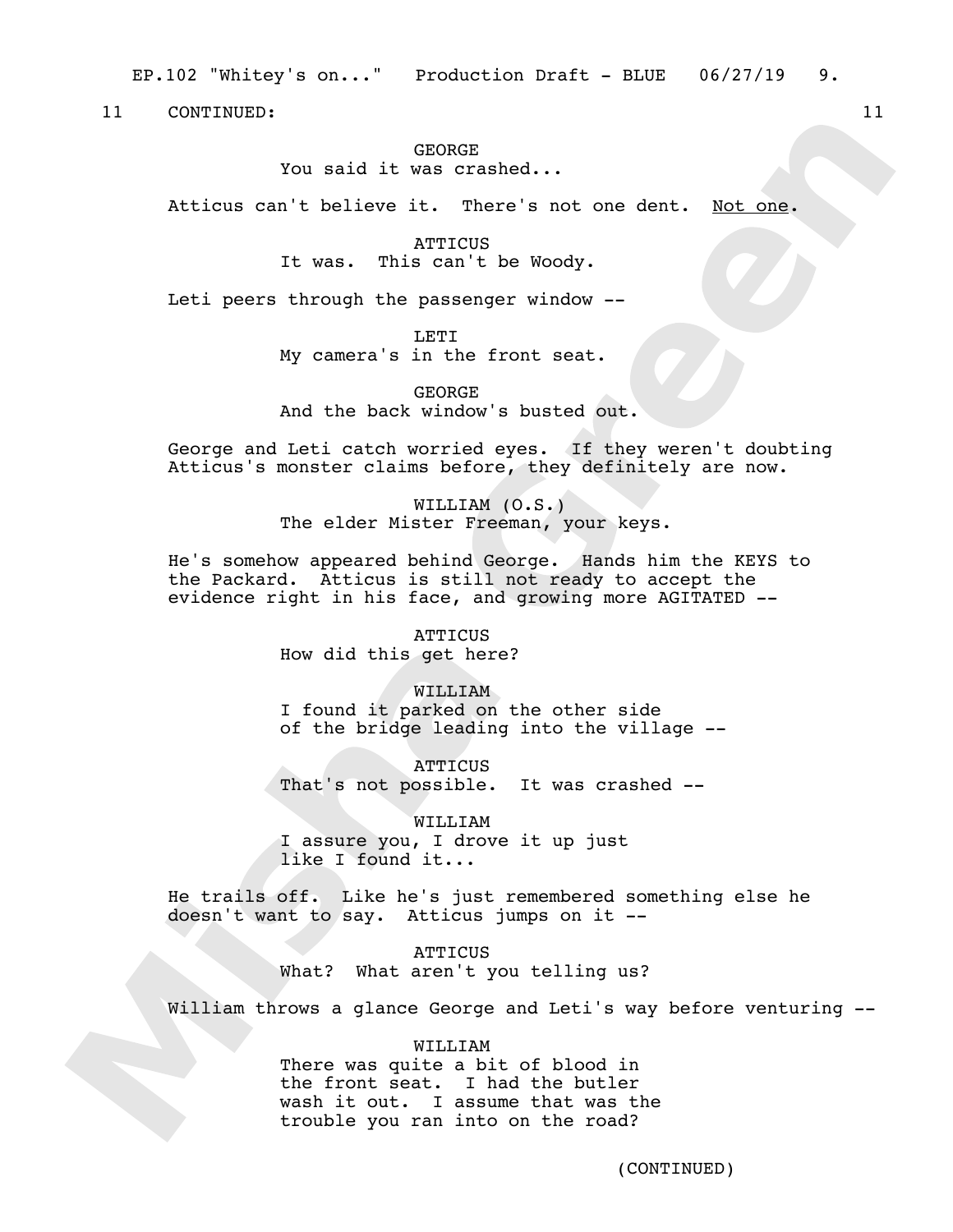EP.102 "Whitey's on..." Production Draft - BLUE 06/27/19 10.

11 CONTINUED: (2) 11

He's fishing for details on last night, but Atticus isn't going to take the bait. He moves past George and Leti --

## **ATTICUS**

Let's go.

Leti shoots George a wary look. He shrugs. *What are they gonna do but follow?* As she grabs her CAMERA out of Woody...

## 12 **EXT. ARDHAM - DAY** 12

Atticus scans the open windows of Cottages they pass. Paranoid. Determined. A soldier in enemy territory.

Leti and George trail behind him. She takes a few SNAPS of the ADAMITES quietly going about their chores without so much as a glance Our Heroes way. Creepy.

George picks up a METAL LATCH discarded on the ground. Pockets it. Off Leti's look --

> GEORGE Could be a good nose for the robot Dee's building.

A beat. Leti's eyes drift to Atticus. She lowers her voice --

## **LETT**

Can I ask you something? Did Atticus kill a lot of people in the war?

George is immediately on his nephew's defense --

GEORGE Anything he did was in service of our country --

#### LETI

I know. But Woody wasn't crashed like he said it was, it was covered in blood.

## GEORGE

None of this makes any sense. Why can't either of us remember anything that happened?

LETI I'm trying to. But this monster business...

George sighs. He knows. It's crazy.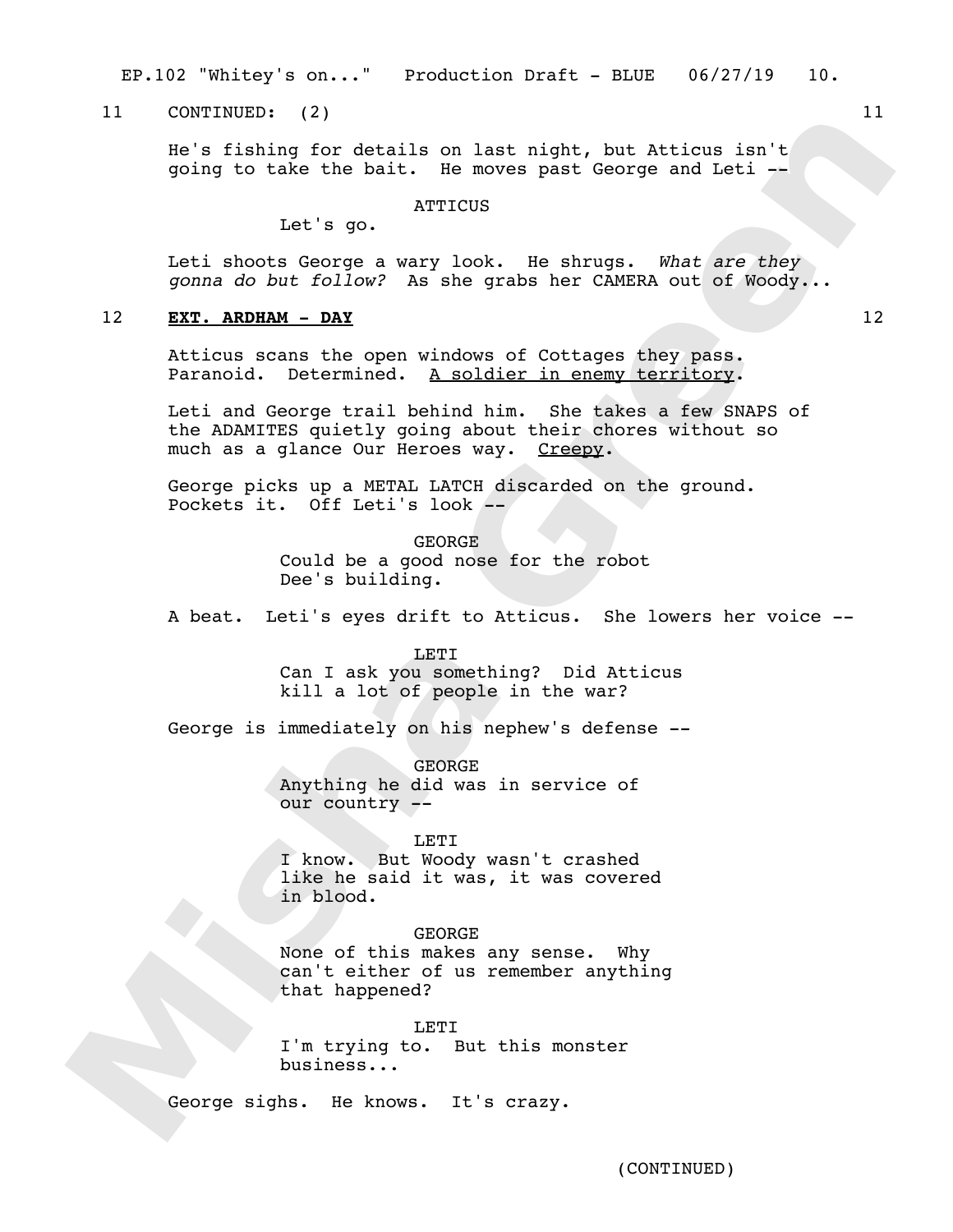## LETI (CONT'D)

A lot of soldiers came back from the war with shell shock. Maybe whatever Atticus did to the sheriff was so horrible none of us wanted to remember --

ATTICUS This isn't shell shock. I know what I saw last night...

George and Leti exchange a look. Shit. They thought they were being discreet. George steps toward his nephew --

> GEORGE Hold up now, we're just worried about you, that's all. What you said happened just doesn't make any sense --

#### **ATTICUS**

You know what else doesn't? A book case full of your favorite books and a wardrobe full of clothes in Leti's exact size. Can you explain any of --

A FAMILIAR HIGH PITCH WHISTLE pierces the air. Atticus's ADRENALINE spikes --

> ATTICUS (CONT'D) That's the whistle that called off the monsters...

## 13 **EXT. STONE SILO - ARDHAM - DAY** 13

A pack of GERMAN SHEPHERDS jump on a WHITE WOMAN (DELL, 30's) with a DOG WHISTLE. She's not dressed in the simple clothes of the Adamites, she looks more like a grounds keeper.

She doesn't see Atticus approaching until he's in her face --

**ATTICUS** Were you in the woods last night?

WILD. COMBATIVE. The German Shepherds respond in kind, baring their teeth and BARKING FEROCIOUSLY at Atticus.

> DELL Who the hell are you?

> > **ATTICUS**

What's that whistle really for?

Leti arrives. Grabs Atticus by the arm. Dragging him away --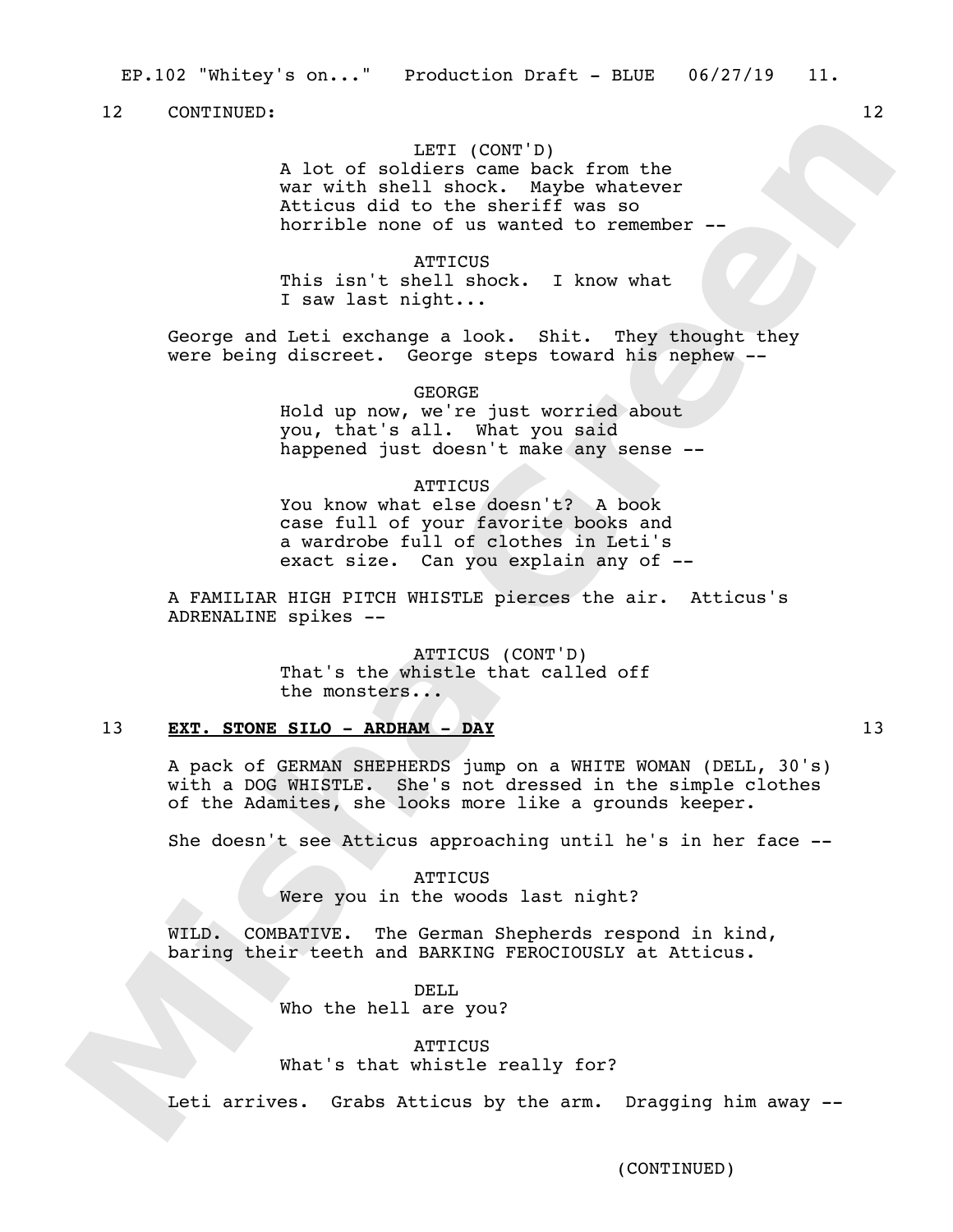EP.102 "Whitey's on..." Production Draft - BLUE 06/27/19 12.

13 CONTINUED: 13

## LETT<sub>1</sub>

Tic, stop. Back off --

George steps into the growing space between his nephew and Dell & her Dogs --

#### GEORGE

I'm sorry for my nephew, ma'am. He hasn't been right since the war. Please call your dogs off --

DELL

My dogs aren't the ones that need to be on a leash --

GEORGE We're guests of Mr. Braithwhite.

Dell waves her German Shepherd's off. They simmer into LOW GROWLS. Scrutinizing George along with their master.

> DELL You don't look like the type to be Braithwhite's guests.

George looks to the stone edifice they're in the shadow of. It looks out of place among the provincial wooden cottages.

> GEORGE Are you the sheriff?

DELL What makes you think that?

GEORGE This is a jail, right?

Dell LAUGHS. The sound of which makes her German Shepherds BARK in unison. As if they're one mind. Also, creepy.

DELL.

We get animals coming into the village. Raccoons, foxes, bears now and then. They can break into the cottages, but not in here.

She drags open the front door. Gestures for George to take a look. He peeks in -- a variety of bloody animal CARCASSES dangle from THICK CHAINS hanging from the ceiling.

> GEORGE We heard about the grizzlies in the surrounding woods.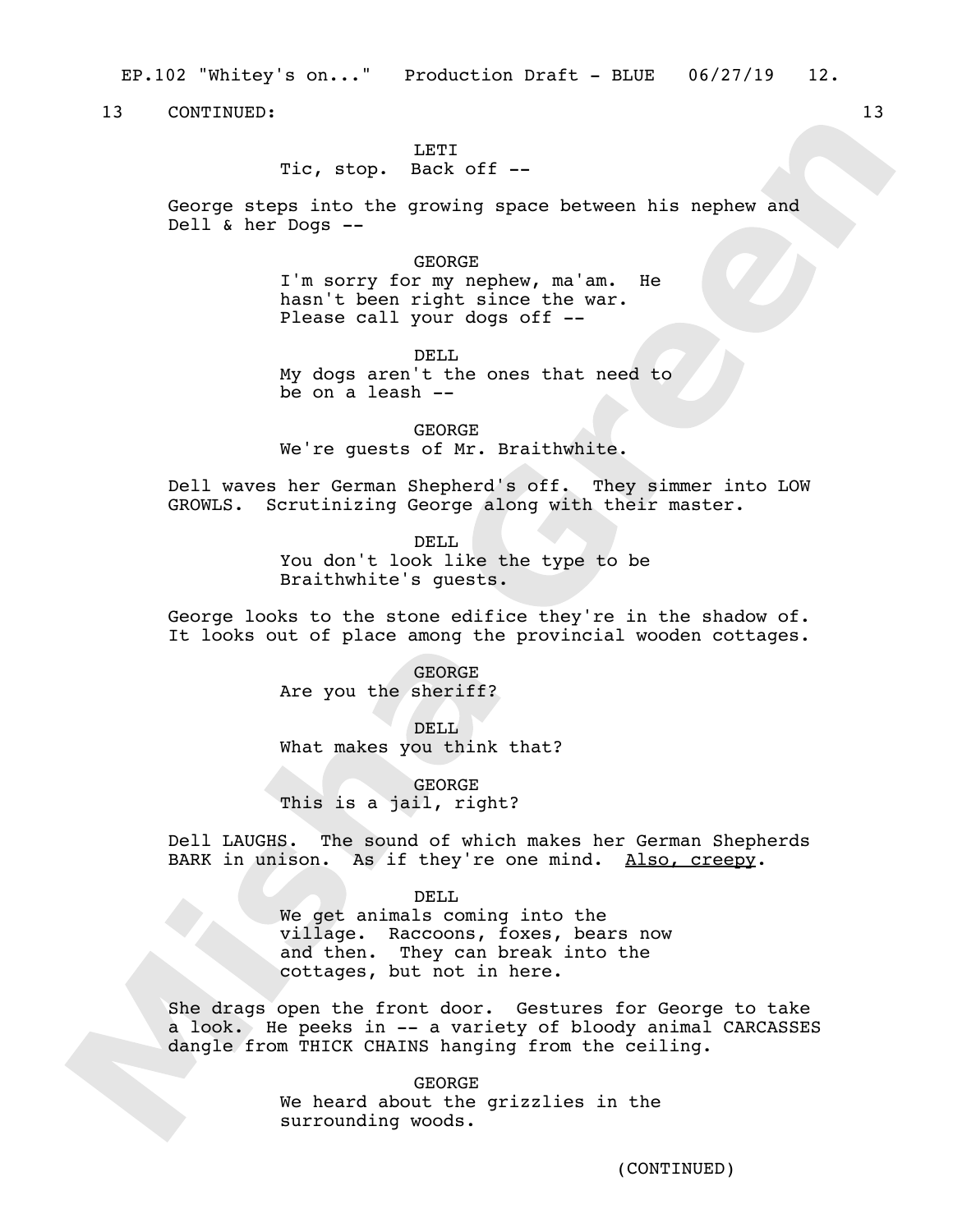EP.102 "Whitey's on..." Production Draft - YELLOW 07/15/19 13.\*

13 CONTINUED: (2) 13

## DELL.

No grizzlies, just black bears. But the blacks are bad enough.

The German Shepherds crowd through the door and GROWL and fight over a BLOODY DEER LEG on the stone floor.

## DELL (CONT'D)

They're smart. Not smart smart, they're beasts, but clever enough to cause mischief. And they're persistent. Always sticking their noses where they don't belong.

George locks eyes with Dell. *Is she still just talking about bears, or...?*

> DELL (CONT'D) I suggest you all head back up to the lodge before the sun goes down.

She disappears into the Silo as George takes it in...  $*$ 

## 14 **OMITTED** 14

### 15 **EXT. WOODS SURROUNDING - ARDHAM - DAY** 15

The SUN dips below the horizon as FOG creeps through the trees. Our Heroes move with purpose, on a shortcut back towards the lodge --  $*$ 

| <b>GEORGE</b>                       | $\star$ |
|-------------------------------------|---------|
| The inside of that silo has a stone | $\star$ |
| foundation, which means a dungeon-  |         |
| like basement.                      |         |

Leti runs with George's ball -- \*

## $\overline{\text{LET I}}$   $\overline{\text{ }}$

And all that barking, you wouldn't be able to hear someone if they were screaming for help...

Atticus nods. Puts a fine point on it --  $*$ 

**ATTICUS** Once we spring pop we have to make a quick getaway. Be gone before they start burning crosses.

George slows. Something about the woods beyond the river troubles him. *Is he remembering the monster attack?*

\*

\*

\* \* \*

\* \*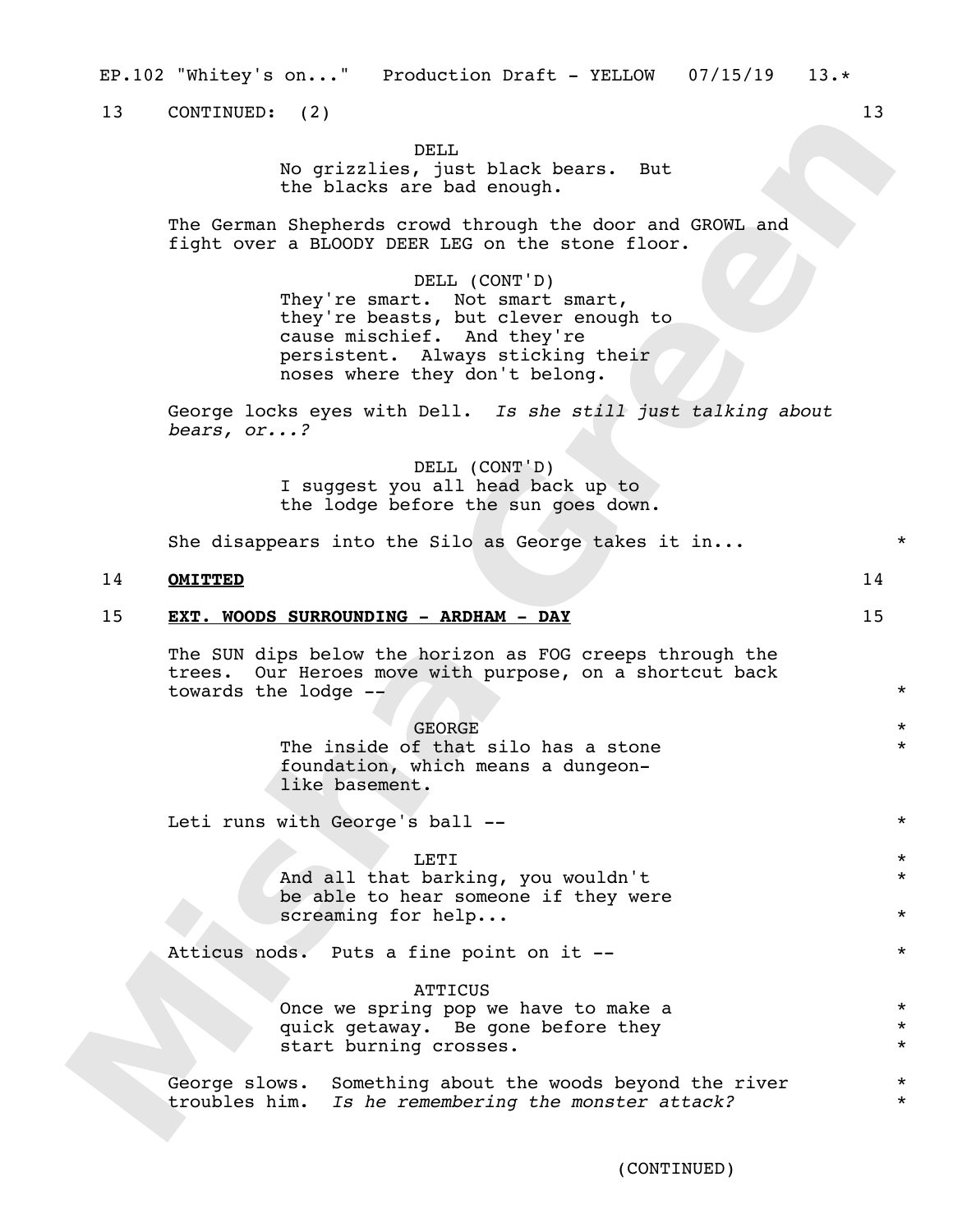LETT<sub>1</sub>

We need something faster than Woody.

**ATTICUS** 

And we're going to have to steal it.

Atticus notices George has fallen behind -- \*

ATTICUS (CONT'D) \* Uncle George, what is it?

George hesitates. Chooses his words carefully --

GEORGE A recollection. Something your mother told me a long time ago about her ancestors.

## ATTICUS

Wait, what? She never told Pop or me anything about her people, but she told you?

A flash of GUILT flits across George's features. *His secret history with Atticus's mother.* But he plays it cool --

GEORGE

I think she was just ashamed of it. She told me her great-ancestor was a slave named Hanna. And that she escaped her master's house after a fire.

That bomb lands. It can't just be a coincidence with the lodge fire. Atticus is putting the pieces together --

> **ATTICUS** The secret birthright Pop wrote about...

\* \* \*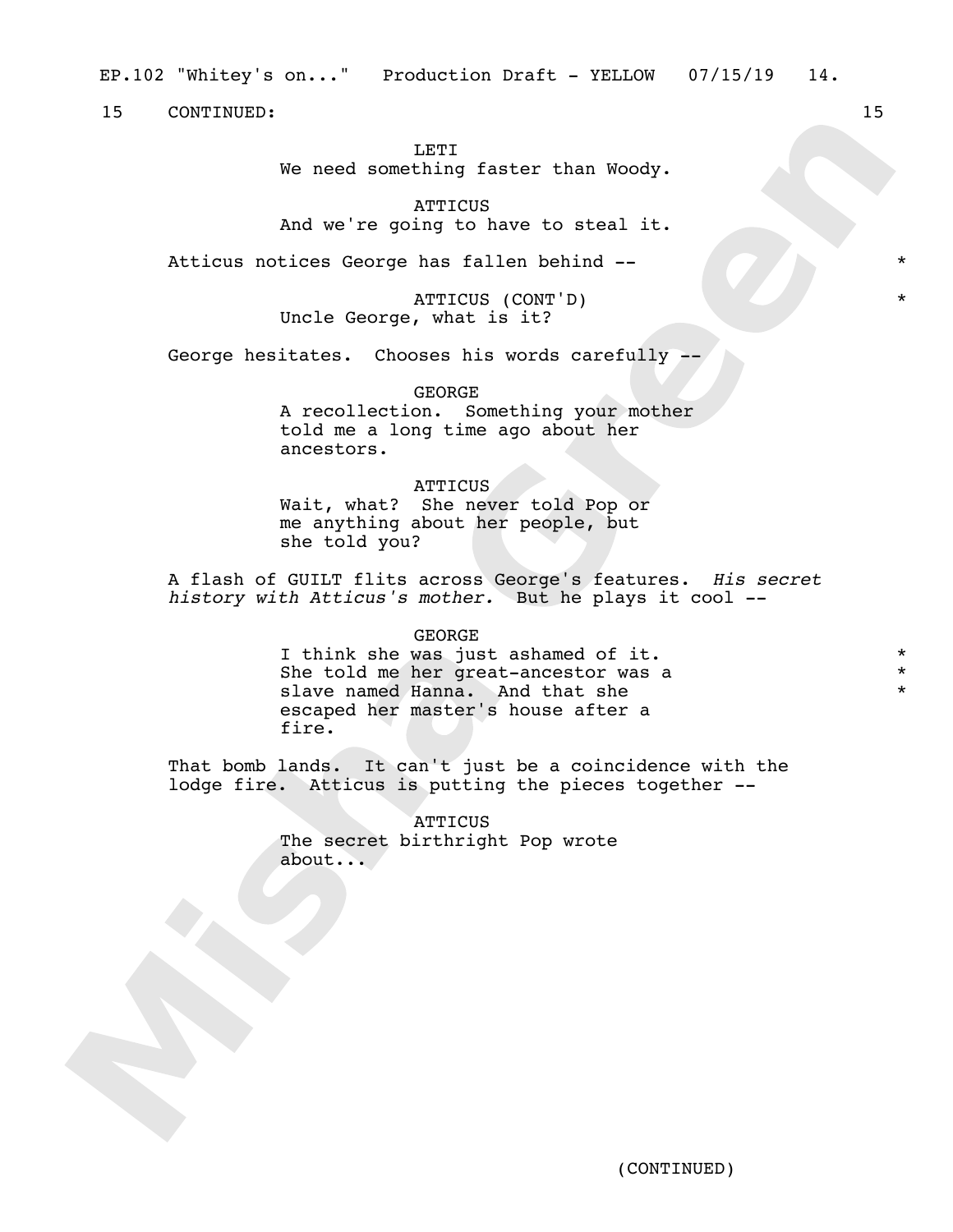15 CONTINUED: (2) 15

GEORGE

Titus Braithwhite was known for being notoriously "kind" to his slaves.

Leti looks to the darkening woods --

LETI

If Hanna ran through these woods pregnant, she must have been a brave woman.

SUDDENLY -- there's a TREMBLING in the trees. The dirt BUBBLES UP. Something's underneath the ground. And that something is coming right for them!

> LETI (CONT'D) What the hell is that?

The realization hits Atticus. *They're like vampires.* He looks to the sun. It's disappeared almost completely.

**ATTICUS** 

RUN!

They turn to do just that, but -- something in the opposite direction BURROWS fast towards them as well, and  $-\frac{TWO}{TWO}$ "SHOGGOTHS" BURST through the dirt, TRAPPING them!

A FAMILIAR HIGH PITCH WHISTLE has the "Shoggoths" FREEZING, inches from tearing Our Heroes heads off. They turn to see

CHRISTINA BRAITHWHITE

on HORSEBACK. BONE WHISTLE between her lips. She blows it again. The "Shoggoths" RETREAT back into the ground. She's controlling them.

Which means she's the one that saved Our Heroes when they were surrounded last night. But that means little to Atticus as he glares at her. And even less to George and Leti as they continue to FREAK THE FUCK OUT. Monsters are real.

Dell arrives with her German Shepards in tow, but Christina doesn't take her liquid gaze off Atticus --

> CHRISTINA Escort the younger Mr. Freeman to my father's lab...

\* \*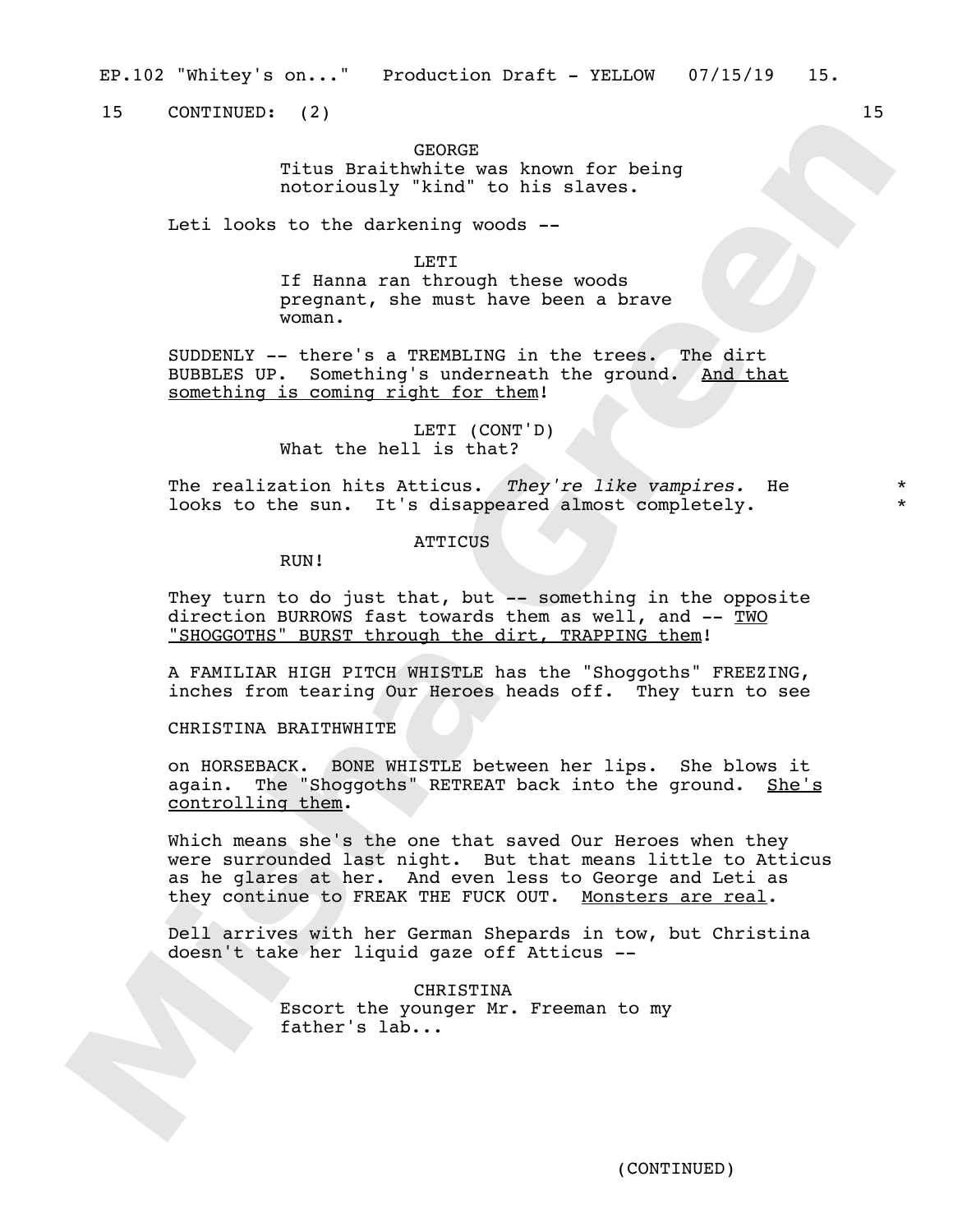EP.102 "Whitey's on..." Production Draft - BLUE 06/27/19 16.

15 CONTINUED: (3) 15

As she turns on a dime, riding off with a privilege born of never having to command twice --

GEORGE

Why are we covered in dirt...?

CONFUSION on George and Leti's faces as they search their memories. Then a sudden, sobering fear grips them both --

**LETT** 

It happened again, didn't it?

And it's about this time Atticus realizes -- they don't remember anything that happened with the "Shoggoths" AGAIN!

DELL

Shut it and let's move...

#### 16 **OMITTED** 16

AND

17

## 18 **INT. SAMUEL'S LAB - ARDHAM LODGE - NIGHT** 18

HORRIFIC SCREAMS echo off the GLASS DOMED CEILING as Dell ushers Atticus into what looks like FRANKENSTEIN'S LABORATORY.

Moonlight illuminates a WHITE MAN splayed open on an examination table being BUTCHERED by an OLD MAN wearing ORNATE ROBES like the ones Titus wore in his portrait.

## It's a MACABRE sight.

But you wouldn't know that if you just saw Christina preparing herself a martini at the BAR. She's wildly bored.

Atticus blinks back REVULSION as the Robed Man removes a piece of the Screaming Man's LIVER...

## 19 **INT. "GEORGE'S SUITE" - ARDHAM LODGE - NIGHT** 19

George quickly throws on some CLEAN CLOTHES as a BOOK on the bookcase catches his eye -- *THE HOUSE ON THE BORDERLANDS by WILLIAM HOPE HODGSON.* Nothing strange about that, except - the GOLD HALF-SUN embossed on its spine.

He pulls the Book out, and -- the bookcase SPLITS, REVEALING - a SECRET PASSAGEWAY!

## 20 **INT. LIBRARY - ARDHAM LODGE - NIGHT** 20

A BOOKCASE splits, and -- George steps from the dark passageway.

(CONTINUED)

AND 17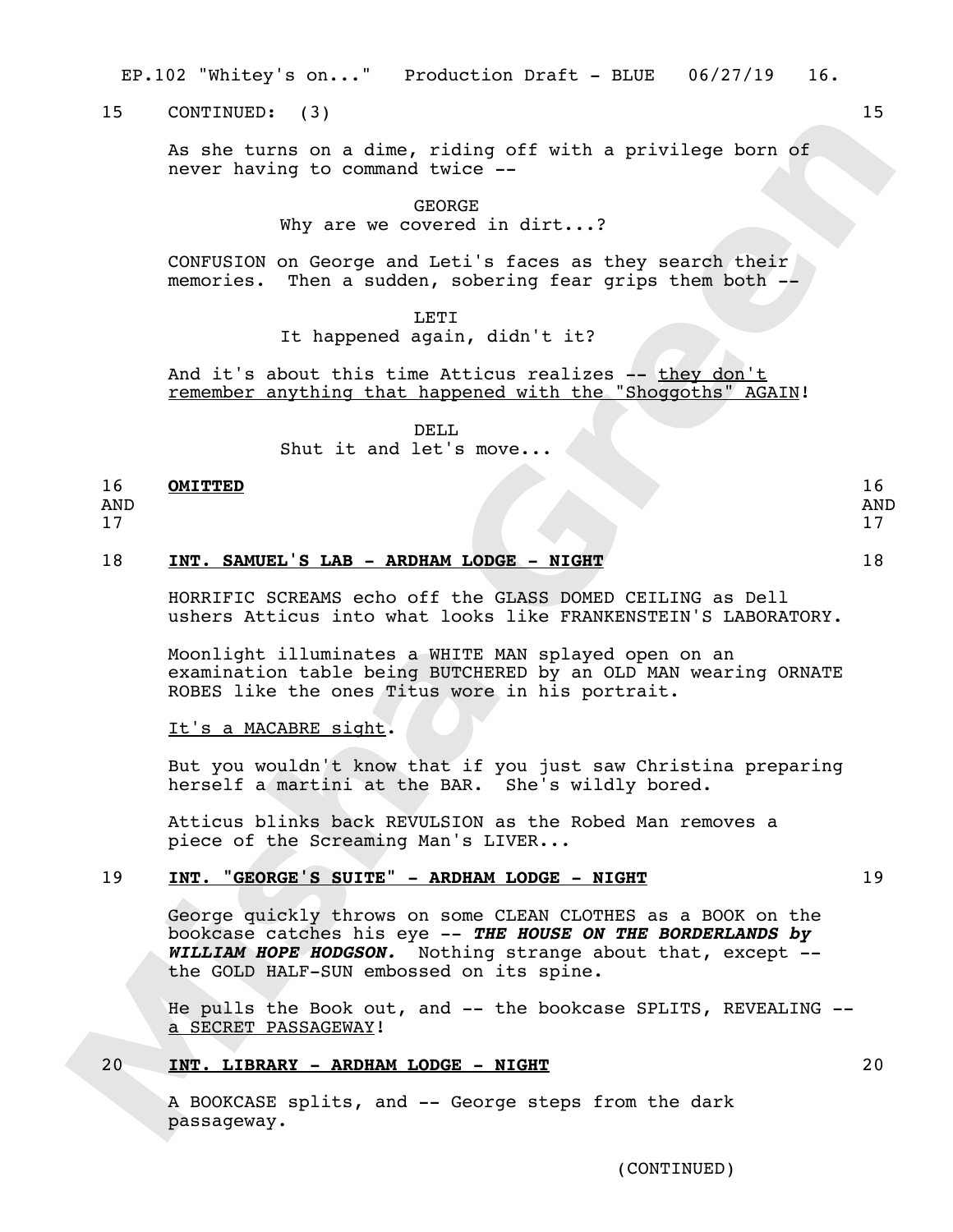EP.102 "Whitey's on..." Production Draft - BLUE 06/27/19 17.

20 CONTINUED: 20

His jaw dropping as he takes in the endless STACKS. *Where to even begin?* 

He moves to a WEATHERED RED BOOK laid out on a table --

## *BY-LAWS & PRECEPTS OF THE ORDER OF THE ANCIENT DAWN*.

His expression runs the gamut -- CONFUSION to QUIET AWE to  $DELIGHT$  -- as his eyes hopscotch over the words...

## 21 **INT. SAMUEL'S LAB - ARDHAM LODGE - NIGHT** 21

The Robed Man puts the last stitch into the no longer Screaming Man's side, then turns to Atticus right where we left him. Liver on ice in hand. Atticus straightens. Ready for Samuel Braithwhite to finally address him, but --

The Robed Man walks right past Atticus and out the door without a glance his way. Atticus is confused as hell, until --

> SAMUEL (O.S.) He's darker than I expected.

The Man on the table -- the one who was just screaming his head off is SAMUEL BRAITHWHITE (50's)!

Atticus swallows his surprise as Samuel rises. A hand clutched at his stitched side.

CHRISTINA

Let me help you --

He waves her off like a buzzing fly --

SAMUEL You've already helped me enough.

Atticus notes the tension between these two as Samuel uses the table for support to shuffle around to a PAINTING on the wall. He orates to no one in particular --

> SAMUEL (CONT'D) This here is one of my favorite paintings. The artist, Josef Tannhauser, entitled it, "Genesis 2:19". Are either of you familiar with the verse?

Christina looks to Atticus. He shrugs. She ruefully recites --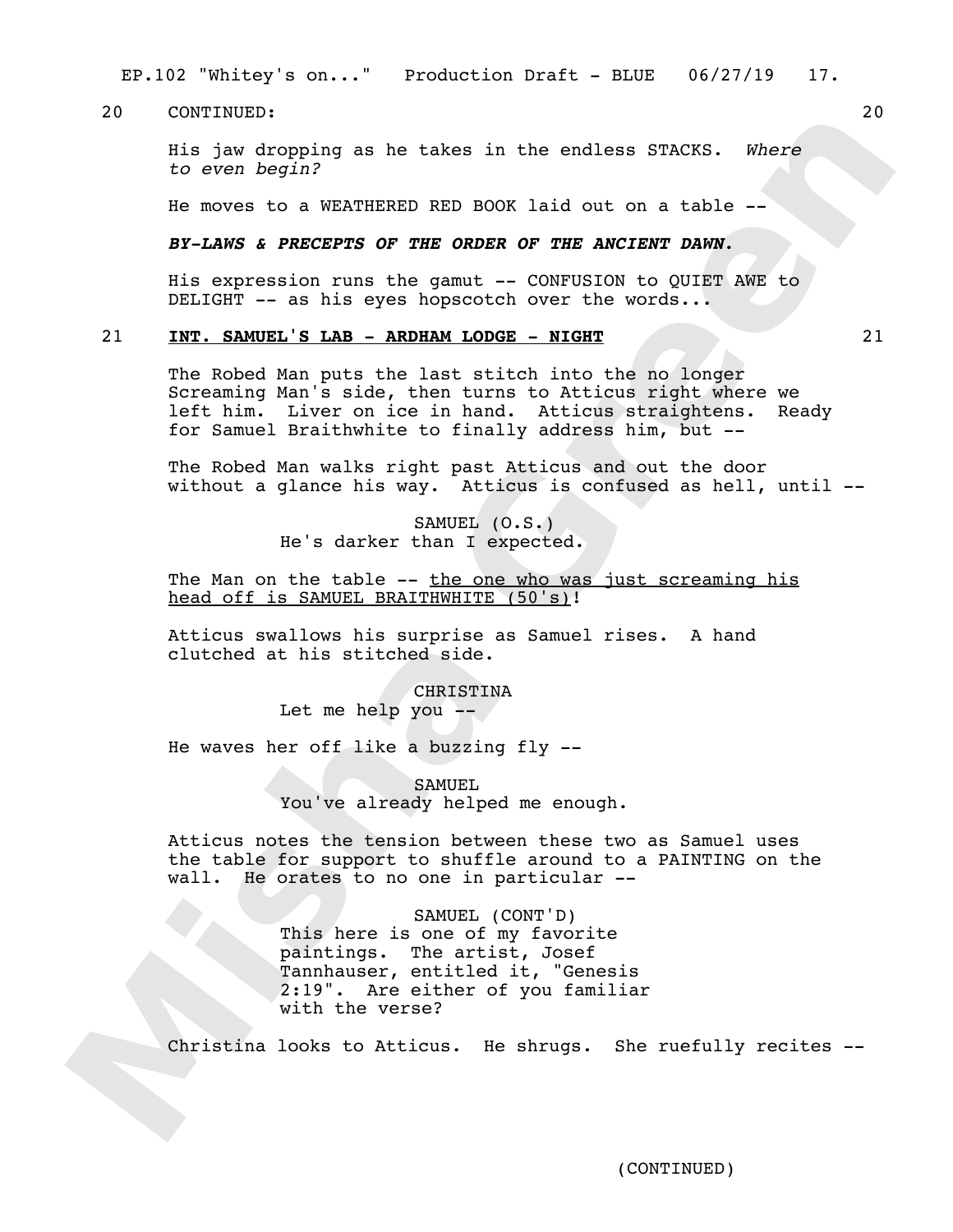## CHRISTINA

"And out of the ground the Lord God formed every beast of the field, and every fowl of the air; and brought them unto Adam to see what he would call them: and whatsoever Adam called every living creature, that was the name thereof."

Atticus clocks TEN NAMES -- TITUS BRAITHWHITE, HORATIO WINTHROP, JOSEF TANNHAUSER, etc. -- carved into the frame around the painting. *Who are all these men?*

#### SAMUEL

In Tannhauser's conception, this act of naming is more than a simple matter of picking labels. Adam is sharing in creation, assigning each creature its final form and its station in the hierarchy of nature. What does that mean, Christina? What did Adam do?

Christina takes a slow sip of her martini. Silently defiant.

## **ATTICUS** He put everything in its place.

Samuel doesn't acknowledge him. Stares at the painting like it holds all the answers --

#### SAMUEL

At the dawn of time just for a moment, everything was where and as it should be, from God, to man, to woman down to the lowliest wriggling creature. It was Nirvana --

## **CHRISTINA**

And then that stupid, meddlesome, troublemaking bitch Eve brought entropy and death. Paradise is lost. Babel. The Flood. What was an elegant hierarchy became a mess of tribes and nations. Of course, it didn't really happen that way.

Samuel shoots her a withering look as she continues --

CHRISTINA (CONT'D) Biblical literalism is for the simple. But I'm sure everyone in this room is aware of that.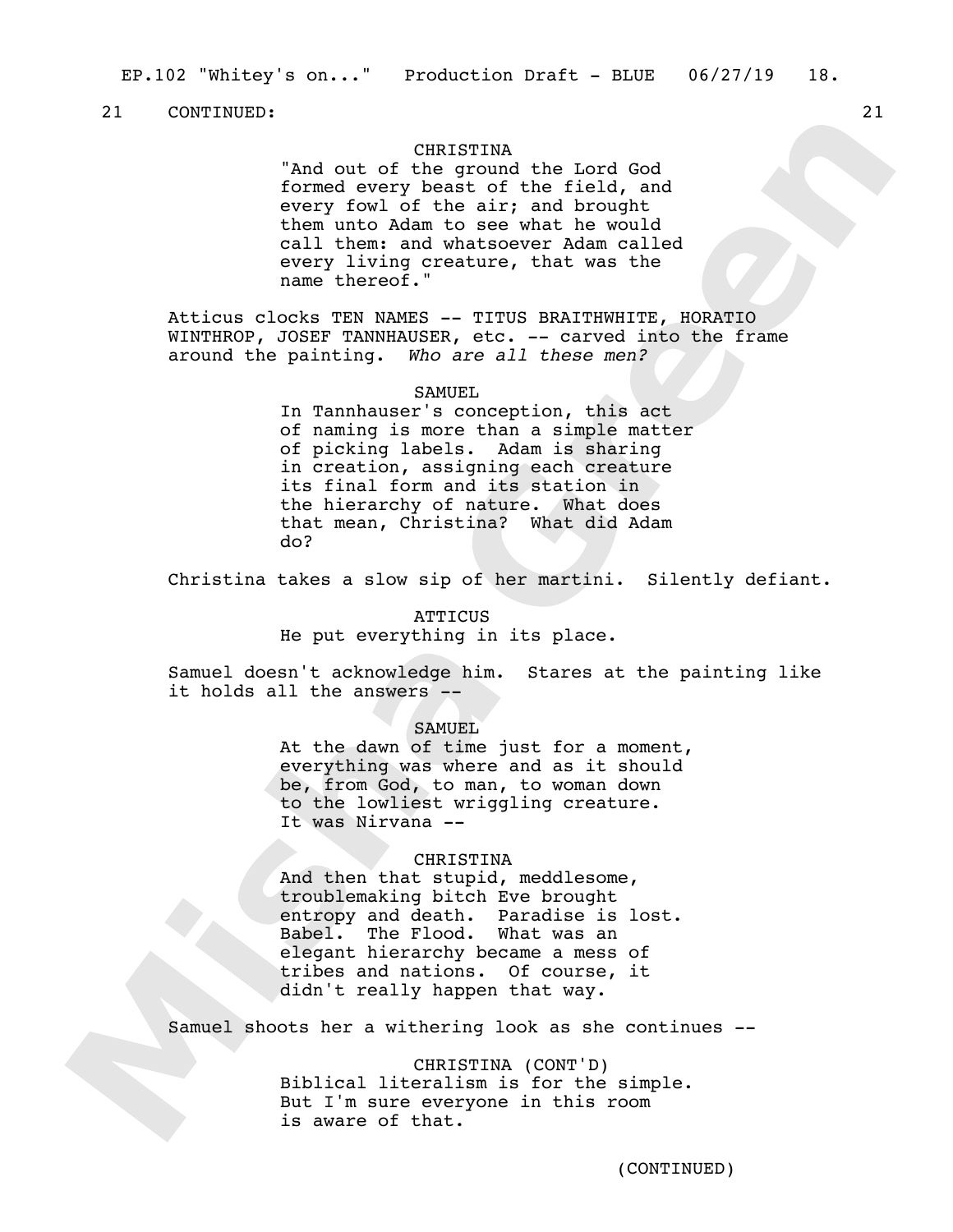EP.102 "Whitey's on..." Production Draft - BLUE 06/27/19 19.

21 CONTINUED: (2) 21

## SAMUEL.

It's still a useful parable for both of you --

ATTICUS

Let me guess, you're God in this useful parable.

Samuel's focus shifts to Atticus now. His eyes boring into him for what seems like an eternity, then --

SAMUEL

I'm Adam. And I've worked a very long time to return to paradise. My daughter seems to believe you can help in my aims. But as you can see, there's little we agree on.

#### ATTICUS

Then show me where I can find my father and I'll leave you and the rest of your followers to your religious fanaticism.

A lethal beat. Samuel darkens noticeably as he sizes Atticus up. Finally he turns to his daughter --

#### SAMUEL

I don't want to see him again until the ceremony at dawn...

## 22 **OMITTED** 22

## 23 **INT. WEST WING - ARDHAM LODGE - NIGHT** 23

The TENSE SILENCE between Atticus and Christina grows as she escorts him. Finally she can't contain her curiosity --

> **CHRISTINA** Way to buck the stereotype. That all Negro men are loud. Aggressive. Monster-like...

She watches that last part play across Atticus's features. Expecting some reaction. But Atticus gives her nothing.

> CHRISTINA (CONT'D) You must have so many questions...

> **ATTICUS** Why bother? None of the ones I've already asked have been answered. (MORE)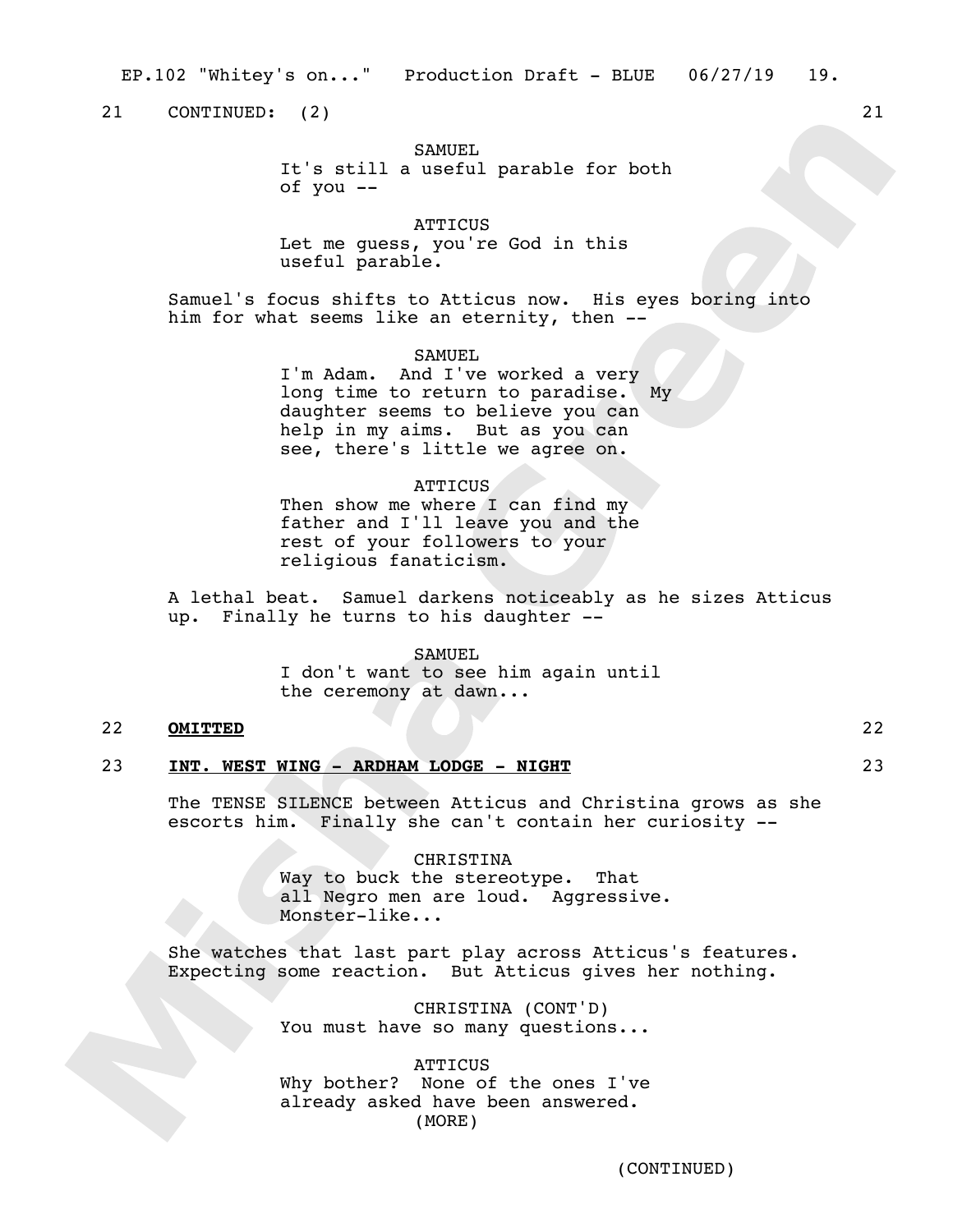EP.102 "Whitey's on..." Production Draft - BLUE 06/27/19 20.

23 CONTINUED: 23

ATTICUS (CONT'D) Not by your father, or what is the other guy -- your boyfriend...

CHRISTINA William. And yes he's a boy. And a friend. Sometimes.

Christina smiles to herself. An inside joke. Then --

CHRISTINA (CONT'D) Your father is safe down in the village. And he'll remain that way as long as you don't do anything else to anger mine...

RELIEF floods Atticus as they pass a group of RICH OLD WHITE MEN (50+). Christina sends them a slight, pasted on smile --

CHRISTINA (CONT'D)

Gentlemen...

Atticus clocks the sneers the Old White Men send Christina. There's no love for her here either. As they continue on --

> CHRISTINA (CONT'D) My father may have looked feeble upstairs, but he, along with the rest of the lodge members arriving, can be very dangerous enemies. You should think about making some friends. Not all us white folks are out to get you...

They cross the closed doors to George and Leti's suites --

**ATTICUS** I have enough friends.

CHRISTINA Are you sure about that? Your uncle and Leti seem to think you lost your marbles in the war.

**ATTICUS** That's because you all did something. To make them forget.

CHRISTINA "Did something?" How vague.

Atticus crosses the threshold into his suite. Turns back to face Christina. And he knows it's wild, but --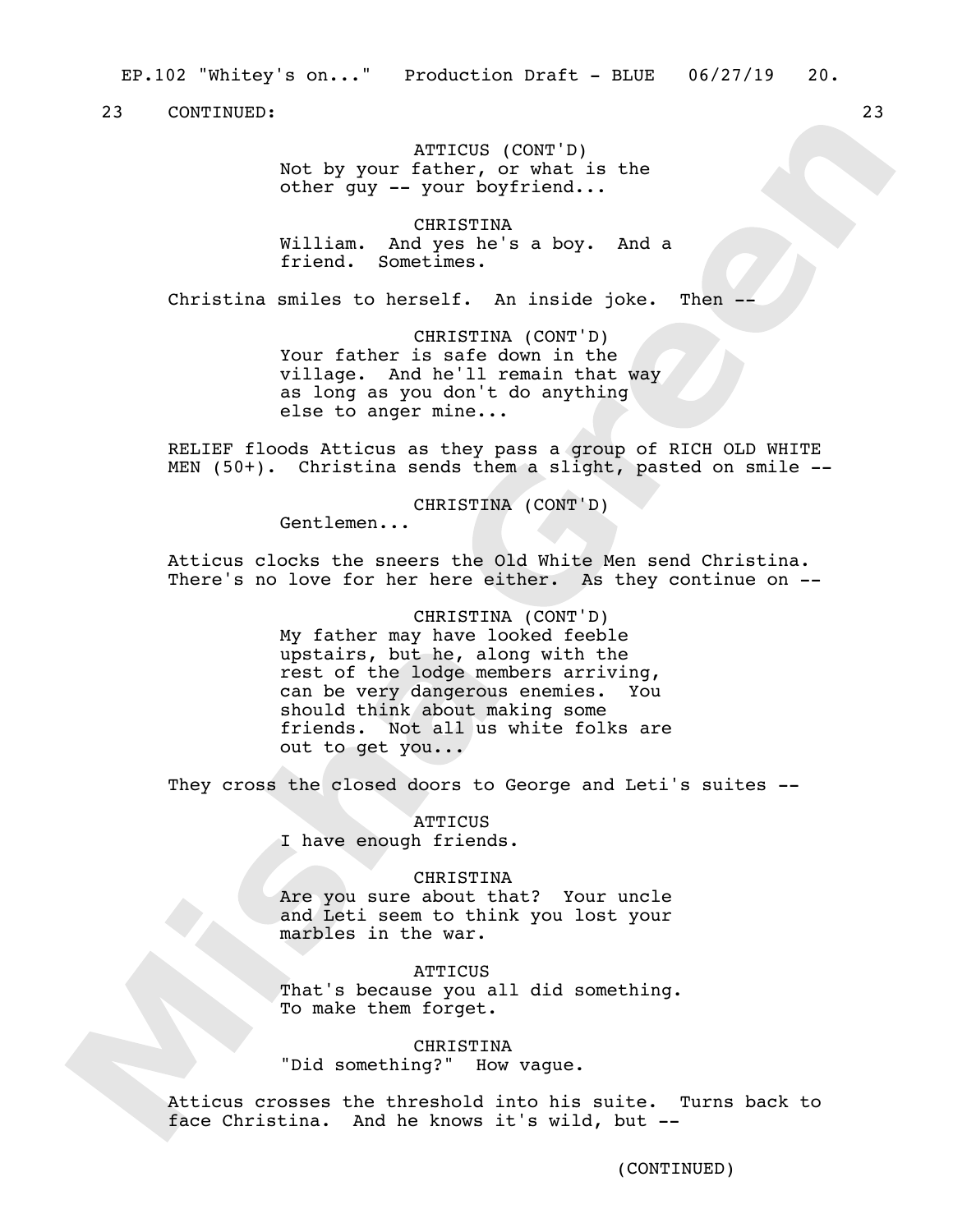23 CONTINUED: (2) 23

## **ATTICUS**

It's a spell. Seems the KKK isn't just calling themselves grand wizards anymore.

## **CHRISTINA**

My father and his associates would never fraternize with the Klan. They're too poor. And the spell wasn't specifically for your companions, rather for anyone that encounters our little guard dogs and lives to tell about it...

She corrects herself much in the way William did --

CHRISTINA (CONT'D) Well, actually, that's the point, that they don't tell about it. Discretion is key in these matters.

Atticus narrows his eyes at Christina. *Why is she being so forthcoming with answers?*

> **ATTICUS** You want to be friends? Fine. That's going to take actions not promises.

CHRISTINA And getting you out of trouble in Simmonsville as well as last night wasn't enough --

**ATTICUS** We're in trouble now --

CHRISTINA I can't take you to your father --

**ATTICUS** Then remove the spell on my uncle and Leti.

CHRISTINA

Done.

SUDDENLY -- a BLOOD CURDLING SCREAM from Leti's room. The trauma of a flood of disturbing memories coming back at once!

Atticus instinctually moves to help Leti, but -- he SLAMS up against an INVISIBLE WALL when he tries to cross the threshold of his room. *What the fuck?* He looks to the door frame -- STRANGE SYMBOLS are carved into it.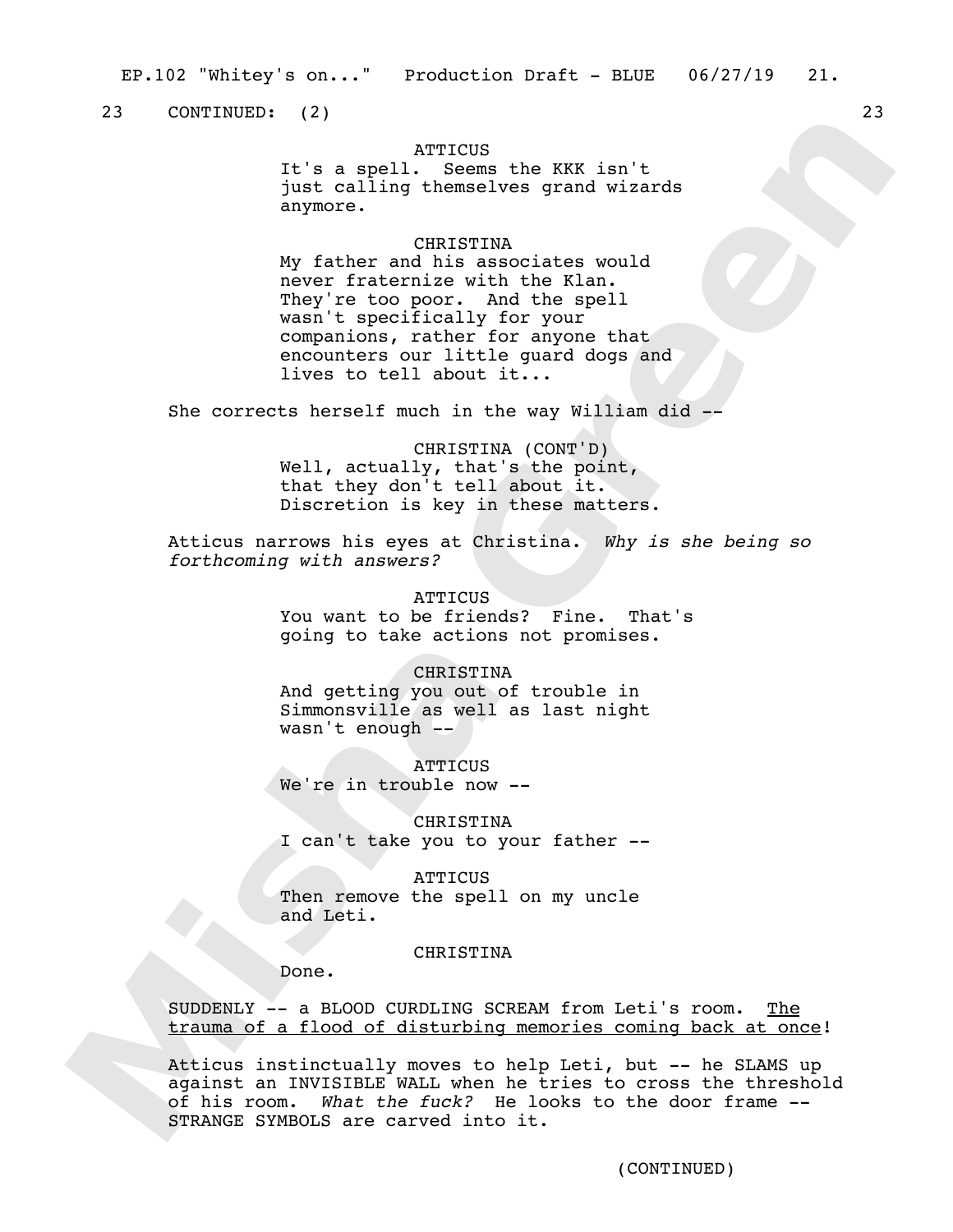EP.102 "Whitey's on..." Production Draft - BLUE 06/27/19 22.

23 CONTINUED: (3) 23

CHRISTINA (CONT'D) He didn't trust me to keep you out of trouble...

As the door SLAMS in Atticus's face, an ADAMITE STABLE BOY runs down the hall, breathless --

> ADAMITE STABLE BOY Ms. Braithwhite, it's time...

Christina explodes into purpose. On a DEAD RUN --

## 24 **OMITTED** 24

## 25 **EXT. SIDE OF A - BARN - NIGHT** 25

Moonlight falls on Christina as she runs through a field towards a group of ADAMITES circling a -- COW IN LABOR.

> ADAMITE VET You wanted us to tell you when there was a breach --

Christina rolls up the sleeves of her expensive dress *--*

## CHRISTINA

What do I do?

## ADAMITE VET You have to reach in and pull the calf out or both will die.

Christina does this how she does everything -- with INTENSITY and HONESTY. She gets between the Cow's legs. Digs in --

> ADAMITE MIDWIFE Pull! Pull! Harder!

It's a STRUGGLE. Bloody viscous everywhere. Finally -- Christina wrenches the BABY CALF from its mother's womb. Holds it in her arms as it GASPS its first breath, and --

She cries TEARS of pure joy.

She holds the Calf like a newborn baby. Flushed. Smiling. This was a personal triumph for her*.*

> ADAMITE VET Have you done this before?

There's a devilish SPARK in her eyes --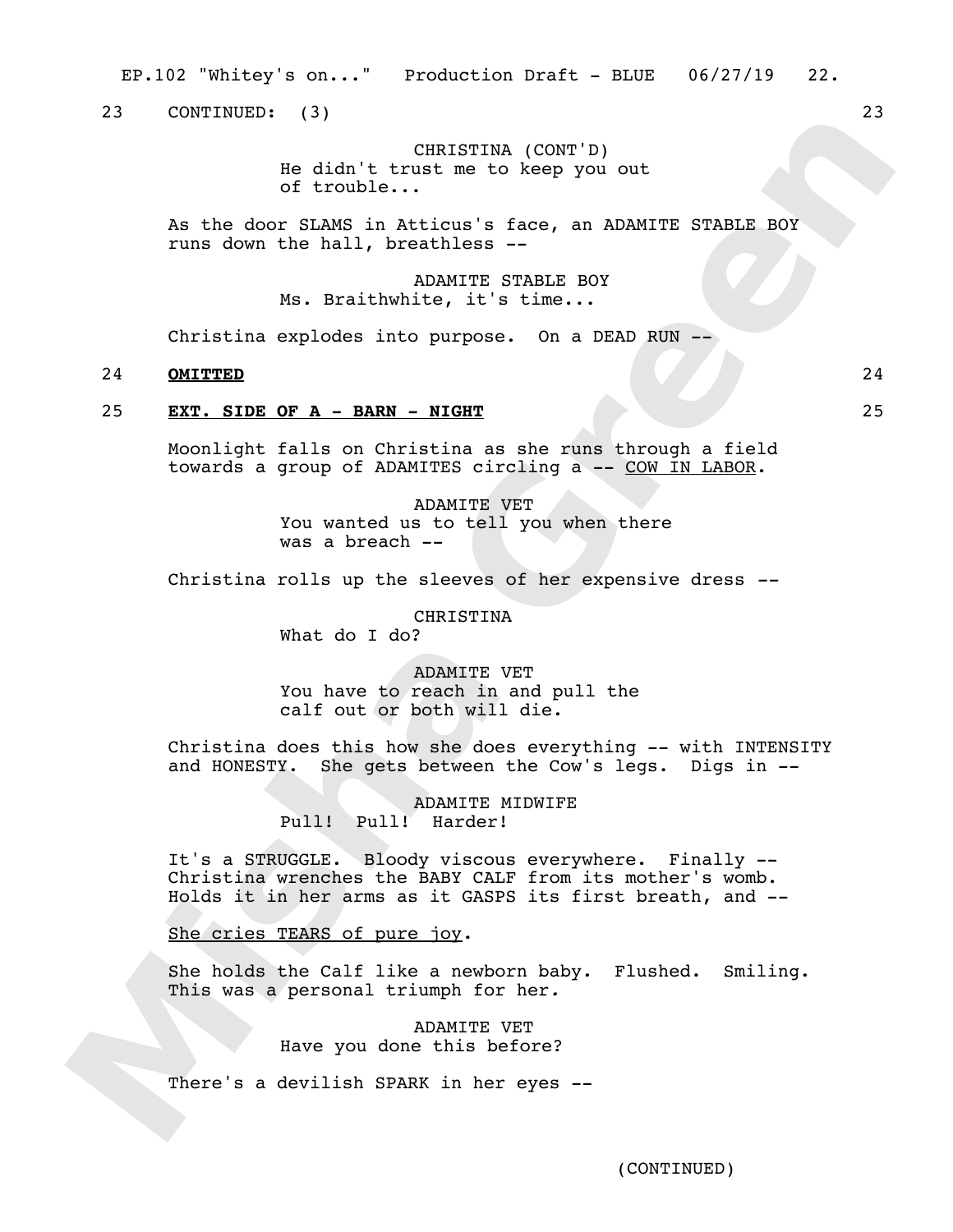## CHRISTINA

No. It's my first time...

## 26 **OMITTED** 26

#### 27 **INT. "LETI'S SUITE" - ARDHAM LODGE - NIGHT** 27

Leti's got her SWITCHBLADE out. Attempting to pick the lock. FRUSTRATION mounting. It's not working. SUDDENLY -- the handle JIGGLES from the other side. Someone's coming in.

Leti hides beside the massive wardrobe. Switchblade in a death grip. Her heart in her throat as someone enters the room. As she jumps out to get the drop on them, REVEAL - it's Atticus! Leti goes weak with RELIEF. Embraces him --

> LETT. I'm sorry. I remember now. I should have believed you...

She's SHAKING with adrenaline. All the fear she was keeping tamped down surfacing --

> LETI (CONT'D) The door's locked. I was trying to get to you and George --

> ATTICUS I know. I know. It's okay. Let's just sit down for a second.

He leads her to sit on the bed. The door closing behind him --

LETI No. We need to get out of here --

**ATTICUS** They've got us trapped, but I'm going to figure a way out. I promise.

Leti drinks that in. And more than anything else, she BELIEVES it. She folds into him. Head to chest. They stay like that. Soaking comfort from each other.

Her eyes drift to the STAINED GLASS WINDOW. A chill runs down her spine as she takes in the bizarrely LURID depiction -- Adam and Eve fuck beneath a half-pink rising sun of ancient dawn. No fig leaves. And Adam's penis is a SERPENT.

> LETT. The bible is full of demons. And monsters. But they're just stories. They have to be, because...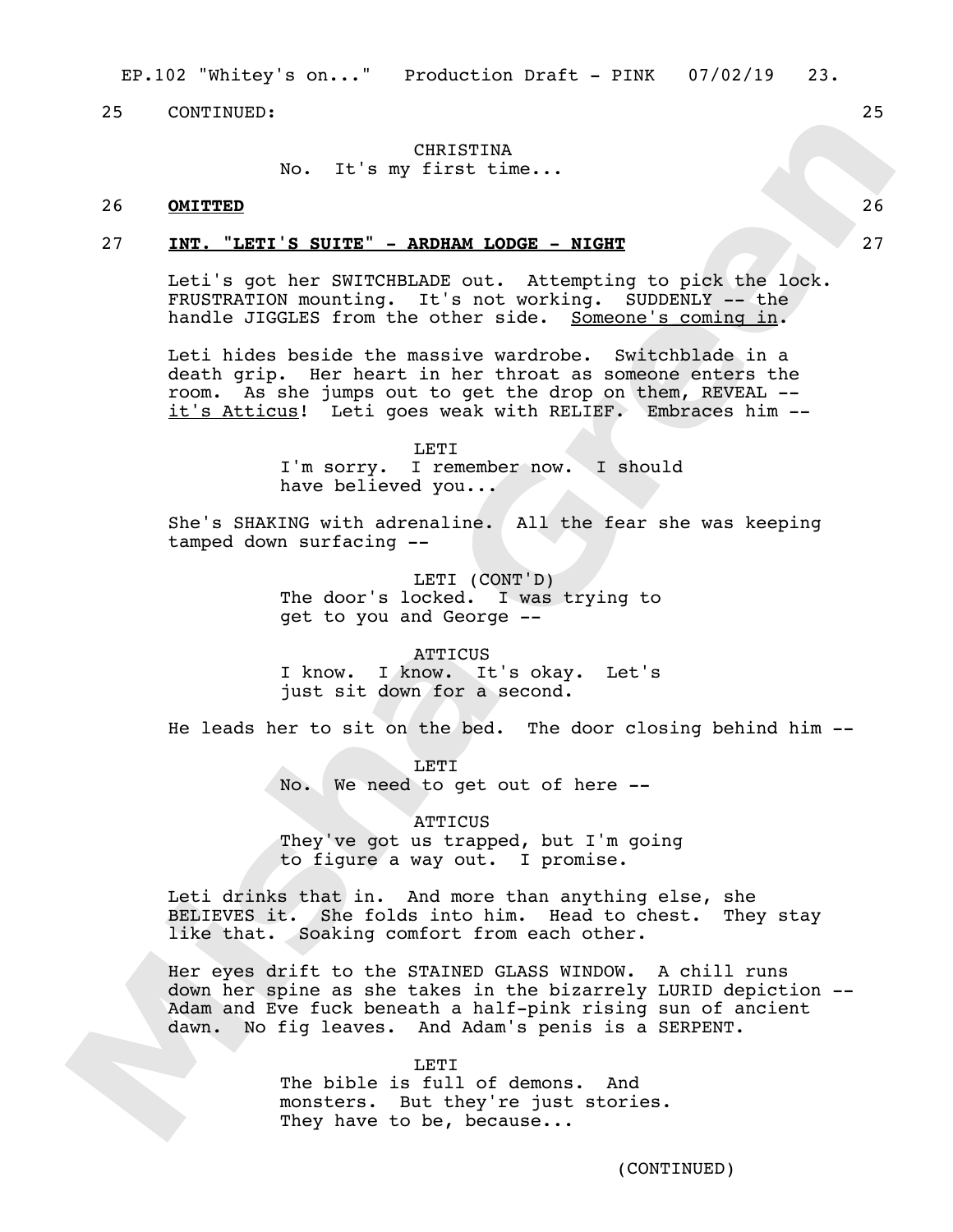Monsters are real. The FEAR takes her breath away.

**ATTICUS** Even though I walk through the darkest valley, I will fear no evil, for you are with me...

Leti REACTS like she's just been slapped in the face, the details slowly coming back to her --

> LETI I said that last night...

**ATTICUS** Before doing one of the bravest things I've ever seen to save us.

LETI

I can't believe I even remember that verse. The last time I said it I was a kid and...

She stills. Memories flickering. "Going there."

**ATTICUS** 

And what?

### **LETI**

Terrified. My momma would leave me by myself all the time. Say she was going to church but even then I knew that was a lie. But she always came home. Usually with some new man hanging on her arm. Until one day she didn't. And a week went by.

The anger softens now --

### LETI (CONT'D)

I was scared she wasn't going to come back. And I was so little, I didn't know how to take care of myself. Ruby had already run away by then...

She swallows the emotion threatening, then --

## LETI (CONT'D)

I sat in the window of that boarding house everyday and said that verse like a prayer for her to come back. It was the only one I could remember from Sunday school.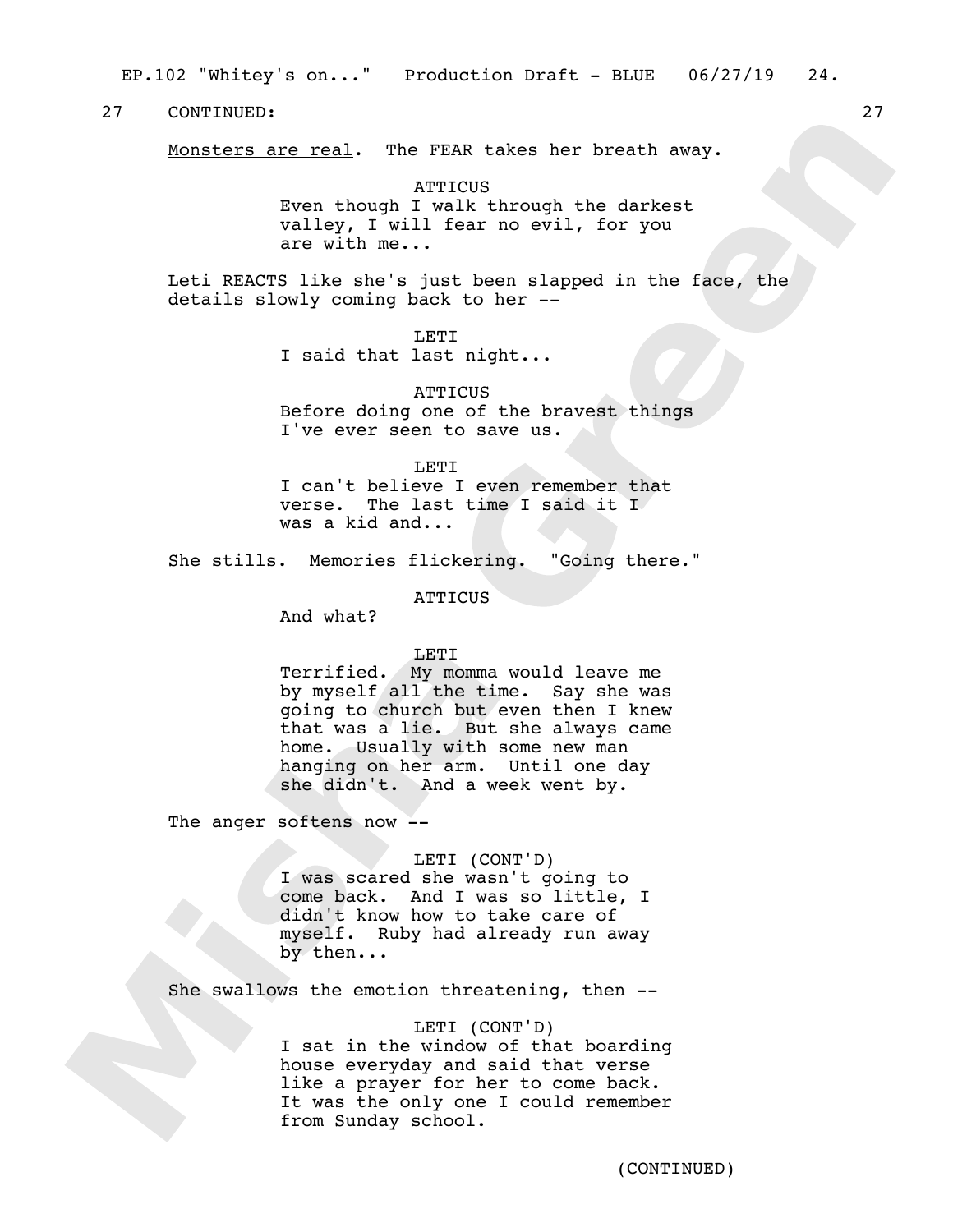27 CONTINUED: (2) 27

## **ATTICUS**

I'm never going to abandon you.

It's soft, but urgent. And it lands, wobbling them both. Atticus lightly kisses her forehead. Then her cheek. Down her neck. As they share their FIRST KISS...

## 28 **INT. "ATTICUS'S SUITE" - ARDHAM LODGE - NIGHT** 28

*TAP! TAP! TAP!* DRIFT ACROSS the empty room to the sound of RHYTHMIC THUMPING...to find -- Atticus TAPPING against the adjoining wall to George's room.

Let that sink in -- Atticus is NOT in Leti's room!

*TAPTAPTAP! SLAP!* A palm to the wall signals an end, and at this point we realize -- Atticus is communicating through the wall using MORSE CODE. As he considers his next sentence --

*SCRRCH! SCRRCH!* A SCRATCHING from the wardrobe. As Atticus cautiously moves towards it -- *CLICK!* From inside. He's in COMBAT MODE in an instant. Dives out of the way as --

*BLAMBLAMBLAMBLAM!* Bullet holes pierce the wardrobe as a gun fires from inside. The bullet riddled doors burst open, and -- JI-AH comes out in U.S. ARMY FATIGUES with GUNS blazing!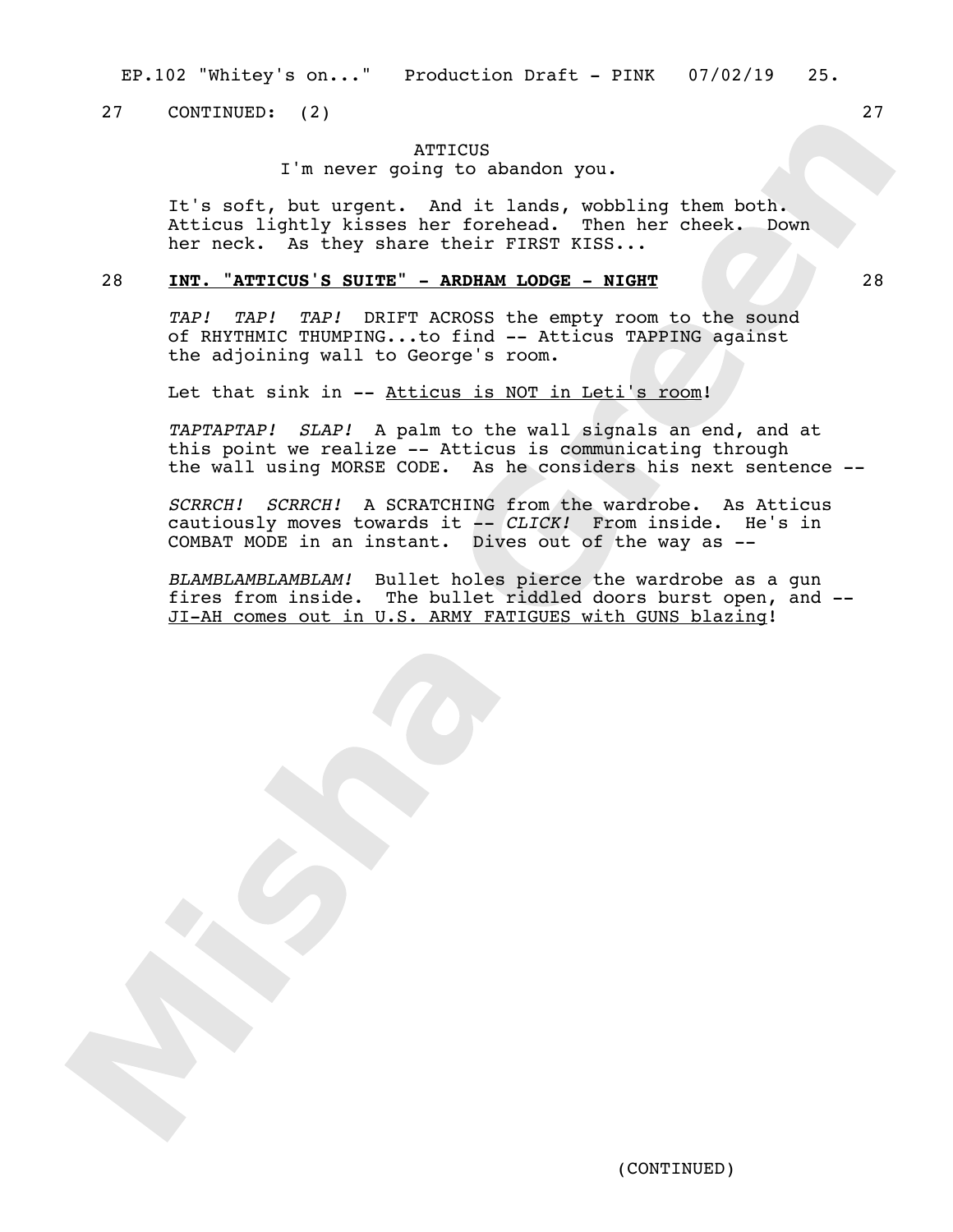EP.102 "Whitey's on..." Production Draft - PINK 07/02/19 26.

28 CONTINUED: 28

Atticus DUCKS, DIVES, and SCRAMBLES as she fires everything she's got at him. Finally her guns click EMPTY, and -- he comes right at her. Disarms her in two moves, pinning her arms behind her back in a bear hug, faces inches apart --

## **ATTICUS**

Ji-ah, stop --

She screams at him in the LANGUAGE OF ADAM --

JI-AH

*Die.*

*SMASH!* She head butts him. Stunned, he lets her go, and - she pulls a SERRATED ARMY KNIFE!

As they go at each other, locked in mortal combat...

## 29 **INT. "GEORGE'S SUITE" - ARDHAM LODGE - NIGHT** 29

George has PEN and NOTE PAD in hand. Ear to the wall. Waiting to transcribe Atticus's next message --

*BANG!* George recoils. That was more than a Morse Code tap. It sounded like Atticus's entire body slamming against the wall. Before George can puzzle over that --

A BRIGHT LIGHT falls through the window. He shades his eyes to see a HALOED FIGURE. She steps forward, REVEALING - it's Atticus's mother DORA!

Glowing just like in the picture George has secreted in his wallet. He goes to her. Breathless. In wonder. It's all he can do. He reaches to caress her face, but stops short --

> GEORGE This isn't real.

Dora touches his chest, gives him a wane smile *--*

## DORA

Dance with me anyway.

He puts his arms around her. And the atmosphere is charged. A dancing heat between them that electrifies the air...

## 30 **INT. "LETI'S SUITE" - ARDHAM LODGE - NIGHT** 30

Leti's kiss with "Not Atticus" grows deeper. SUDDENLY -- he pulls away. Stands in front of her. Takes off his shirt --

LETI

Tic, wait...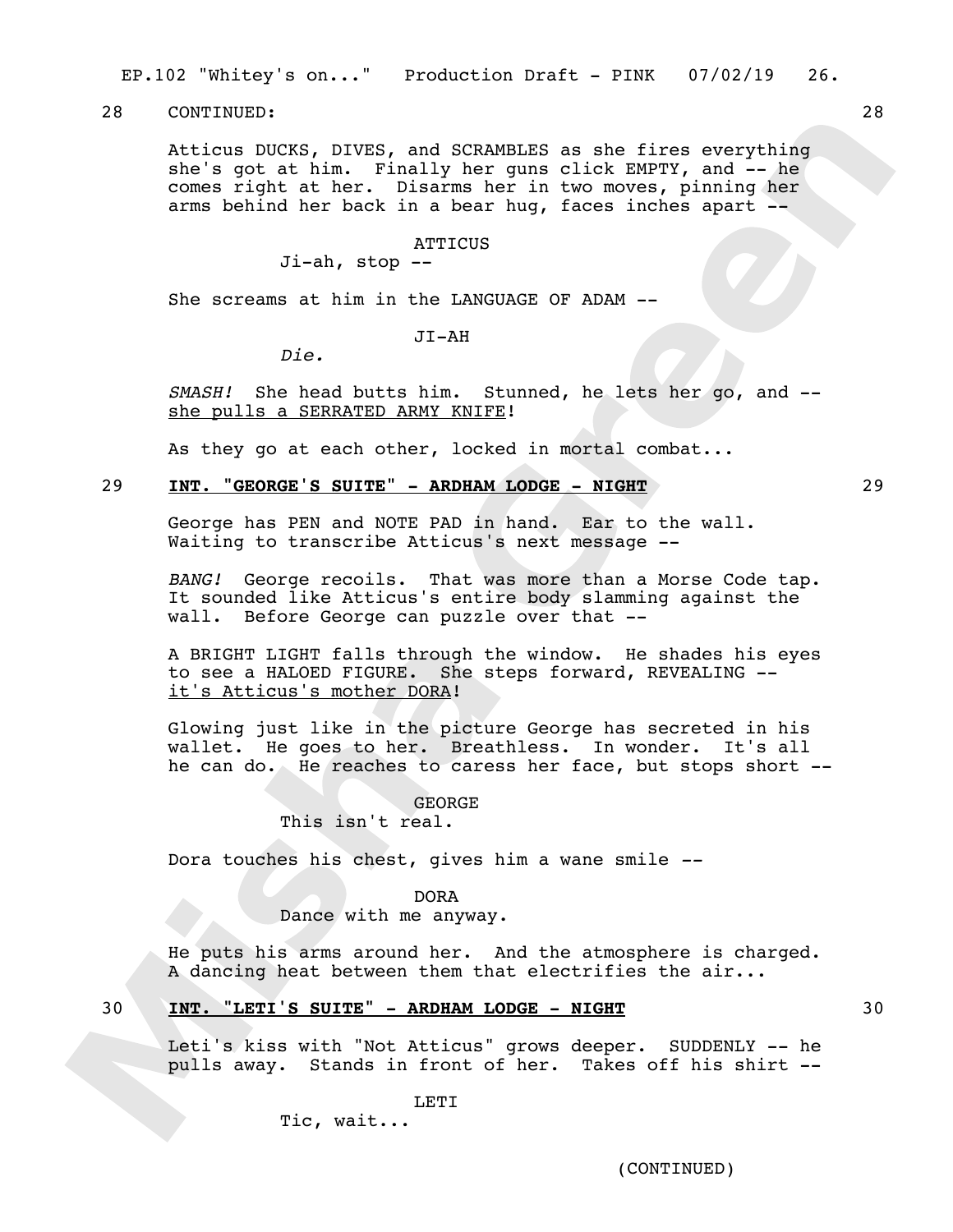EP.102 "Whitey's on..." Production Draft - PINK 07/02/19 27.

30 CONTINUED: 30

But he doesn't. He goes to unzip his pants. Leti TENSES up. Sensing now that something has changed in Atticus --

> LETI (CONT'D) Stop. What are you doing --

But he doesn't stop. He pulls down his pants, REVEALING -- HE'S GOT A SERPENT WHERE HIS PENIS SHOULD BE!

Just like the depiction in the stained glass window. Leti recoils -- HORRIFIED. As she scrambles away, the Serpent snapping at her...

## 31 **INT. "ATTICUS'S SUITE" - ARDHAM LODGE NIGHT** 31

Atticus and Ji-ah are still in a KNOCK DOWN, DRAG OUT FIGHT. He's slashed up from the knife, but it's hand to hand combat now. Moves and counter moves. Bloody Palms and fists.

**ATTICUS** 

I don't want to hurt you --

Ji-ah is a rush of unfiltered hatred, hissing at him in the Language of Adam --

> JI-AH *Diediediediediediedie...*

Atticus gets Ji-ah pinned on the bed. STRANGLES her. CHOKING the life out of her. And it's BRUTAL hard work.

> **ATTICUS** I'm not...going...to die.

Fierce now. No mercy. There's something scary in his eyes. A window into the kind of soldier Atticus was in the war...

## 32 **INT. "GEORGE'S SUITE" - ARDHAM LODGE - NIGHT** 32

There's no violence here as George and Dora DANCE. Slow and deliberate. His hand on the small of her back. Her head on on his shoulder. Lost in each other.

> DORA What are you thinking about?

GEORGE "The House on the Borderlands."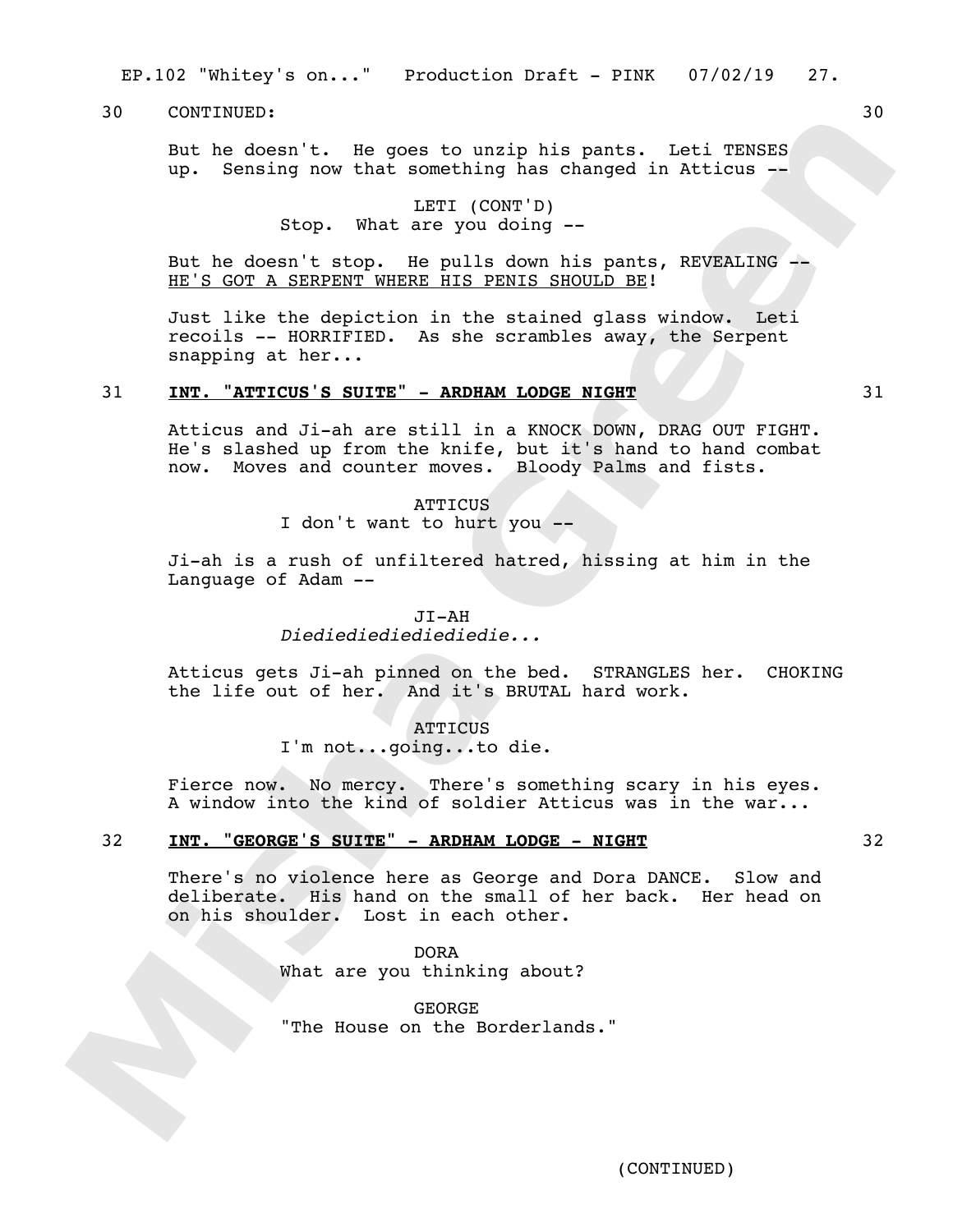EP.102 "Whitey's on..." Production Draft - BLUE 06/27/19 28.

32 CONTINUED: 32

Dora laughs. Soft and delicate --

DORA

You do love your stories. What's this one about?

#### GEORGE

A man who finds a mysterious home in the "plain of silence" where he fights humanoid piglike creatures before he goes to the "sea of sleep" where he reunites with his long lost love.

She nods. *Ahhhhh, there's the similarity.*

DORA

Do the lovers stay together forever?

GEORGE

Yes. But only because the house collapses on them.

She draws closer to George. A sense of yearning. A sense of a fiery and complex history.

DORA

I was thinking about you. And Montrose. Tulsa. How we used to drink soda pop on your porch and play that "what if" game. What if you could go anywhere in the world? What if you could only eat one thing for the rest of your life? What if magic were real?

George is transported to the past just by her words. He's consumed by memory. A flicker of deep shame in his eyes --

> GEORGE Montrose wanted super strength...

#### DORA

And you wanted to fly. That could all be possible now. You could actually fly with your children...

Your children. *Is George more than just an uncle to Atticus?*  Tears well in George's eyes as she leans in to kiss him, but he stops her. Places a gentle kiss on her forehead instead --

> GEORGE You're not real...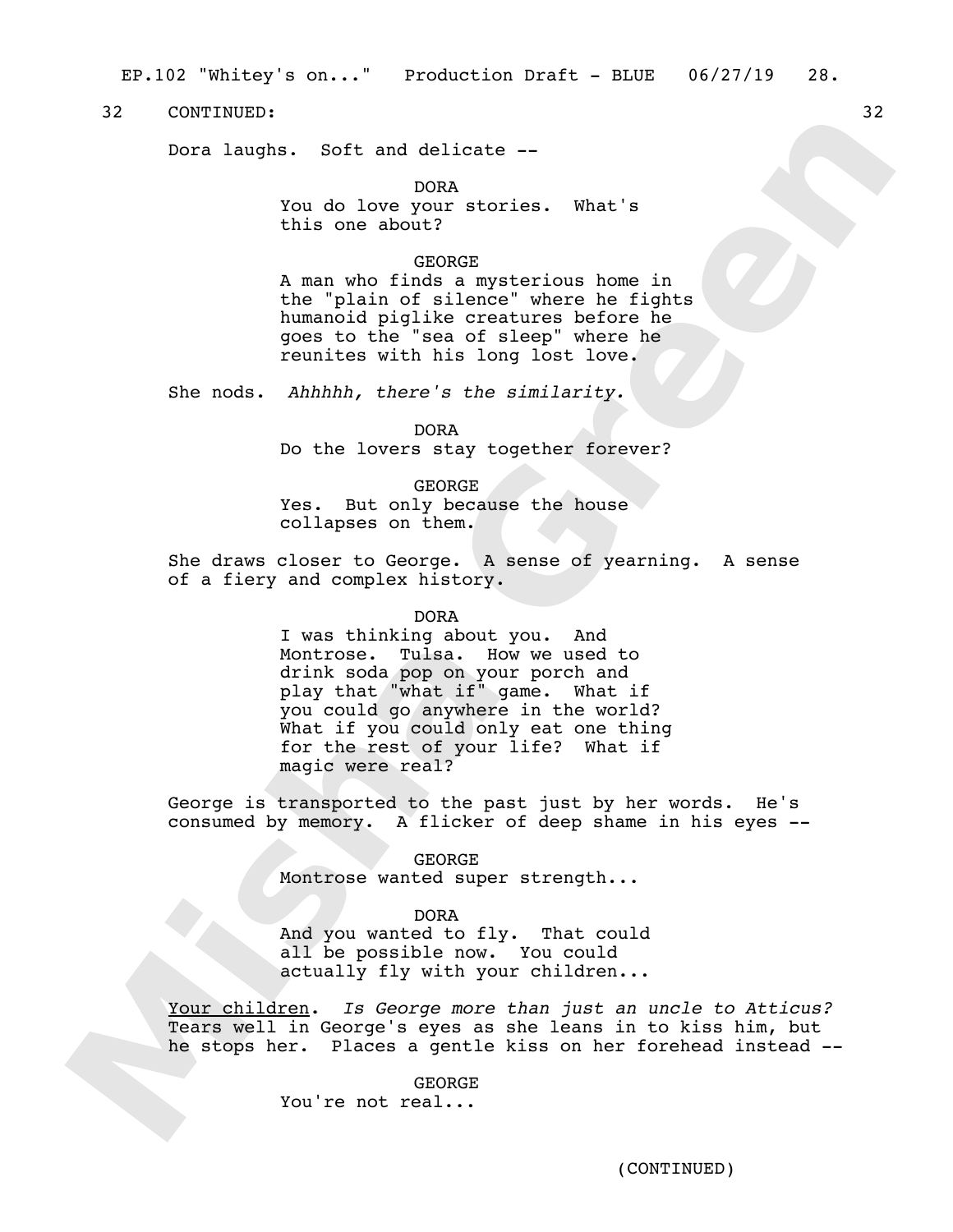EP.102 "Whitey's on..." Production Draft - PINK 07/02/19 29.

32 CONTINUED: (2) 32

As he turns his back on "Not Dora", DRIFT towards a PORTRAIT on the far wall, and THROUGH it...

## 33 **INT. VIEWING ROOM - ARDHAM LODGE - NIGHT** 33

...to find **a DOZEN RICH WHITE MEN (50+)** eating HORS D'OEUVRES and drinking COCKTAILS. Taking a perverse pleasure in what they've just witnessed as they watch Our Heroes through ONE-WAY MIRRORS --

1) Christina is the only one at George's window as he zeros in on the portrait. Has he figured out they're watching? Dora is gone.

2) A few of Samuel's Guests are at Atticus's window as he breathes heavily from exertion, a rabid animal, staring wildeyed at his murderous hands. Ji-ah is gone.

3) The bulk of Samuel's Guests are at Leti's window as she presses into a corner, brandishing her Switchblade with a shaky hand. "Not Atticus" is gone.

As the dinner bell RINGS out, dragging us to...

## 34 **INT. WEST WING - ARDHAM LODGE - NIGHT** 34

The doors to Our Heroes suites OPEN. A beat. Another. George appears. Then Atticus. And finally Leti. They can't meet each other's eye. Shamed by what they experienced.

> WILLIAM (O.S.) Dinner will be served in fifteen minutes...

Once again, he's popped up out of no where. His cheeriness in stark contrast to our cowed Heroes --

> WILLIAM (CONT'D) Attire is black tie only, and unfortunately Ms. Lewis, it is also men only. However, it's a beautiful night to dine on the veranda.

Atticus's concerned eyes turn to Leti, but she shies away from his look.

> WILLIAM (CONT'D) I will return shortly to provide escort.

And once again, William disappears as quickly as he appeared. Atticus looks to his uncle. Nerves shredded. George is on the same wavelength --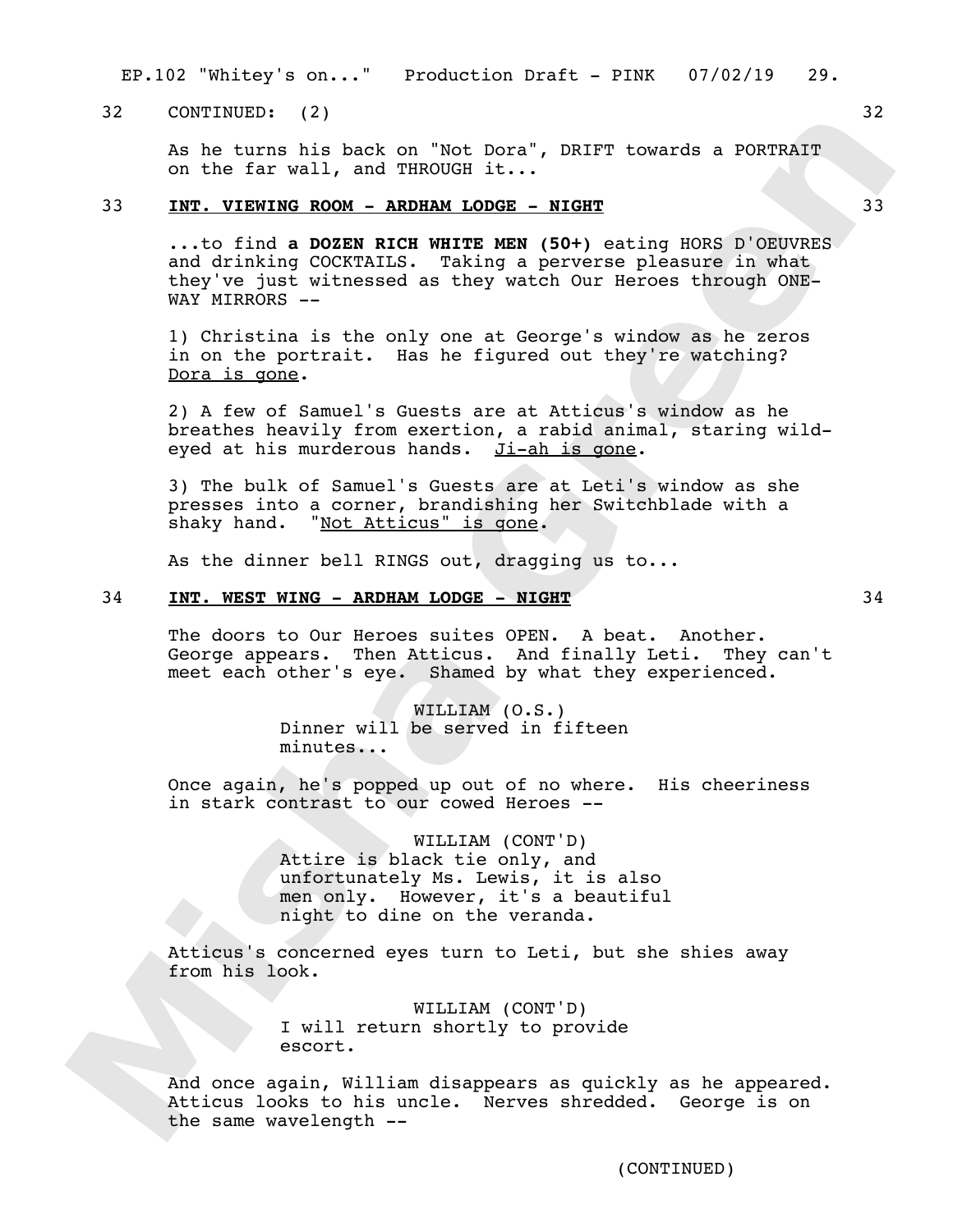## GEORGE

You okay?

No. Not really. But Atticus covers as best as he can --

**ATTICUS** Who did they make you see?

George hesitates. Considers telling the truth, then --

GEORGE It doesn't matter. They're just trying to get in our heads.

He's trying to convince himself as much as Atticus and Leti. It's a failing effort. Atticus looks at his murderous hands --

> **ATTICUS** Something happened, during the war. Something bad...

George looks between his nephew and Leti. They're drowning in the moment. He steels himself. Grabs Atticus's hands. Getting eye contact --

GEORGE

Don't. You know who you are. You were a good boy, and you're an even better man. Don't you ever let them make you question yourself.

He reaches out and takes Leti's hand as well --

GEORGE (CONT'D) That's how they win. They make us feel crazy. Terrorize us. Keep us scared. But Letitia fucking Lewis doesn't get scared, does she?

Atticus and Leti absorb George's words, their RESOLVE returning --

> GEORGE (CONT'D) That's right. Now I've come across something that just might get us out of here...

## 35 **INT. SAMUEL'S LAB - ARDHAM LODGE - NIGHT** 35

CANDLELIGHT dances off the shadows. The laboratory has been cleared. Small TABLES surround a massive DINING TABLE. SAMUEL'S GUESTS chat and sip cocktails in their respective seats. Those not at the main table eye it enviously.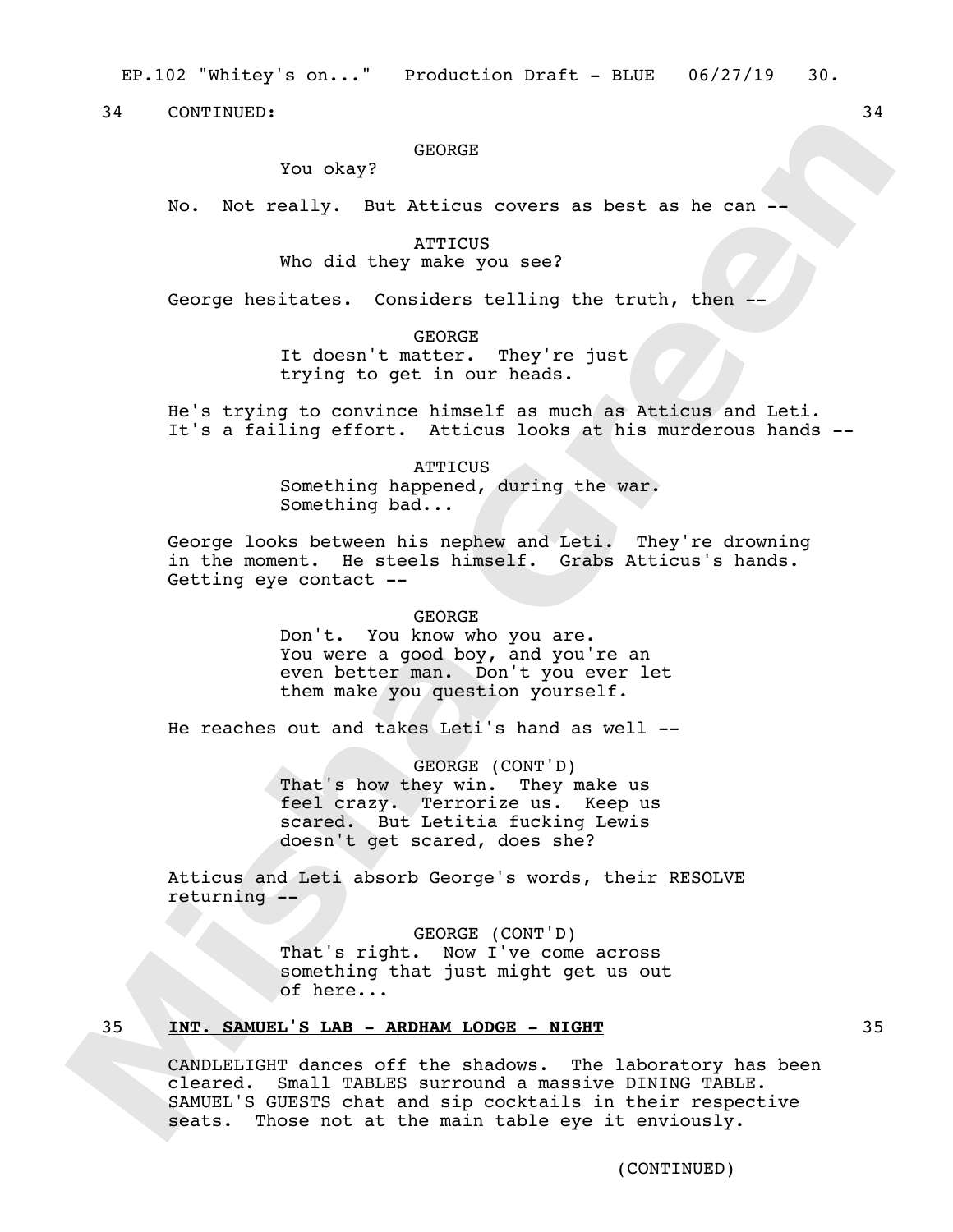EP.102 "Whitey's on..." Production Draft - BLUE 06/27/19 31.

35 CONTINUED: 35

SILENCE viruses through the room as William leads Atticus and George in. They look dapper in their TUXEDOS, but that's the last thing on their minds as the rich white men openly stare. Even the ones trying not to stare are staring.

Atticus clocks they're all wearing the same SIGNET RING Titus Braithwhite wore in his portrait. As William sits them at the only empty table in a corner --

#### WILLIAM

Don't mind the others. Just because they don't want you here, doesn't mean you're not supposed to be.

Atticus and George absorb that. Confirmation of a sinking suspicion. The candle light FLICKERS as Samuel enters in ceremonial robes. The living embodiment of Titus in his portrait. He moves with casual menace --

## **SAMUEL**

We all know the true meaning of sacrifice. Every man in this room has made an offering to push the world forward. A lost and wayward world we have dedicated our lives to righting.

William disappears into the shadows as Samuel looks around the room. His eyes pause for just a second on Atticus and George, but if their presence bothers him, he makes no sign --

## SAMUEL (CONT'D)

Our founder, Titus Braithwhite, was a son of a son, and we all follow in his image as he followed in the first son's. As Adam gave of his rib to create Eve, so did Titus give of himself to empower the founding members of the order. Tonight, on the precipice of great progress, I honor him, by giving of myself.

BUTLERS enter with plates of a raw, burgundy MEAT on a bed of lettuce. SAMUEL TARTAR. Atticus whispers to George as plates are set in front of them --

## **ATTICUS**

Don't eat that.

As the Sons of Adam partake, a few GAGGING, and one even VOMITING on his plate and re-eating it --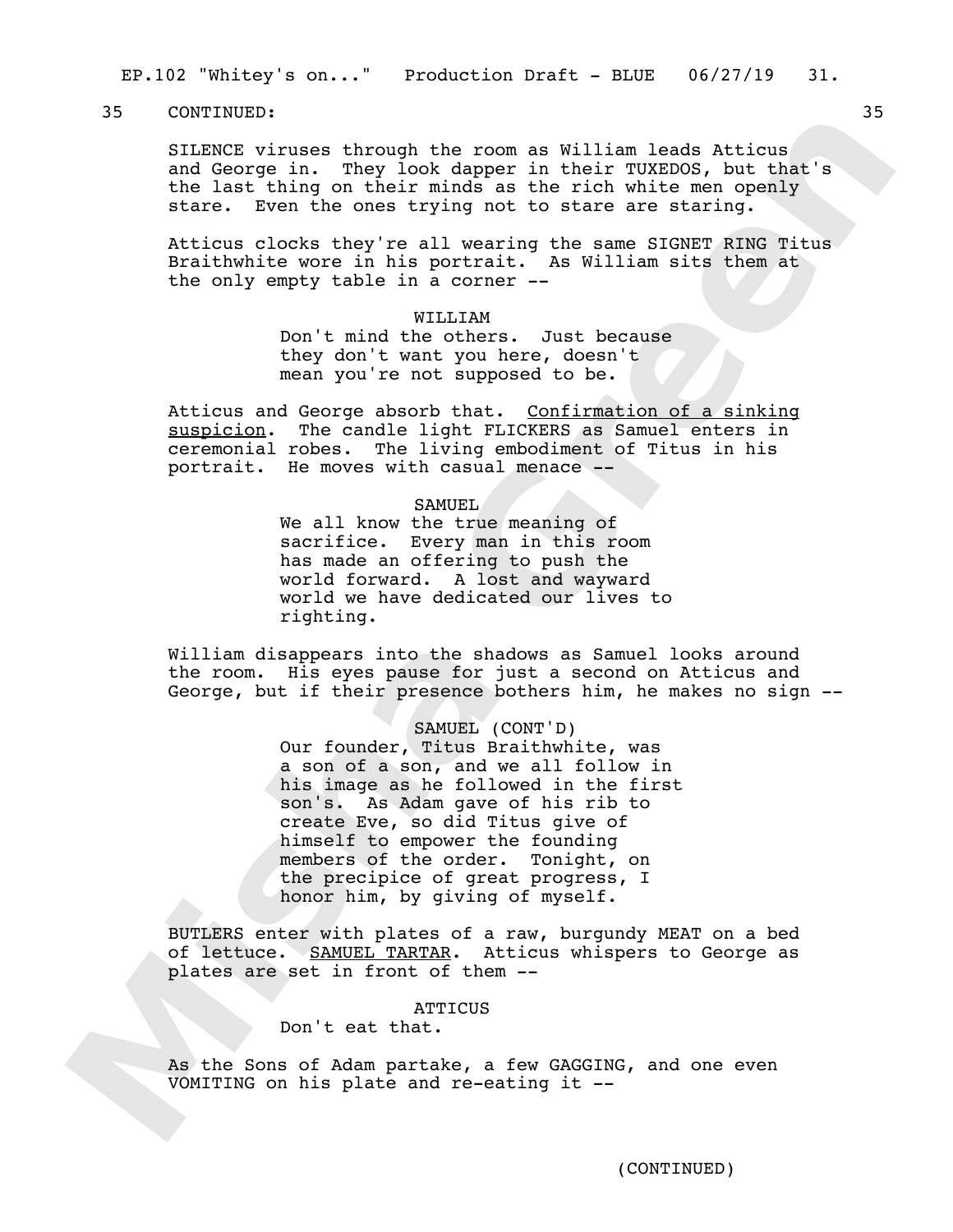35 CONTINUED: (2) 35

SAMUEL.

Tomorrow will truly be the dawn of a new era. Thank you all for coming to witness --

George's chair scrapes against the floor as he stands --

GEORGE

No need to thank us. We didn't want to be here.

Samuel looks at him. A lethal moment. Atticus steels himself as his uncle continues --

> GEORGE (CONT'D) I understand you all belong to a club called the Order of Ancient Dawn. I happened across your bylaws earlier this evening.

SURPRISE floods the room as George continues --

GEORGE (CONT'D) Now I've got some experience with fraternal societies being apart of the Prince Hall Freemasons myself. Anyone know who Prince Hall was?

He looks around. Nothing but BLANK STARES. He goes on, commanding the room much in the way Samuel did --

GEORGE (CONT'D)

He was an abolitionist who joined the Massachusetts militia to fight for independence. And he wanted to join the local Freemasons, but Tic, remind me why he wasn't allowed in?

**ATTICUS** Because he was a colored man.

## GEORGE

I was not surprised to learn from your by-laws that your order wouldn't have admitted Prince Hall either. But then I kept reading, and I found there's a loophole. Men who are direct descendants of Titus are automatically members.

A DISRUPTIVE MURMUR rises, but George presses on --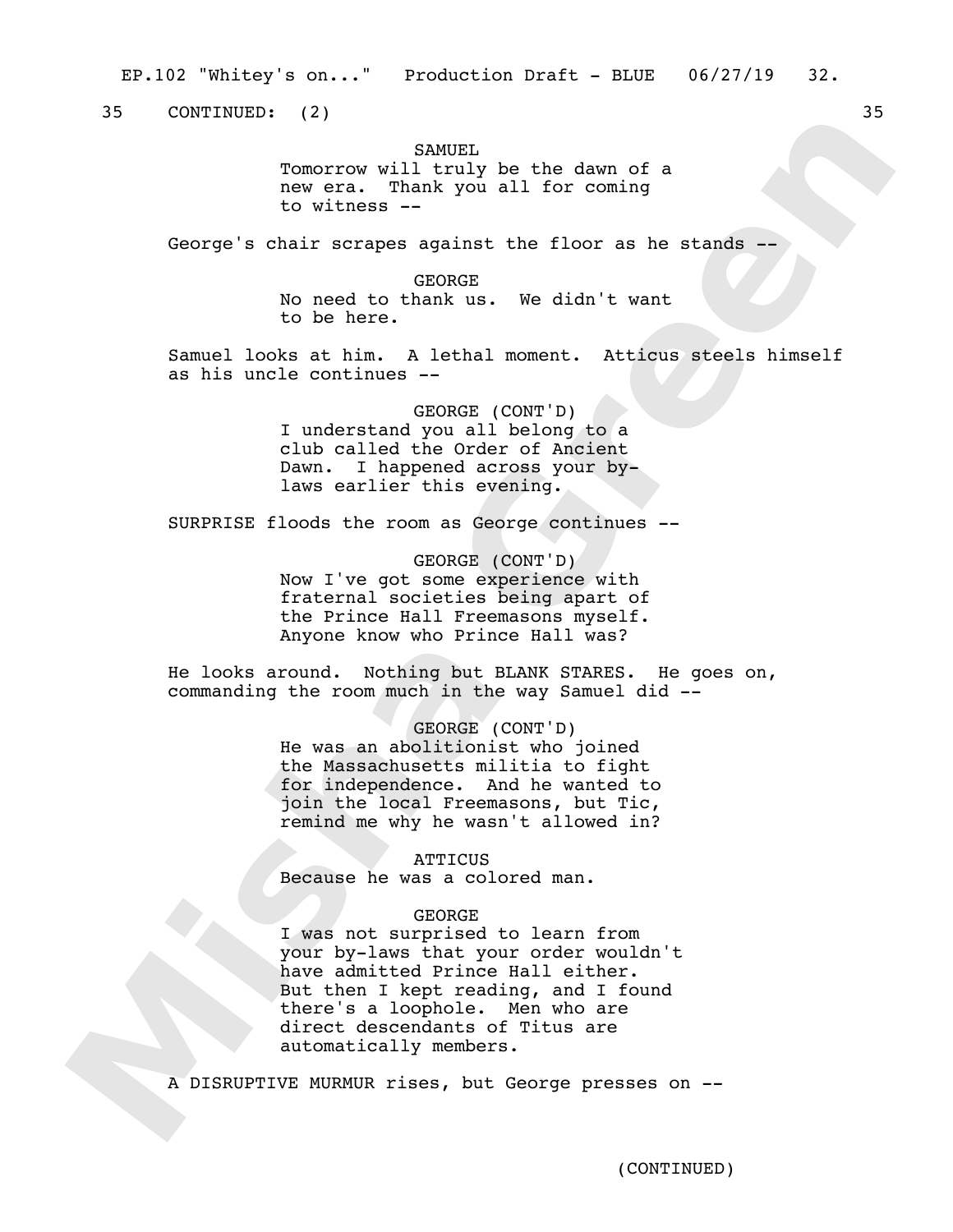35 CONTINUED: (3) 35

## GEORGE (CONT'D)

In fact, they're not just any old members, they're what's called Sons among Sons. And as you all know, they can give orders to other regular ole' members.

Atticus soaks in the NERVOUSNESS permeating the room --

GEORGE (CONT'D) And seeing as I believe my nephew might just be the last blood heir of Titus Braithwhite...

The Sons of Adam are in an UPROAR as Atticus stands --

ATTICUS I want everyone except Samuel to get up, and get the fuck out.

Nobody moves. You can hear a pin drop in the room. A beat. Another. It seems George has made a grave mistake, then --

> ATTICUS (CONT'D) Gentlemen, that's an order.

One by one, the Sons of Adam rise from their seats. And all begrudgingly exit. Just Atticus, George, and a very pissed off Samuel left. Atticus levels him with a satisfied glare --

> ATTICUS (CONT'D) I order you to turn my father over to me.

Samuel removes his robe. His attire looks like an inventor in the Edison mold. Not a grand wizard of any sort.

SAMUEL

I'm not a zealot, Mister Freeman. The limits of my belief in tradition and ceremony stop at the fact that the others believe it.

As he hangs the robe --

SAMUEL (CONT'D)

Titus used the Book of Names to spell his body to be more powerful and you're a reservoir of that power. Diluted no doubt, and also tainted somewhat, but still useful for the work I have to do. Do not confuse useful with indispensable.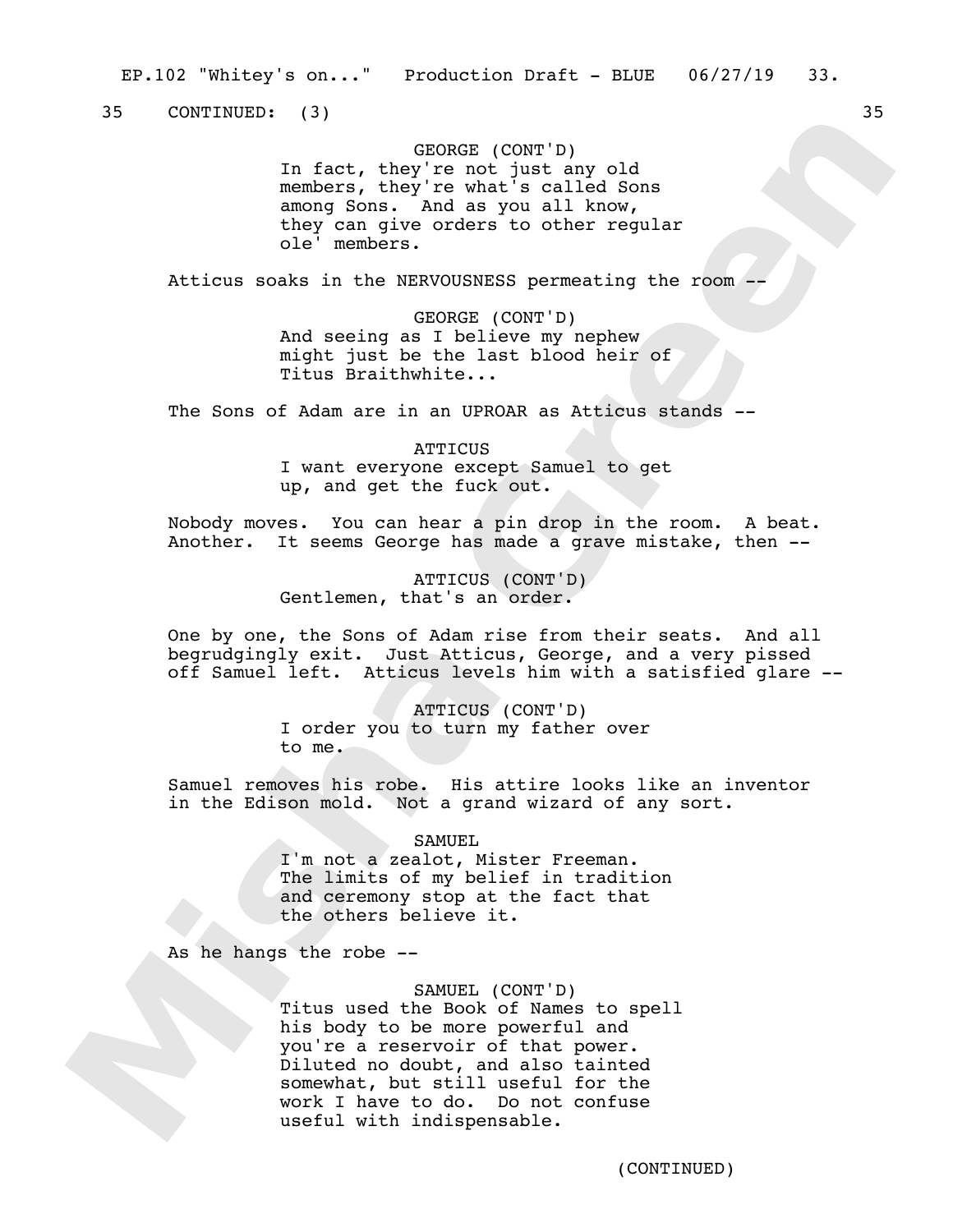EP.102 "Whitey's on..." Production Draft - BLUE 06/27/19 34.

## 35 CONTINUED: (4) 35

And with that, he leaves. A beat of TRIUMPH between Atticus and George, then --

## **ATTICUS**

What now?

#### GEORGE

We get Letitia, let them think we're holed up in my suite, and we use the secret passageway behind the bookcase to escape...

## 36 **OMITTED** 36

## A37 **INT. STONE SILO - ARDHAM - NIGHT** A37

Atticus BUSTS down the door with George in tow. Fuck being discreet. They move for the stairs down to the...

## 37 **INT. DUNGEON - STONE SILO - NIGHT** 37

...only to find it EMPTY. Just a cot. Mice eating at a plate of molded food. And a bucket of piss. No Montrose. George picks up a scratched up FLASK --

GEORGE

This is his...

DELL  $(0.S.)$ Just like I thought...

She steps out of the shadows at the top of the stairs, SHOTGUN aimed right at them --

> DELL (CONT'D) A bunch of dumb animals who don't know enough to stop fighting when they're already snared.

Dell's focus is all on Atticus and George. She doesn't notice -- Leti sneaking through the door with a SHOVEL in hand.

> DELL (CONT'D) My dogs will get a nice treat tonight...

Her finger curls around the trigger, but -- Leti KNOCKS her the fuck out with the shovel! As she tumbles down the stairs to land in a heap at Atticus and George's feet --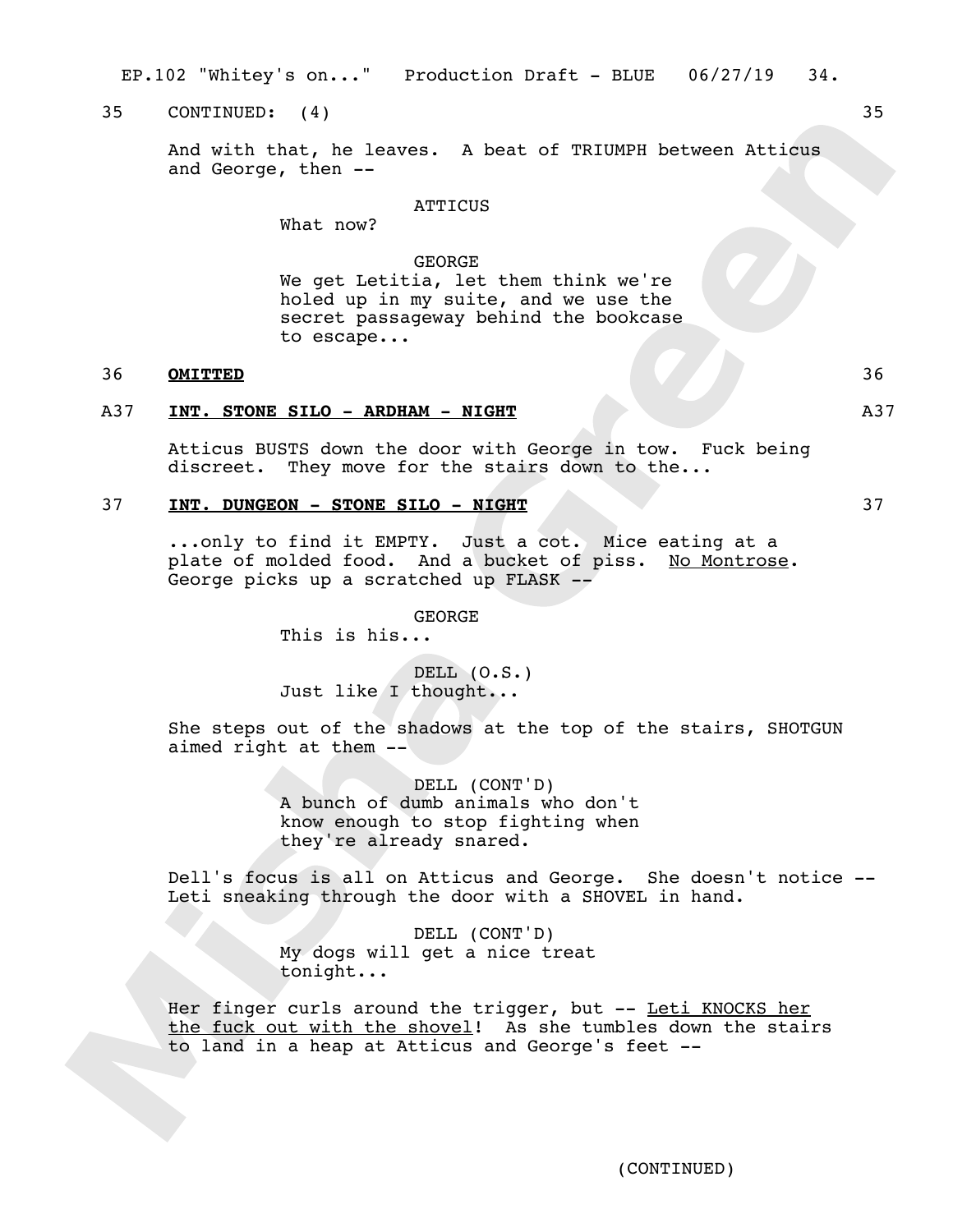#### **LETT**

Where's Montrose?

## **ATTICUS** They must have moved him to the lodge. Or he's...

The word Atticus can't bring himself to say is "dead." While his nephew is semi-spiraling, George's mind is turning --

> GEORGE The Count of Monte Cristo.

ATTICUS Pop's favorite book...?

*What does that have to do with anything?* George moves to the stone wall. Feels around it until he finds some loose stones. He pulls them away to REVEAL --

A TUNNEL just like the one Dantes and The Mad Priest dug in Dumas's most famous novel!

## 38 **EXT. STONE SILO - ARDHAM - NIGHT** 38

A TRIUMPHANT SCORE dominates as a BLACK HAND pushes up through the dirt. Reaching for freedom. There's CHAINS around the wrist, that are currently being used to break through the dirt to the surface, and --

MONTROSE FREEMAN (40's) drags himself free of the tunnel he's painstakingly dug to escape!

He rises like it's the first time he's stood in his fucking life. And damn if this black man -- dirt covered, chains and all -- doesn't have SWAGGER.

GEORGE (O.S.)

Hey Montrose.

He whips around. SURPRISED to see Our Heroes waiting for him. For a moment his heart soars at the sight of his brother and son. But only for a moment --

> MONTROSE What the fuck are y'all doing here?

Atticus and George are not at all surprised by the sour greeting. They're used to Montrose's caustic demeanor --

> GEORGE We're here to save you.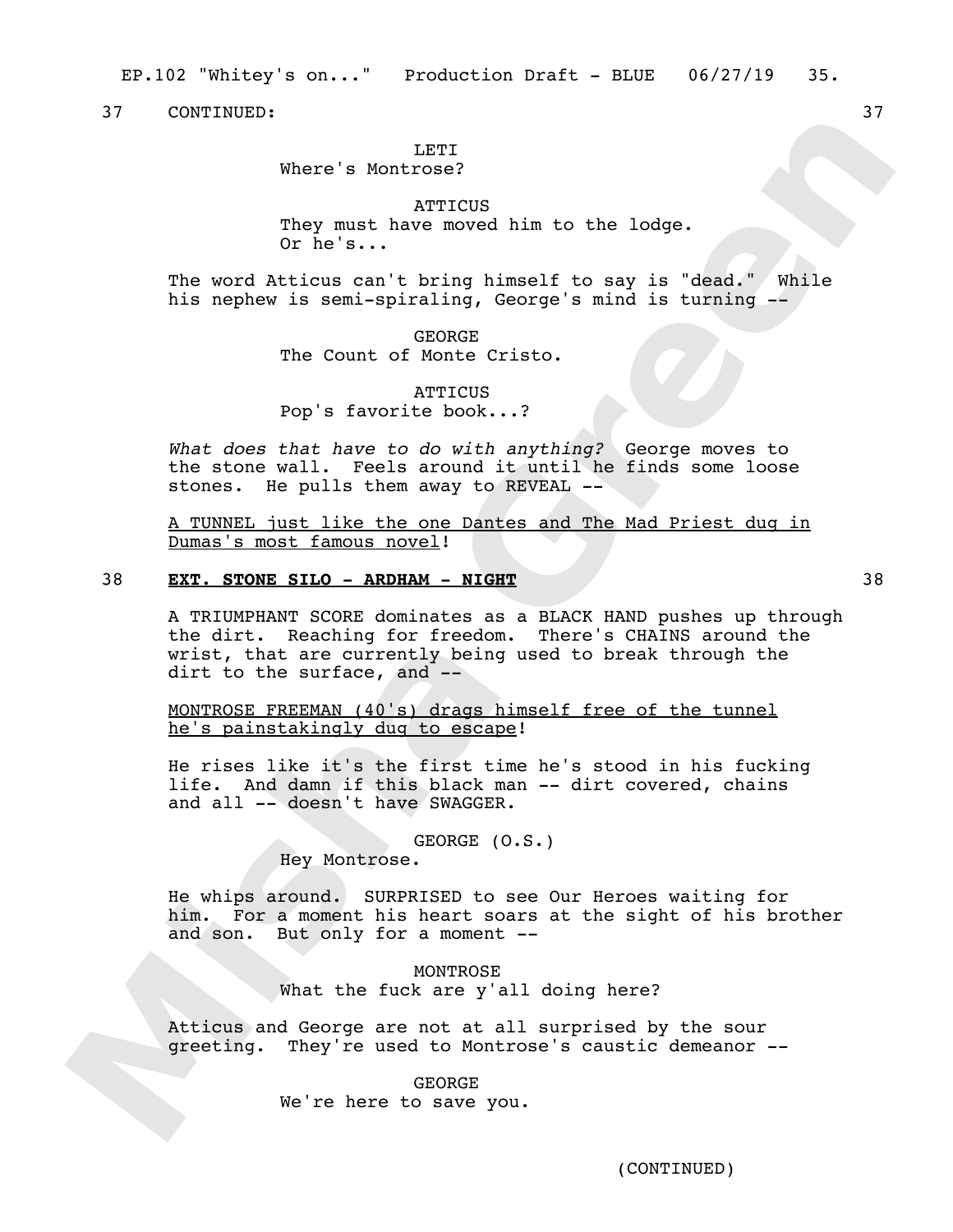#### MONTROSE

I saved my damn self. I didn't need y'all coming for me.

## **ATTICUS**

You wrote for me to come.

Montrose's glare sears through his son --

#### MONTROSE

We haven't spoken in five goddamn years boy, obviously I didn't think you were stupid enough to show up here cause I wrote a letter under duress.

Atticus shrinks two inches under the weight of his father's words. The vibrant, take-charge man we know dimming in the presence of his father.

> GEORGE You don't have to talk to him like that  $--$

#### MONTROSE

I'll talk to my son however the hell I want --

Leti steps between the Freeman men --

LETI

Can we please get the fuck out of here?

## 39 **INT. CHRISTINA'S BENTLEY - NIGHT** 39

Atticus drives like a bat out of hell. Leti attempts to remove Montrose's chains with her switchblade as George keeps watch out the back window --

#### GEORGE

They have lodges all over the country. This one's called the "Sons of Adam". And it was founded by Titus Braithwhite after he discovered what they call the Book of Names --

**MONTROSE** The Necronomicon?

LETI  $Hold$  still  $--$ 

GEORGE No. That's the book of dead names. (MORE)

\* \* \* \*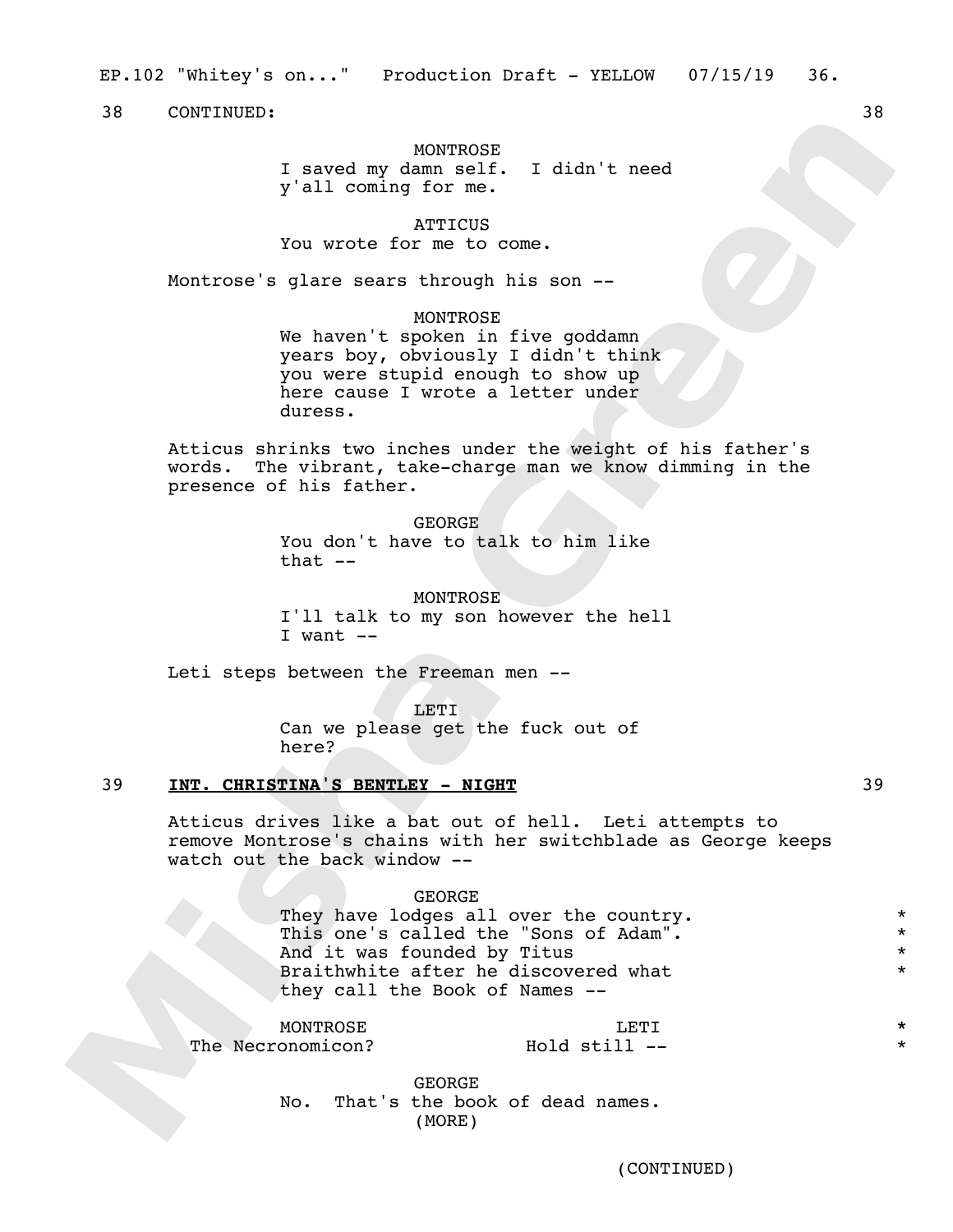EP.102 "Whitey's on..." Production Draft - YELLOW 07/15/19 36A.\*

39 CONTINUED: 39

GEORGE (CONT'D) This is the book of life. They're obsessed with figuring out a spell for immorality...

*CLICK!* Leti smiles triumphantly as she slides Montrose's chains off.

> GEORGE (CONT'D) A failed attempt is what burned the original lodge, killing everyone inside --

WHAM! An awesome COLLISION in SLOW-MO -- the Bentley CRASHES into an INVISIBLE BARRIER!

Glass SHATTERS. Steel and metal SCREAM. Atticus is slammed forward. Leti flies across the back. Montrose flies over the front seat and slams with George into the dash...

## 40 **EXT. BRIDGE OUT OF - ARDHAM - NIGHT** 40

The entire front of the Bentley is accordioned in on itself. It sits idly in the middle of the bridge. A GRIM MOMENT.

A Limo drives down the cobblestone road and comes to a stop a few feet away. Samuel and Christina casually climb out.

The driver side door of the Bentley opens -- a dazed Atticus tumbles out. As the rest of Our Heroes follow, he clocks the STRANGE SYMBOLS carved across the bridge. The same ones on the door frames of their suites. It's the same spell.

Without hesitation or remorse, Samuel raises a PISTOL, and --

*BLAM!* Leti staggers back. Sucking in air. Sits down hard against the Bentley. Legs splayed. She looks at her gut.

## There's a HOLE qushing blood in it!

It was shocking. And violent. And so sudden that for a moment, nobody understands what's happened, then --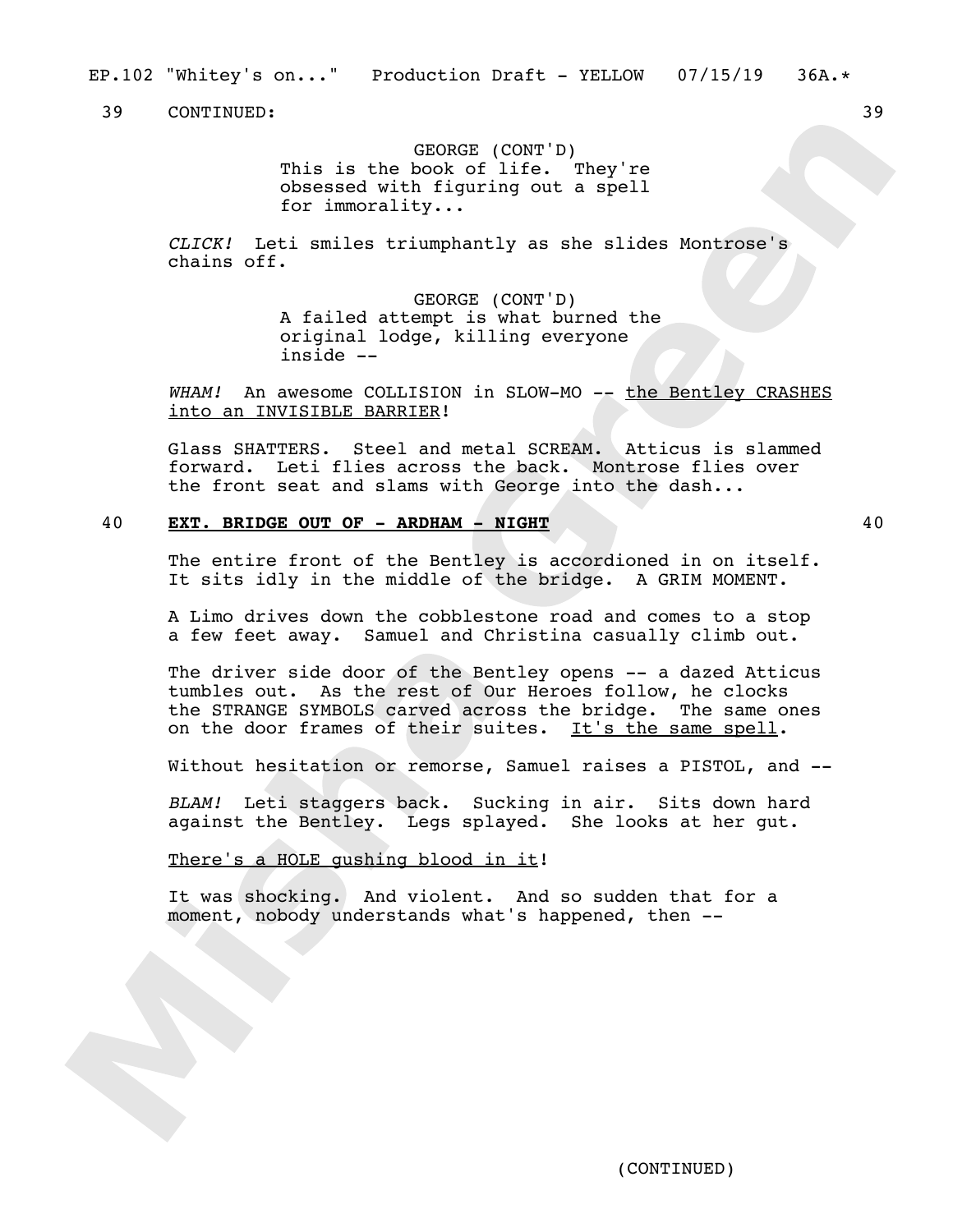EP.102 "Whitey's on..." Production Draft - BLUE 06/27/19 37.

40 CONTINUED: 40

## **LETT**

Help me...help...

Atticus springs into action. Puts pressure on her wound. Her blood pouring through his fingers --

> ATTICUS It's okay. I got you. You're going to be okay. Uncle George --

George and Montrose move to help, but -- *BANG! BANG!* Samuel fires two shots at their feet. So close we cringe. Atticus looks to Christina for help. Eyes pleading --

ATTICUS (CONT'D)

Please, help us...

But she's giving him nothing but a cold stare.

LETI

Tic...

Her eyes flutter close. The life's draining out of her.

## **ATTICUS**

No no no no no. Leti you have to stay awake. Stay awake for me okay...

Leti takes her last, blood filled breath. Then she's gone.

A momentary, disbelieving lull, then RAGE. Atticus gets up. Fire in his eyes. Samuel points the pistol between them  $-$ -

SAMUEL

Since you are a son among sons, I will give you a choice of who else survives your error in judgement.

Atticus's desperate eyes dart to George on instinct, then back to Samuel, immediately realizing his mistake...

ATTICUS

Wait, no --

...that he has inadvertently chosen by showing he cares about George more. Samuel aims at Atticus's uncle, and -- *BANG!*

## 41 **INT. VIEWING ROOM - ARDHAM LODGE - NIGHT** 41

Atticus stands naked like the Vitruvian Man as ADAMITES wash the grime from his body. Anguish lines his features. Christina slips into the room. Watches the Adamites work. Atticus is not hard to look at. At all.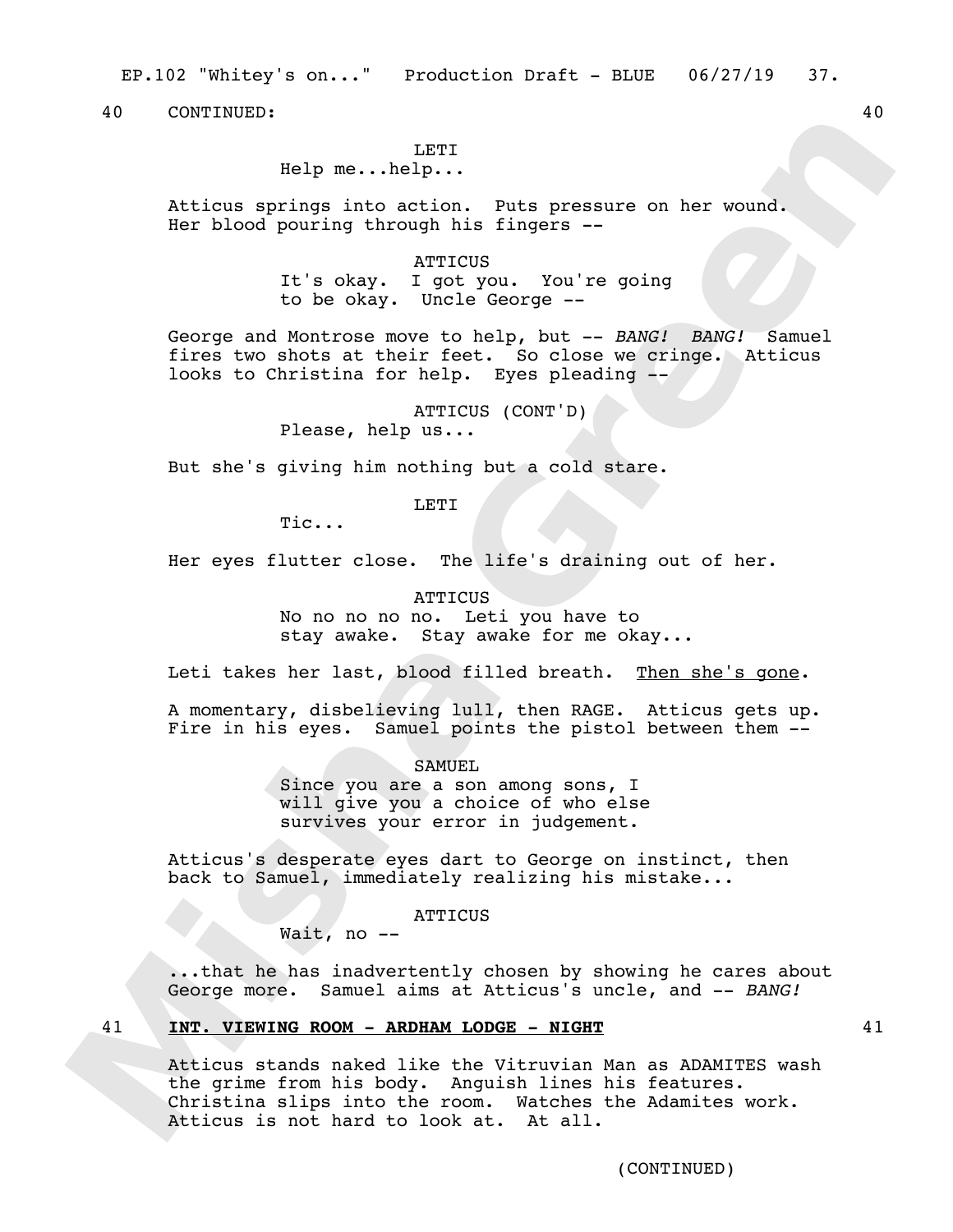## **ATTICUS**

What's going to happen in this ceremony?

#### CHRISTINA

My father intends to open a door to the Garden of Eden. To a time when man was immortal. He believes he'll step through it into eternal life.

## **ATTICUS**

Those ambitions didn't go so well for Titus.

The Adamites wrap him in CEREMONIAL ROBES as a bit of vulnerability creeps into Christina's eyes --

## CHRISTINA

It might not go well for my father either. Challenging entropy is perilous work, and the Language of Adam is a tricky thing to get right. Many men have suffered greatly trying to wield it.

She forces a smile to dispel her own doubts and fears --

CHRISTINA (CONT'D) But the spelled blood of the man who wielded it best might just give my father's spell the advantage it needs.

#### **ATTICUS**

So that's why you brought me here. To help a father who clearly doesn't give two shits about you. After all it's not called the Daughters of Adam, is it?

Christina takes a step towards him. And something shifts in her. Something stirring beneath the calm exterior --

#### CHRISTINA

The things they've done. It's unforgivable. But we still come running when they need help. It's pathetic. And we call it family to make it seem okay.

Her words resonate. A flicker of real connection. Atticus looks away. Through the one-way mirror into GEORGE'S SUITE --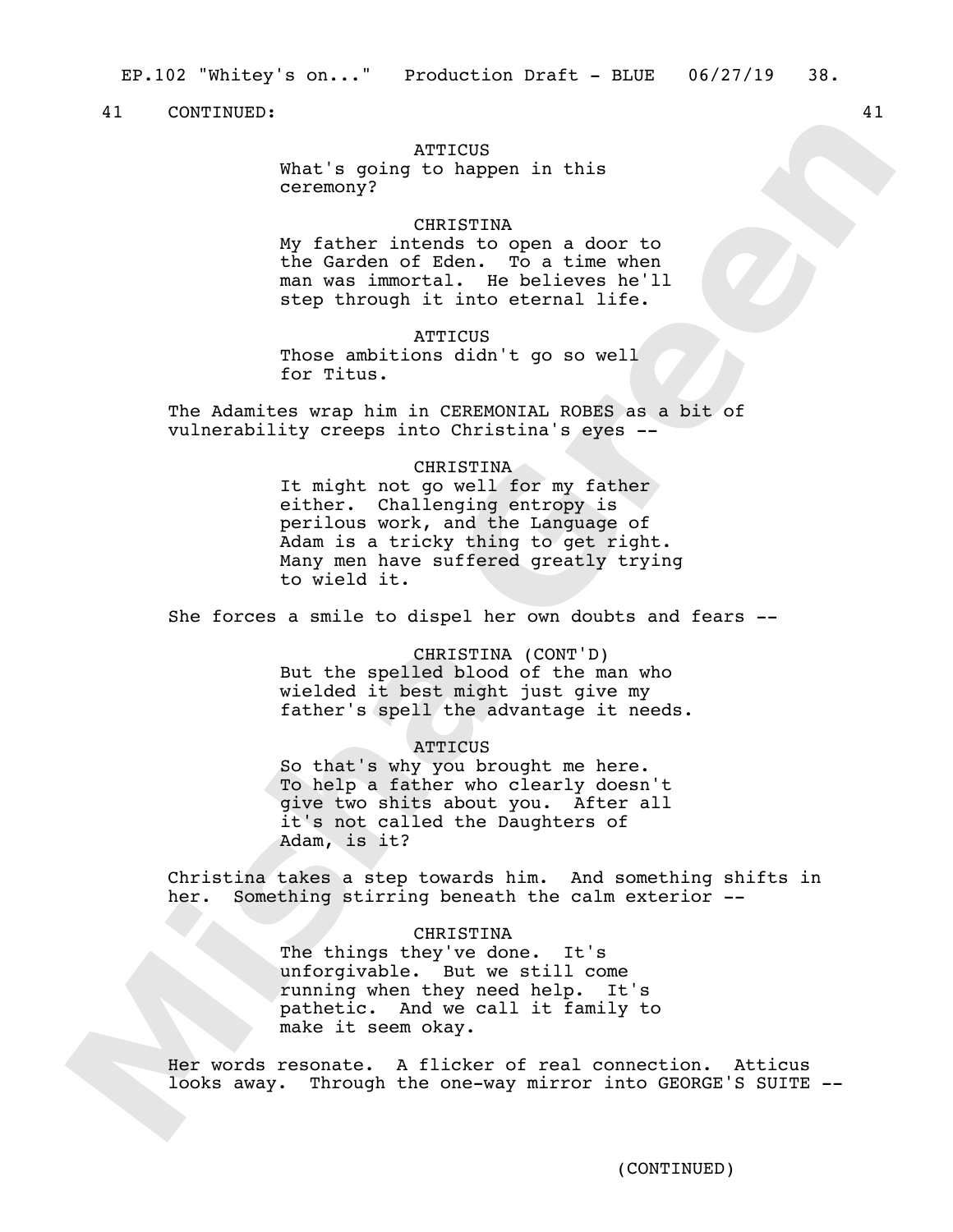EP.102 "Whitey's on..." Production Draft - BLUE 06/27/19 39.

41 CONTINUED: (2) 41

Leti's body is laid out on the sofa. George is laid out in the bed. Montrose is applying pressure to his brother's BLEEDING GUT WOUND.

Atticus fights the EMOTION welling. His family close. But so far away.

> **ATTICUS** You didn't have to bring them into it. You should have just dragged me here and did what you needed to do.

## CHRISTINA I didn't bring two of them.

As the GUILT of Leti and George being shot lands on Atticus --

A SCREAM claws its way out of Leti as she BOLTS upright. WIDE-EYED. CONFUSED. As are we. *How the fuck is she alive?*

But Atticus isn't confused. This was confirmation for him. As Christina watches the RESIGNATION wash over him --

> CHRISTINA (CONT'D) For what it's worth, my father is a gentleman of his word. He will heal your uncle as well --

> > **ATTICUS**

Once I've willingly participated in his ceremony. So let's get on with it.

The Adamites step away. Christina pulls out a SIGNET RING. Regards it  $-$ 

#### CHRISTINA

I could never earn one of these, no matter how hard I tried, and you get one for doing nothing other than being born a man.

## **ATTICUS**

Not even a white man at that.

Christina smiles as she slides the Ring onto his finger --

## CHRISTINA

What I know is our destinies aren't decided by our fathers, grandfathers, or in your case, your great great great great grandfather. (MORE)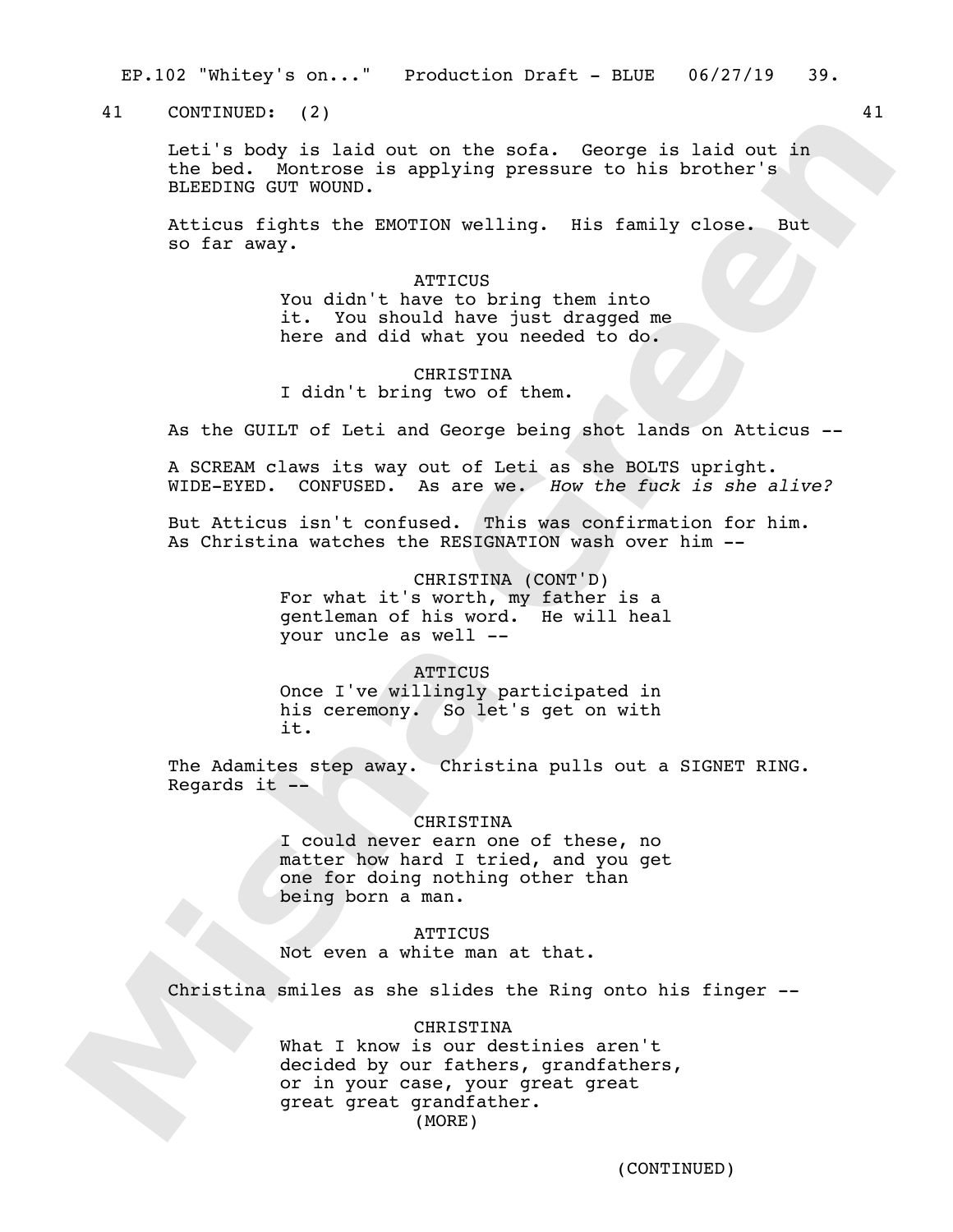41 CONTINUED: (3) 41

CHRISTINA (CONT'D) The smallest inconsequential thing can take you on a new course, you just have to see it and seize it.

Atticus sees something in Christina's eyes.Sadness? Fear? Guilt?She holds his gaze for a moment, then --

> CHRISTINA (CONT'D) It's a nice fit.

## 42 **INT. BATHROOM IN - "GEORGE'S SUITE" - NIGHT** 42

Leti enters. Moves to the sink. Washes her own dried blood from her hands. Pulls off her blood soaked shirt to REVEAL - her completely HEALED wound!

Not even a scar. The only evidence it was ever even there is the bullet hole in her blood soaked shirt. Which she begins to wash. But there's no avoiding it -- the TEARS come hard and fast.

She stuffs a TOWEL in her mouth to muffle the SOBS racking her terrorized body. There's no one to put on a brave face for in this moment, and she couldn't even if she tried...

## 43 **INT. "GEORGE'S SUITE" - ARDHAM LODGE - NIGHT** 43

Montrose is at the window with a glass of WHISKEY. Staring out like his son did at the start of this horrific day. George has his eyes closed on the bed. Resting. But that doesn't mean his mind's at rest --

> GEORGE You should try breaking that window --

MONTROSE We're not leaving without you --

GEORGE You could at least get the girl out of here --

MONTROSE She doesn't seem like the type to tell what to do. Reminds me of Dee.

The brothers talk over each other. As if they've been having the same version of this conversation their entire lives.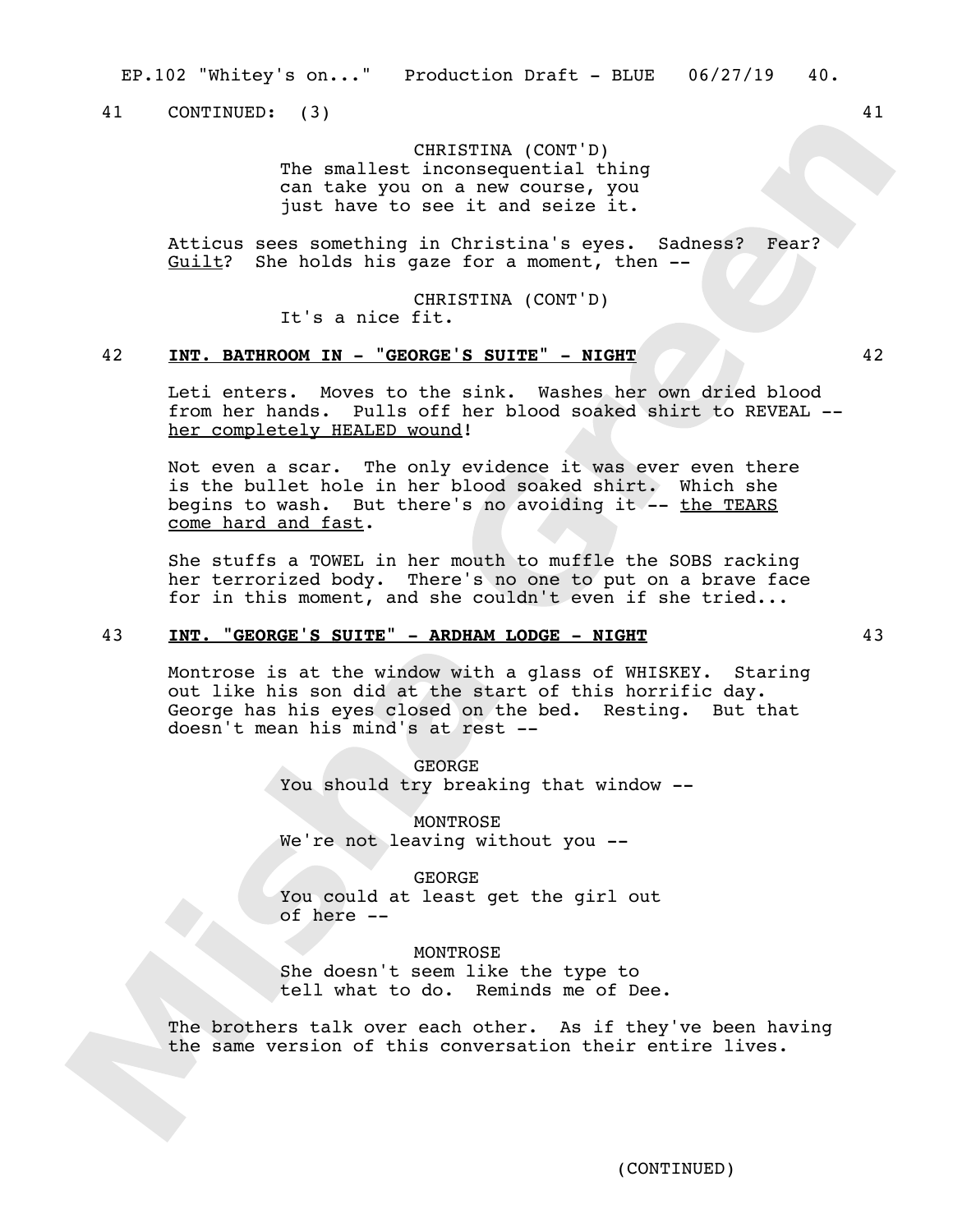## GEORGE

How come you never drew with her? You used draw all the time --

MONTROSE

No I didn't. You getting senile in your old age --

## GEORGE

Every summer you'd draw those big colorful welcome signs. Go down to the bus station and cheer on all the Negro league players who rode in for training camp. Why did you stop?

#### MONTROSE

Cause of Daddy's right hook. He caught me down at the station that summer before high school. Beat the black off my ass.

George opens his eyes. Looks at his younger brother. Really looks at him. His heart breaking --

> GEORGE I didn't know that.

### MONTROSE

Yeah, well, now you do.

Montrose licks his lips. But his glass is empty. He moves to the BAR. Pours himself another.

GEORGE

You were brimming with love as a boy. Despite being afforded so little. If I ever made you feel... (then:) There's nothing wrong with loving that much...

He pauses. Offering his brother a chance to say something that's been left unspoken. There's a certain hunger in his expression. But whatever it is, Montrose can't face it --

> MONTROSE Would you shut up and rest.

GEORGE That's the problem. I've been shutting up for far too long. And it's hurt those I love. You. (MORE)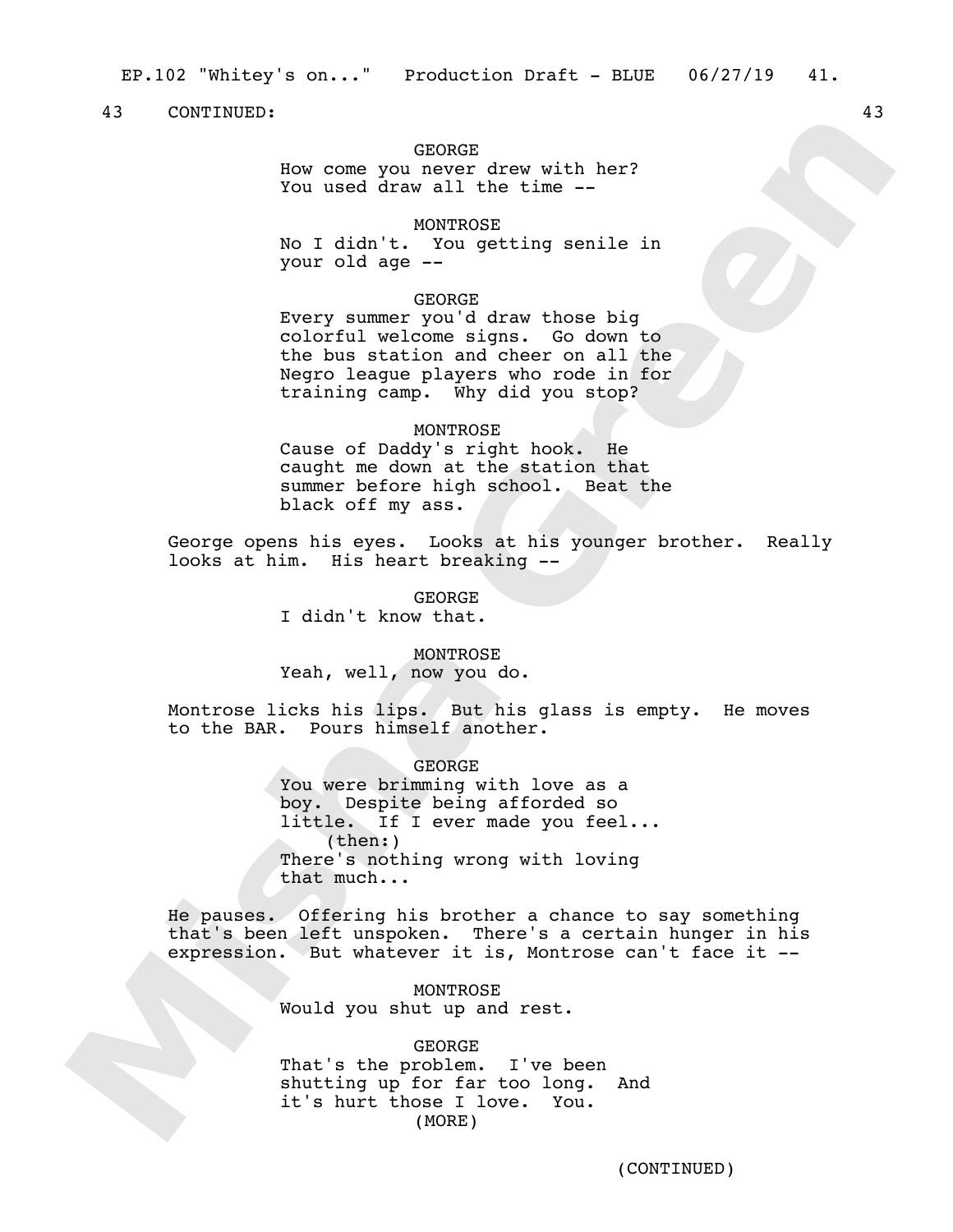43 CONTINUED: (2) 43

# GEORGE (CONT'D)

Hippolyta. Tic. I want you to show him more of that love I know is in you. Before it's too late.

## **MONTROSE**

How many times I got to tell you I don't need your advice when it comes to raising my son --

### GEORGE

He might not be yours.

Let that sink in -- confirmation of George and Dora's affair! Montrose sears his older brother with a look --

## **MONTROSE**

I don't care if you got a bullet in your gut, we settled that a long time ago, so shut your fucking mouth.

And let that sink in now -- the question of Atticus's paternity has a been a secret between brothers for years!

GEORGE

I know we agreed we wouldn't speak of it, but  $\overline{I}$  have to now, because you might be all Tic has left.

A meaningful silence. This could be goodbye. And neither are ready to confront that. Montrose downs his whiskey. Pours two more glasses. Moves to his brother's bedside.

> **MONTROSE** It should have been me --

GEORGE Hell yeah it should have been you.

They share a weighted smile. Montrose loses his first --

## MONTROSE

The boy thought so too...

As he helps his older brother drink his whiskey, *WHITEY ON THE MOON* by *GIL SCOTT HERON* fills the track. The poet's awkward intro mirrors the awkward affection between brothers --

*"We have a poem here. It's called 'Whitey's on the Moon'. And um, it was inspired, it was inspired by whitey's on the the moon. So I want to give credit where credit is due. And uh, that's it..."*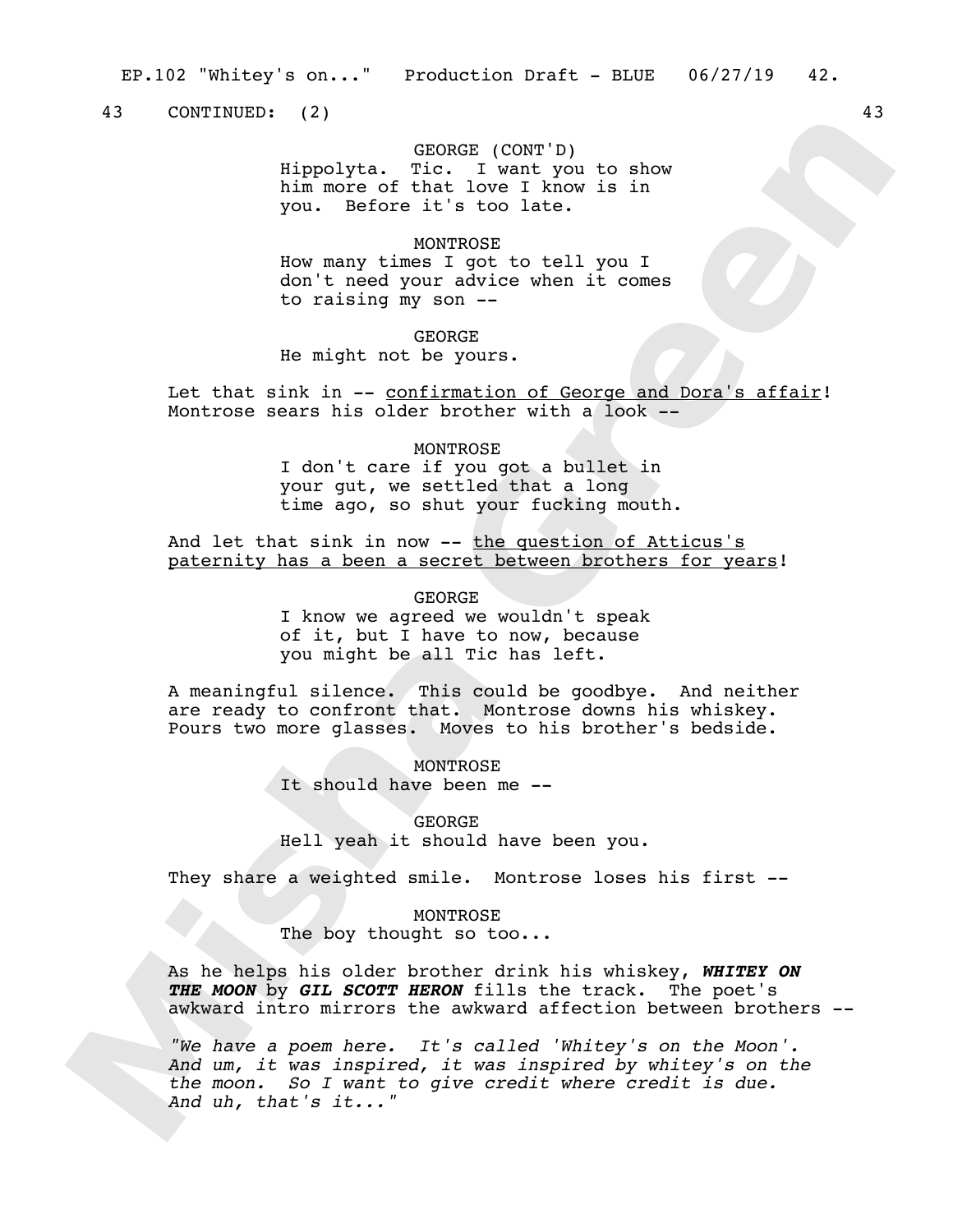## 44 **INT. SAMUEL'S LAB - ARDHAM LODGE - DAY** 44

The BONGO DRUM BEAT from *WHITEY'S ON THE MOON* drops as Atticus is led in by BUTLERS. A FREESTANDING DOOR made of timber stands before him. Those STRANGE SYMBOLS are carved into it. THREE METAL ORBS are positioned to the north, east, and west of the door.

An INTRICATE DIAGRAM drawn on the floor with CHALK connects the door to the orbs. The robed Sons of Adam encircle it.

*"A rat done bit my sister Nell (with Whitey on the moon) Her face and arms began to swell. (And Whitey's on the moon)..."*

The pink light of DAWN crests the horizon as Samuel begins to CHANT in the LANGUAGE OF ADAM --

#### SAMUEL

*In flood water he shall be reprieved from death // And in battle from the authority of the spear // His power like the looming day, shall not die // His spirit like the cloaking night, shall not die // Surround this man with a favored orb of protection...*

SUDDENLY -- all the rays of the sun shoot through the glass dome into Atticus and out of him into the freestanding door!

It's as if he's a prism. His entire body GLOWS and CONTORTS as the power of the dawn flows through him.

*"I can't pay no doctor bill. (but Whitey's on the moon) Ten years from now I'll be payin' still. (while Whitey's on the moon)..."*

The light fills the freestanding doorway. VINES begin to grow out of the walls. GRASS begins to sprout through the floorboards. The entire room is TRANSFORMING into the Garden of Eden before the Sons of Adam's astonished eyes.

*"The man jus' upped my rent las' night. ('cause Whitey's on the moon) No hot water, no toilets, no lights. (but Whitey's on the moon)"*

Samuel continues CHANTING. Screaming with awesome power. Spit flying. Eyes shining with terrifying conviction --

> SAMUEL (CONT'D) *...Ward this man from all dangers // Seen and unseen // Gird him in strength to quash the nets of his*  (MORE)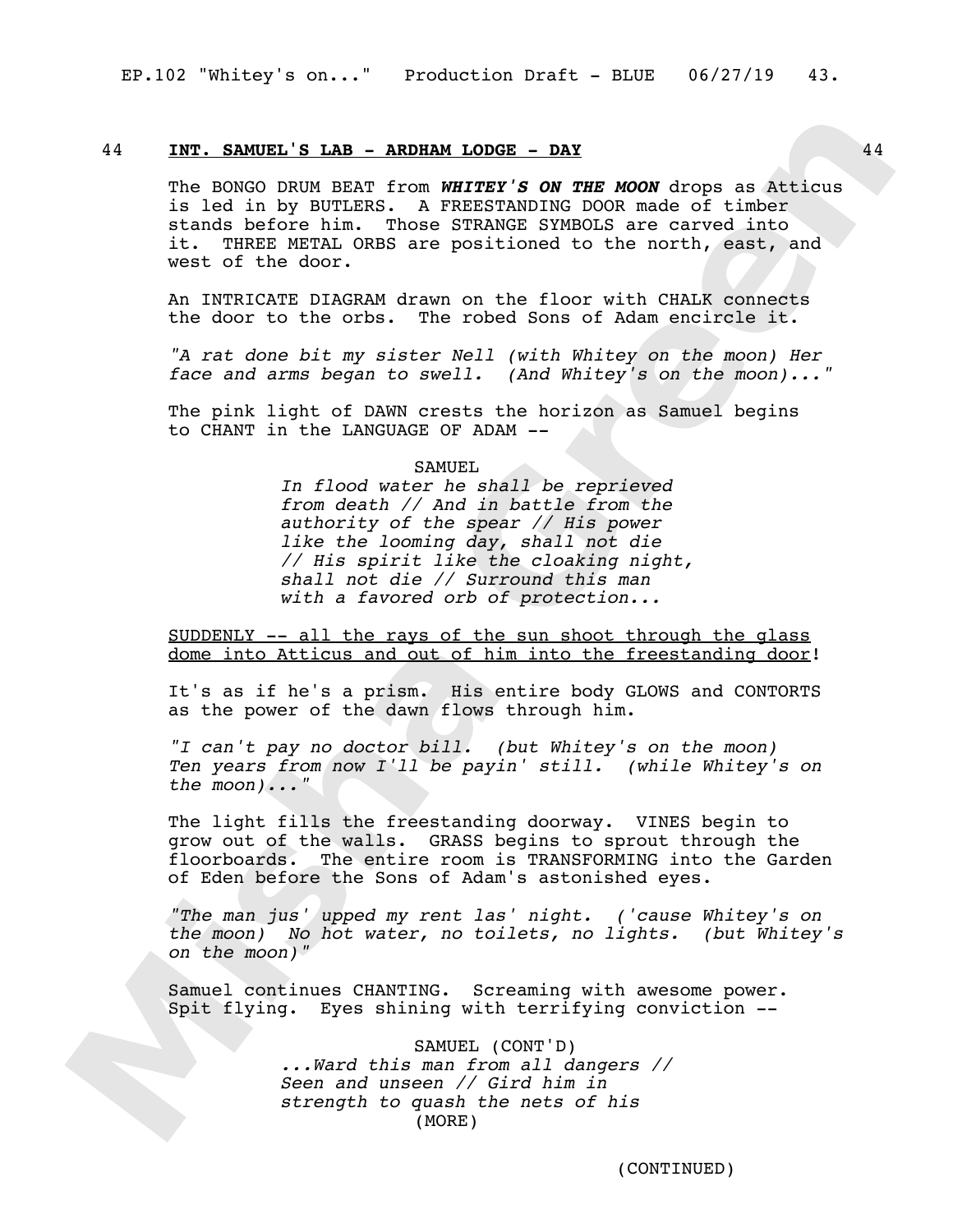SAMUEL (CONT'D) *destroyers // May his bodily reign stand untroubled // Skirted in a reliance upon nature's limitless dominion...*

*"Was all that money I made las' year (for Whitey on the moon?) How come there ain't no money here? (Hm! Whitey's on the moon)..."*

Atticus grits his teeth in agony. His body RIGID with pain. Every inch blazing with light...except for the Signet Ring on his finger. He remembers Christina's words *-- The smallest inconsequential thing can take you on a new course...*

He brings his hand up. Using it as a shield against the light in the doorway. Through his spread fingers he sees - a SHADOWY FIGURE stands just beyond the doorway. The figure comes into focus, REVEALING -- a YOUNG PREGNANT SLAVE GIRL.

Atticus is seeing a vision of his ancestor HANNA (15)!

*"Y'know I jus' 'bout had my fill (of Whitey on the moon) I think I'll sen' these doctor bills, Airmail special (to Whitey on the moon)..."*

SUDDENLY -- the entire lodge SHAKES at its foundations as the Shadow from the Signet Ring spreads over Atticus...

## 45 **INT. "GEORGE'S SUITE" - ARDHAM LODGE - DAY** 45

Books SLAM to the ground as the room VIBRATES. Montrose attempts to keep George secure as Leti stumbles to the door --

LETI

It's open.

MONTROSE We move him, he could bleed out --

GEORGE

If we don't get out of here before this whole place crumbles, we're all gonna die.

He grits through the pain to sit up --

GEORGE (CONT'D) Letitia get Woody, we'll be right behind you.

Leti jets out the door as Montrose helps his brother to his feet, moving to follow, but --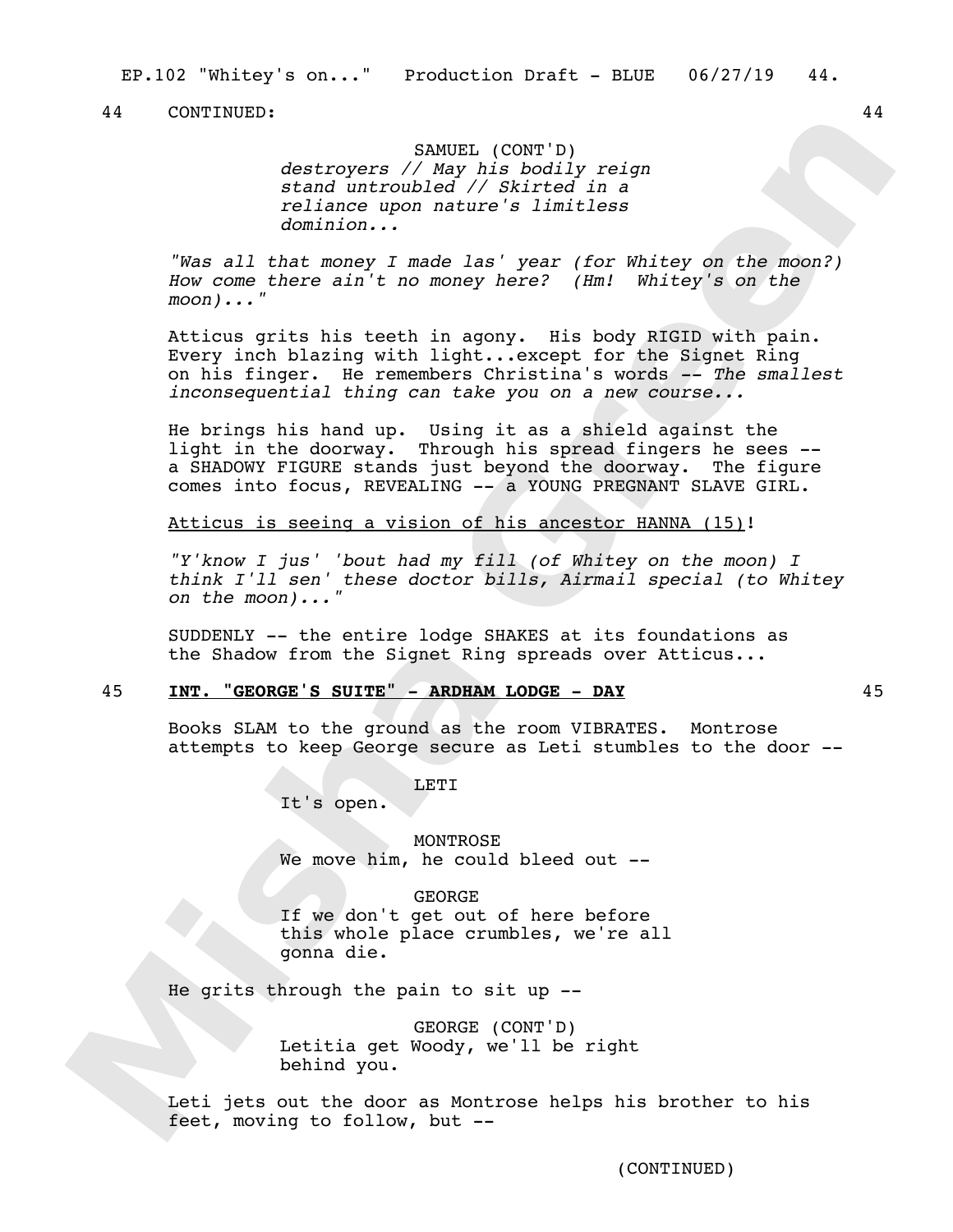EP.102 "Whitey's on..." Production Draft - BLUE 06/27/19 45.

45 CONTINUED: 45

## GEORGE (CONT'D)

Wait a second...

He reaches for his jacket. Pulls out *THE ORDER OF THE ANCIENT DAWN BY-LAWS*. Shoves it into Montrose's hands --

GEORGE (CONT'D)

Take this...

MONTROSE

Why?

GEORGE Give it to Tic to protect our family...

Montrose takes this in. Possibly his older brother's dying wish. He can't accept that. Throws George's arm over his shoulder to help support him --

## MONTROSE

Come on...

#### 46 **INT. SAMUEL'S LAB - ARDHAM LODGE - DAY** 46

The Vines and Grass WITHER as Atticus is engulfed by the Shadow, his eyes still locked on his ancestor Hanna beyond the doorway, and -- the light of dawn is refracted off him, exploding out like a SUPERNOVA!

Samuel and the Sons of Adam SCREAM as the light of dawn pierces them. Burning them from the inside --

*CRASH!* The domed ceiling breaks apart. Glass shards rain as the Sons of Adam crumble to ash. Atticus is oblivious. He watches as Hanna runs out. And he's COMPELLED to follow...

## 47 **OMITTED** 47

## 48 **INT. EAST WING - ARDHAM LODGE - DAY** 48

The lodge caves in around Atticus as he runs after Hanna. Staying just ahead of death as the walls FLICKER BACK AND FORTH -- from being consumed by violent FLAMES just like the night Hanna escaped, to CRUMBLING like they are now...

## A49 **INT. ENTRANCE HALLWAY - ARDHAM LODGE - DAY** A49

Hanna turns back at the grand entry way. We may or may not clock the ORNATE BOOK clutched in her arms as she SMILES at her descendent running full tilt towards her because -- she's led Atticus to safety!